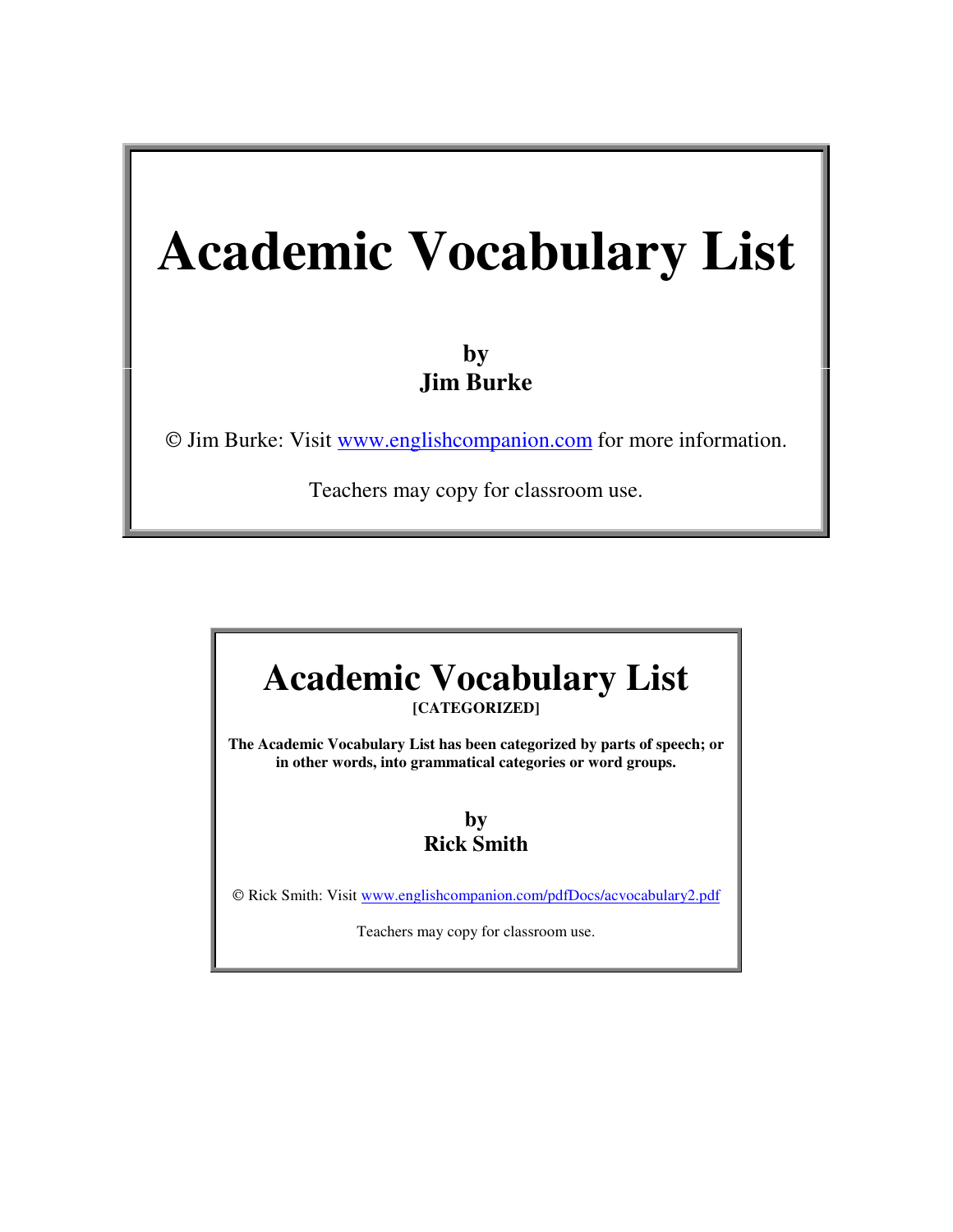## **Table of Contents**

| COMPLETE WORD LIST WITH PARTS OF SPEECH [ NOUNS, VERBS, ADJECTIVES, ADVERBS ] 13 |  |
|----------------------------------------------------------------------------------|--|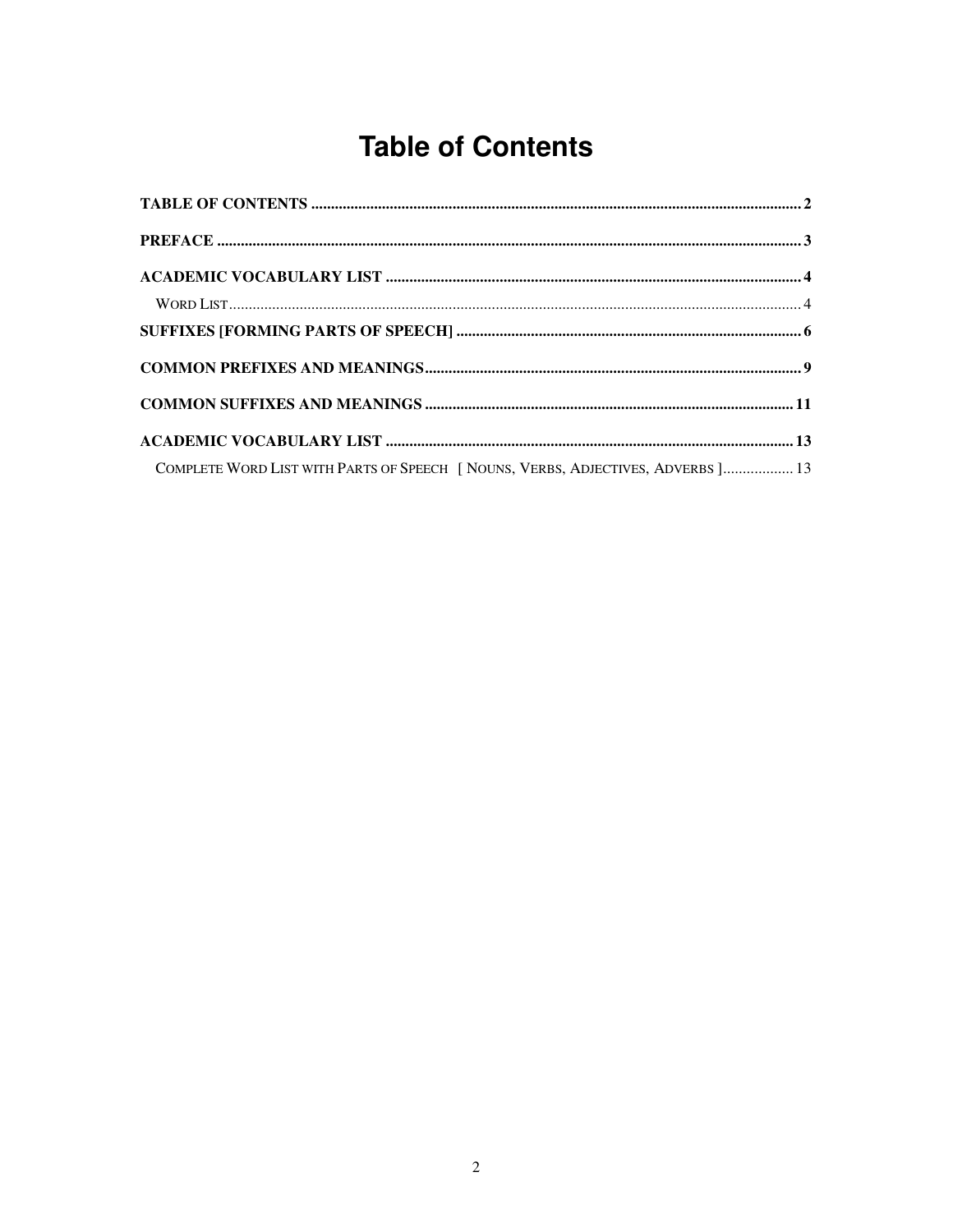# **Preface**

**What is the Vocabulary List?** The following quotation comes from Jim Burke's home page.

"A thorough survey of various textbooks, assignments, content area standards, and examinations yields the following list of words. You cannot expect to succeed on assignments if you do not understand the directions. The words fall into several categories, which are not identified on this sheet: nouns (e.g., What you read or create); verbs (e.g., What the assignment asks you to do); adjectives (e.g., specific details about what you must do); and adverbs, which provide very important information about how to do the assignment."

The **Academic Vocabulary List** can be obtained from:

www.englishcompanion.com

Upon arriving at Mr. Burke's home page, scroll down and click on:

NEW: Academic Vocabulary 2.0 (Expanded)

**I have taken Jim's Academic Vocabulary List (pages 3-4) and categorized the words into parts of speech (pages 5-34). In some cases, I've expanded the root to show word usage in different forms.**

The purpose of compiling this list is to make it so the teacher will be able to take all the words in the **Academic Vocabulary List** and put them in a **format** that will make it easier to integrate them into a usable vocabulary program, or just to use in daily lessons.

This **format** puts all the **words' parts of speech** at your fingertips. I hope this helps you as you help students! Good luck!

Rick Smith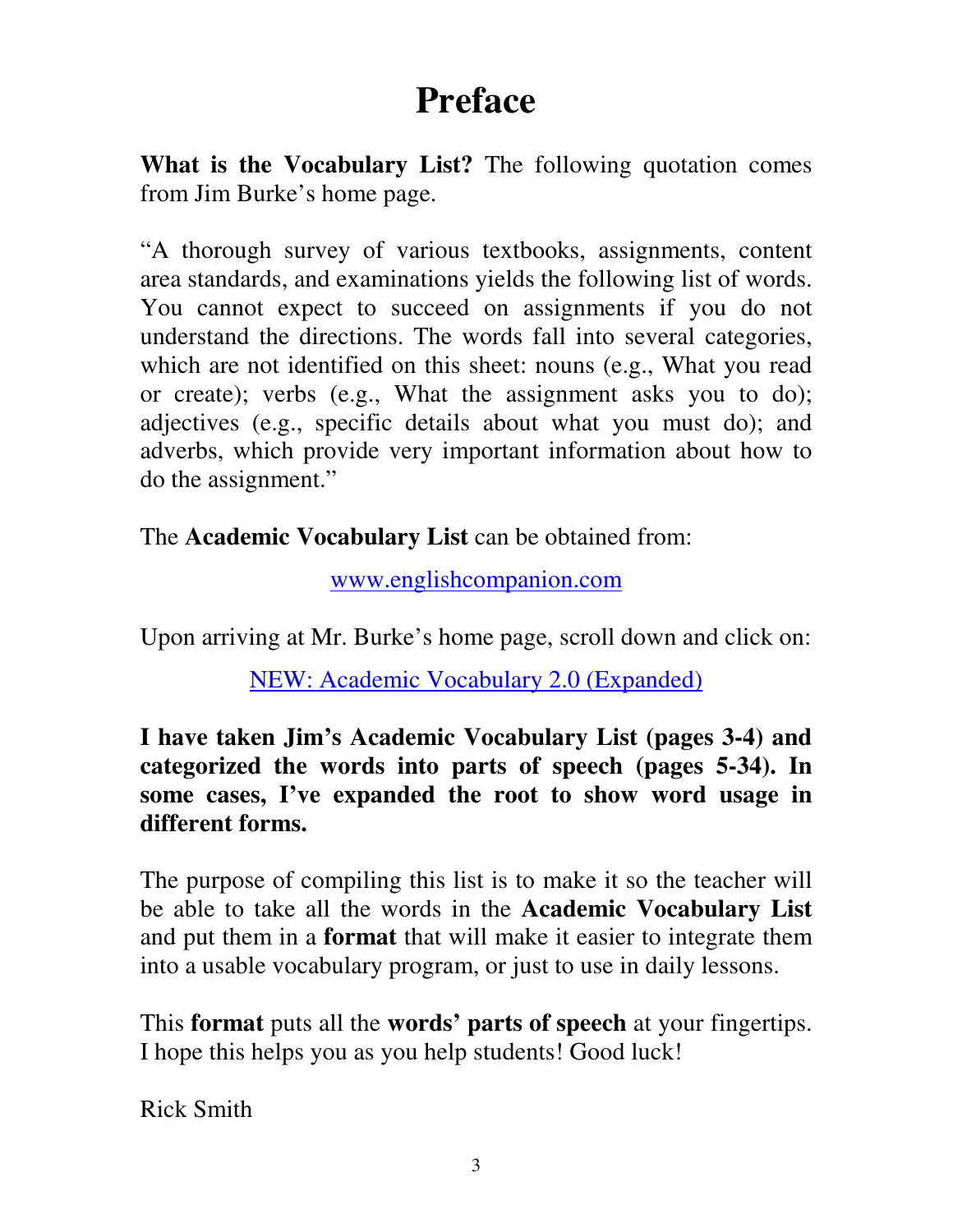#### **Academic Vocabulary**

A thorough survey of various textbooks, assignments, content area standards, and examinations yields the following list of words. You cannot expect to succeed on assignments if you do not understand the directions. The words fall into several categories, which are not identified on this sheet: nouns (e.g., What you read or create); verbs (e.g., What the assignment asks you to do); adjectives (e.g., specific details about what you must do); and adverbs, which provide very important information about how to do the assignment.

| 1.  | abbreviate     | 43. | chart        | 85.  | correspond    | 127. | essential   |
|-----|----------------|-----|--------------|------|---------------|------|-------------|
| 2.  | abstract       | 44. | chronology   | 86.  | credible      | 128. | establish   |
| 3.  | according      | 45. | citation     | 87.  | credit        | 129. | estimate    |
| 4.  | acronym        | 46. | cite         | 88.  | criteria      | 130. | evaluate    |
| 5.  | address        | 47. | claim        | 89.  | critique      | 131. | event       |
| 6.  | affect         | 48. | clarify      | 90.  | crucial       | 132. | evidence    |
| 7.  | alter          | 49. | class        | 91.  | cumulative    | 133. | exaggerate  |
| 8.  | always         | 50. | clue         | 92.  | debate        | 134. | examine     |
| 9.  | analogy        | 51. | code         | 93.  | deduce        | 135. | example     |
| 10. | analysis       | 52. | coherent     | 94.  | defend        | 136. | excerpt     |
| 11. | analyze        | 53. | common       | 95.  | define        | 137. | exclude     |
| 12. | annotate       | 54. | compare      | 96.  | demand        | 138. | exercise    |
| 13. | anticipate     | 55. | compile      | 97.  | demonstrate   | 139. | exhibit     |
| 14. | application    | 56. | complement   | 98.  | depict        | 140. | explain     |
| 15. | apply          | 57. | complete     | 99.  | derive        | 141. | explore     |
| 16. | approach       | 58. | compose      | 100. | describe      | 142. | expository  |
| 17. | appropriate    | 59. | composition  | 101. | detail        | 143. | extract     |
| 18. | approximate    | 60. | conceive     | 102. | detect        | 144. | fact        |
| 19. | argue          | 61. | concise      | 103. | determine     | 145. | factor      |
| 20. | argument       | 62. | conclude     | 104. | develop       | 146. | feature     |
| 21. | arrange        | 63. | conclusion   | 105. | devise        | 147. | figurative  |
| 22. | articulate     | 64. | concrete     | 106. | diction       | 148. | figure      |
| 23. | aspects        | 65. | conditions   | 107. | differentiate | 149. | focus       |
| 24. | assemble       | 66. | conduct      | 108. | dimension     | 150. | footer      |
| 25. | assert         | 67. | confirm      | 109. | diminish      | 151. | foreshadow  |
| 26. | assess         | 68. | consequence  | 110. | direct        | 152. | form        |
| 27. | associate      | 69. | consider     | 111. | discipline    | 153. | format      |
| 28. | assume         | 70. | consist      | 112. | discover      | 154. | former      |
| 29. | assumption     | 71. | consistent   | 113. | discriminate  | 155. | formulate   |
| 30. | audience       | 72. | consistently | 114. | discuss       | 156. | fragment    |
| 31. | authentic      | 73. | constant     | 115. | distinguish   | 157. | frame       |
| 32. | background     | 74. | constitutes  | 116. | domain        | 158. | frequently  |
| 33. | body           | 75. | consult      | 117. | draft         | 159. | general     |
| 34. | brainstorm     | 76. | contend      | 118. | draw          | 160. | genre       |
| 35. | brief          | 77. | context      | 119. | edit          | 161. | graph       |
| 36. | calculate      | 78. | continuum    | 120. | effect        | 162. | graphic     |
| 37. | caption        | 79. | contradict   | 121. | elements      | 163. | header      |
| 38. | category       | 80. | control      | 122. | emphasize     | 164. | heading     |
| 39. | cause          | 81. | convert      | 123. | employ        | 165. | highlight   |
| 40. | character      | 82. | convey       | 124. | equal         | 166. | hypothesize |
| 41. | characteristic | 83. | copy         | 125. | equivalent    | 167. | identify    |
| 42. | characterize   | 84. | correlate    | 126. | essay         | 168. | illustrate  |

© Jim Burke Visit www.englishcompanion.com for more information. Teachers may copy for classroom use.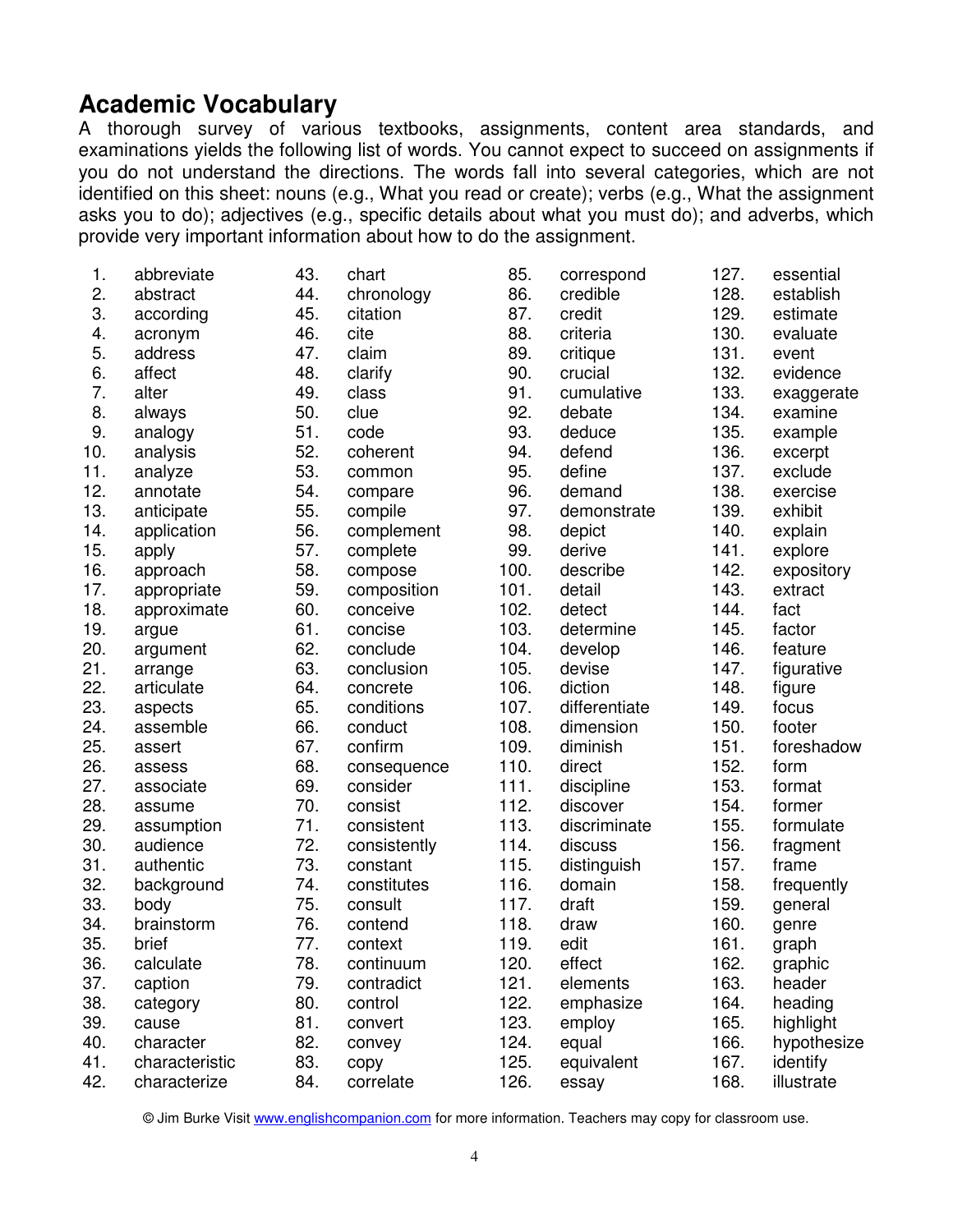| 169. | imitate      | 219. | notice        | 269. | quotation           | 319. | strategy   |
|------|--------------|------|---------------|------|---------------------|------|------------|
| 170. | imply        | 220. | objective     | 270. | quote               | 320. | structure  |
| 171. | inclined     | 221. | observe       | 271. | rank                | 321. | study      |
| 172. | include      | 222. | occur         | 272. | rare                | 322. | style      |
| 173. | incorporate  | 223. | opinion       | 273. | rarely              | 323. | subject    |
| 174. | indicate     | 224. | oppose        | 274. | reaction            | 324. | subjective |
| 175. | indirect     | 225. | optional      | 275. | recall              | 325. | subsequent |
| 176. | infer        | 226. | order         | 276. | reduce              | 326. | substitute |
| 177. | influence    | 227. | organize      | 277. | refer               | 327. | succinct   |
| 178. | inform       | 228. | origins       | 278. | reflect             | 328. | suggest    |
| 179. | inquire      | 229. | outline       | 279. | regular             | 329. | sum        |
| 180. | instructions | 230. | pace          | 280. | relate              | 330. | summarize  |
| 181. | integrate    | 231. | paraphrase    | 281. | relationship        | 331. | summary    |
| 182. | intent       | 232. | participation | 282. | relevant            | 332. | support    |
| 183. | intention    | 233. | passage       | 283. | rephrase            | 333. | survey     |
| 184. | interact     | 234. | pattern       | 284. | report              | 334. | symbolize  |
| 185. | intermittent | 235. | perform       | 285. | represent           | 335. | synonym    |
| 186. | interpret    | 236. | perspective   | 286. | representative      | 336. | synthesize |
| 187. | introduce    | 237. | persuade      | 287. | request             | 337. | table      |
| 188. | introduction | 238. | place         | 288. | require             | 338. | technique  |
| 189. | invariably   | 239. | plagiarism    | 289. | requisite           | 339. | term       |
| 190. | investigate  | 240. | plan          | 290. | respond             | 340. | test       |
| 191. | involve      | 241. | plausible     | 291. | responsible         | 341. | theme      |
| 192. | irony        | 242. | plot          | 292. | restate             | 342. | thesis     |
| 193. | irrelevant   | 243. | point         | 293. | results             | 343. | timeline   |
| 194. | isolate      | 244. | point of view | 294. | reveal              | 344. | tone       |
| 195. | italics      | 245. | portray       | 295. | review              | 345. | topic      |
| 196. | judge        | 246. | possible      | 296. | revise              | 346. | trace      |
| 197. | key          | 247. | preclude      | 297. | root                | 347. | trait      |
| 198. | label        | 248. | predict       | 298. | rule                | 348. | transition |
| 199. | likely       | 249. | prefix        | 299. | scan                | 349. | translate  |
| 200. | list         | 250. | prepare       | 300. | score               | 350. | typically  |
| 201. | literal      | 251. | presume       | 301. | sequence            | 351. | unique     |
| 202. | locate       | 252. | preview       | 302. | series              | 352. | utilize    |
| 203. | logical      | 253. | previous      | 303. | set                 | 353. | valid      |
| 204. | main         | 254. | primary       | 304. | setting             | 354. | variation  |
| 205. | margin       | 255. | prior         | 305. | show                | 355. | vary       |
| 206. | mean         | 256. | probably      | 306. | signal              | 356. | verify     |
| 207. | measure      | 257. | procedure     | 307. | significance        | 357. | viewpoint  |
| 208. | metaphor     | 258. | process       | 308. | simile              | 358. | voice      |
| 209. | method       | 259. | produce       | 309. | skim                |      |            |
| 210. | model        | 260. | profile       | 310. | solve               |      |            |
| 211. | modify       | 261. |               | 311. | source              |      |            |
| 212. | monitor      | 262. | project       | 312. |                     |      |            |
| 213. | motivation   | 263. | prompt        | 313. | spatial<br>specific |      |            |
|      |              |      | proofread     |      |                     |      |            |
| 214. | narrative    | 264. | property      | 314. | speculate           |      |            |
| 215. | narrator     | 265. | propose       | 315. | stance              |      |            |
| 216. | never        | 266. | prose         | 316. | standard            |      |            |
| 217. | notation     | 267. | prove         | 317. | state               |      |            |
| 218. | note         | 268. | purpose       | 318. | statement           |      |            |

© Jim Burke Visit www.englishcompanion.com for more information. Teachers may copy for classroom use.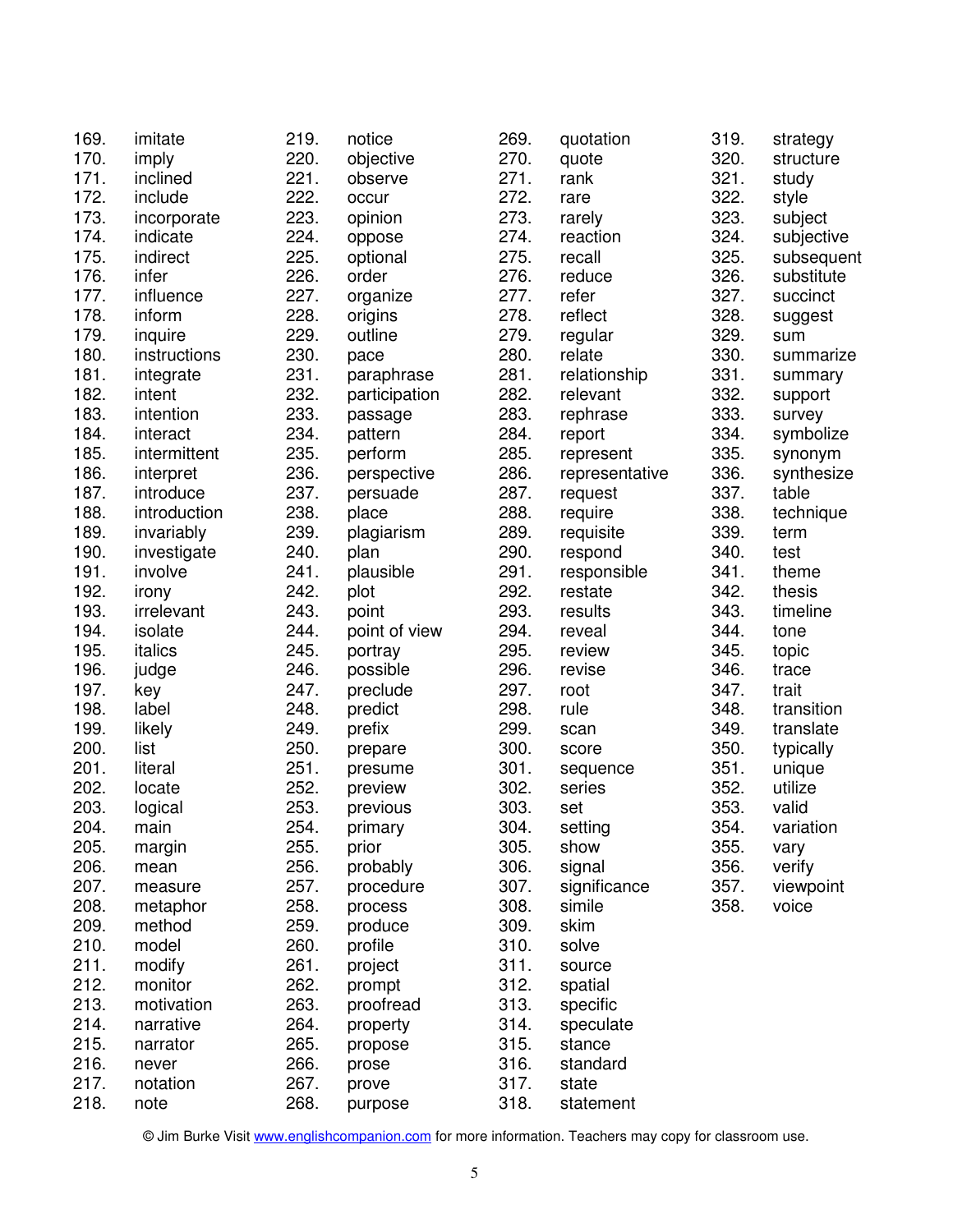# **SUFFIXES [Forming Parts of Speech]**

When you are reading, you will come across unfamiliar words. It is often possible to guess their meanings if you understand the way words in English are generally formed. An English word can be divided into three parts: a prefix, a [root / base word], and a **SUFFIX.** Pre- means 'before. A prefix, therefore, is what comes before the [root / base word]. A **SUFFIX** is attached to the end of the [root / base word]. Many times, a word can be defined when it is known what the prefix and the **SUFFIX** mean. Prefixes usually change the meaning of the word. *However, a SUFFIX can change the meaning of the word; it can also form the part of speech.* Below are groups of **SUFFIXES (Multiple SUFFIXES)** that are all used in the **Academic Vocabulary List**. *They are listed under the parts of speech they form.* The bolded **SUFFIXES** are usually seen more often.

| <b>Noun Suffixes</b> | <b>Adjective Suffixes</b> | <b>Verb Suffixes</b> | <b>Adverb Suffixes</b> |
|----------------------|---------------------------|----------------------|------------------------|
| -ability             | -able                     | -ate                 | $-ly$                  |
| -ableness            | $-ac$                     | -ated                | -ably                  |
| -acy                 | -al                       | -ates                | -ably                  |
| -age                 | -alent                    | -ating               | -ally                  |
| -al                  | -ancy                     | $-aw$                | -antly                 |
| -alism               | -ant                      | -awn                 | -arily                 |
| -ality               | -ard                      | -aws                 | -edly                  |
| -alness              | -ary                      | -ed                  | -entally               |
| -ance                | -ate                      | $-es$                | -entally               |
| -ancer               | -ational                  | -ew                  | -entarily              |
| -ancing              | -ative                    | -fied                | -ently                 |
| -ancy                | -atory                    | -fies                | -erly                  |
| -ant                 | -ed                       | -fy                  | -fully                 |
| -ants                | -ent                      | -fying               | -ially                 |
| $-ar$                | -er                       | -iate                | -iately                |
| -ariness             | -est                      | -iated               | -ibly                  |
| -ate                 | -ful                      | -iates               | -ibly                  |
| -atedness            | -iable                    | -iating              | -ically                |
| -ateness             | -ial                      | $-ic$                | -ically                |
| -ation               | -ible                     | -ing                 | -ically                |
| -ationalism          | $-ic$                     | -ion                 | -ily                   |
| -ationism            | -ical                     | -ioned               | -ing                   |
| -ationist            | -icized                   | -ioning              | -ingly                 |
| -ativeness           | -ied                      | -ions                | -ingly                 |
| -ator                | -ier                      | -it                  | -ionally               |
| $-cy$                | -iest                     | -ivate               | -ionally               |
| -ed                  | -ily                      | -ize                 | -iously                |
| -edness              | -ing                      | -ized                | -ishly                 |
| -ee                  | -ion                      | $-izes$              | -ive                   |
| -egy                 | -ional                    | -izing               | -ively                 |
| -ence                | -ionalistic               | -or                  | -ively                 |
| -encer               | -ionary                   | -ored                | -lessly                |
| -ency                | -ionist                   | -oring               | -ously                 |
| -ent                 | -ionless                  | -orize               | -S                     |
| -er                  | -ious                     | $-0rs$               | -ually                 |
| -erateness           | -ish                      | $-OW$                |                        |
| -erer                | $-ist$                    | -owed                |                        |
| -es                  | -istic                    | -own                 |                        |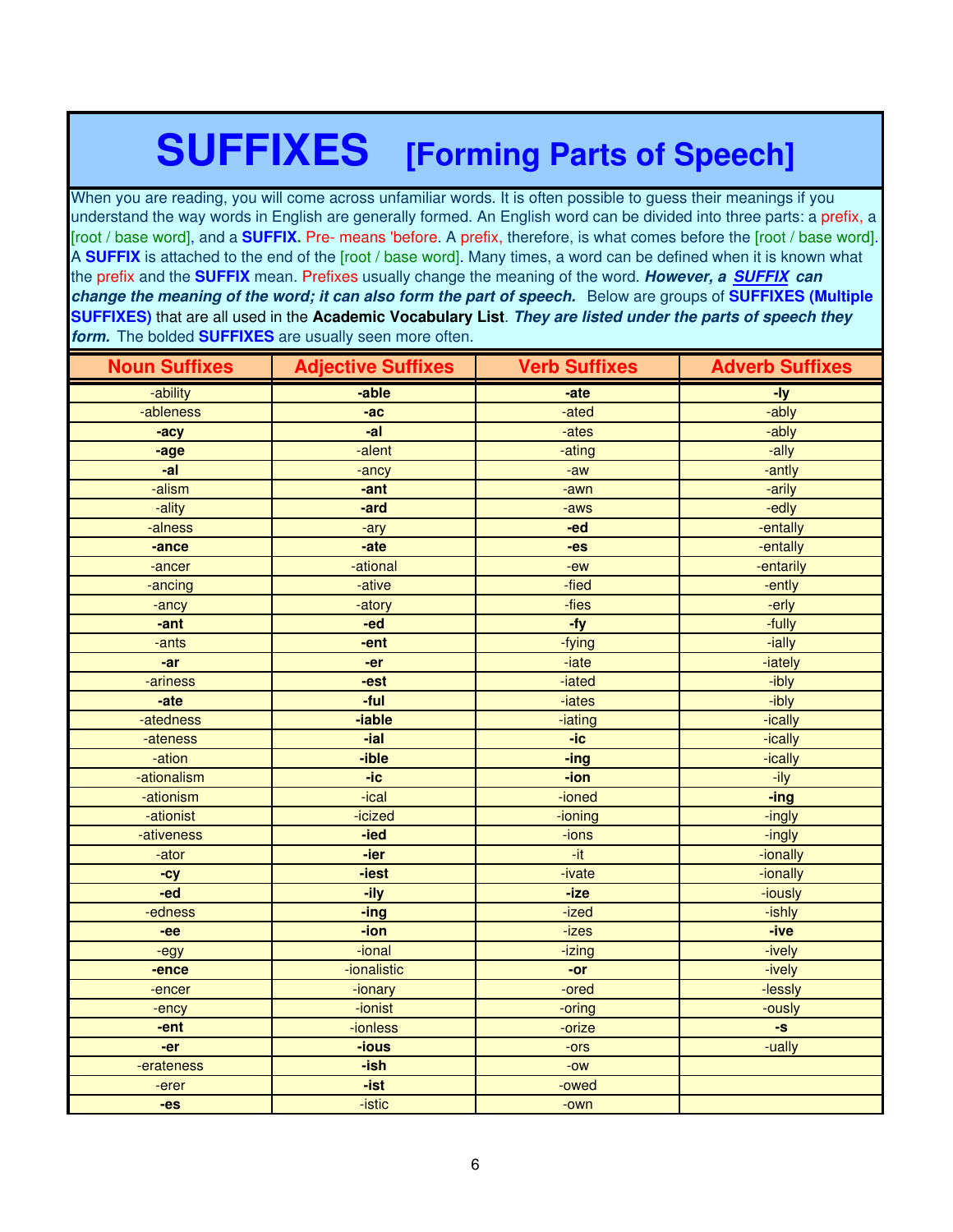| <b>Noun Suffixes</b> | <b>Adjective Suffixes</b> | <b>Verb Suffixes</b> | <b>Adverb Suffixes</b> |
|----------------------|---------------------------|----------------------|------------------------|
| -ful                 | -ite                      | $-OWS$               |                        |
| -gist                | -itory                    | -S                   |                        |
| -gy                  | -ive                      | -ure                 |                        |
| -hood                | -less                     | -ured                |                        |
| -ia                  | $-Iy$                     | -ures                |                        |
| -ialism              | -ment                     | -uring               |                        |
| -iality              | -mental                   | -yze                 |                        |
| -ialness             | -ness                     |                      |                        |
| -ialist              | -orial                    |                      |                        |
| -ian                 | -ory                      |                      |                        |
| -iation              | -ous                      |                      |                        |
| -iator               | -S                        |                      |                        |
| -ibiltiy             | $\overline{\cdot}$ 's     |                      |                        |
| $-ic$                | $-$ ual                   |                      |                        |
| -icalness            | <u>-y</u>                 |                      |                        |
| -icism               |                           |                      |                        |
| -icity               |                           |                      |                        |
| $-ics$               |                           |                      |                        |
| -ier                 |                           |                      |                        |
| -ility               |                           |                      |                        |
| -iness               |                           |                      |                        |
| -ing                 |                           |                      |                        |
| -ion                 |                           |                      |                        |
| -ionary              |                           |                      |                        |
| -ioner               |                           |                      |                        |
| -ionism              |                           |                      |                        |
| -ionist              |                           |                      |                        |
| -ism                 |                           |                      |                        |
| -ison                |                           |                      |                        |
| -ist                 |                           |                      |                        |
| -istic               |                           |                      |                        |
| -ity                 |                           |                      |                        |
| $-ive$               |                           |                      |                        |
| -iveness             |                           |                      |                        |
| -ivism               |                           |                      |                        |
| -ivist               |                           |                      |                        |
| -ivity               |                           |                      |                        |
| -ization             |                           |                      |                        |
| -izer                |                           |                      |                        |
| -lessness            |                           |                      |                        |
| $-1y$                |                           |                      |                        |
| -ment                |                           |                      |                        |
| -mentarity           |                           |                      |                        |
| -ness                |                           |                      |                        |
| -ogy<br>-oid         |                           |                      |                        |
| -ol                  |                           |                      |                        |
| -ology               |                           |                      |                        |
| $-or$                |                           |                      |                        |
| -oriness             |                           |                      |                        |
|                      |                           |                      |                        |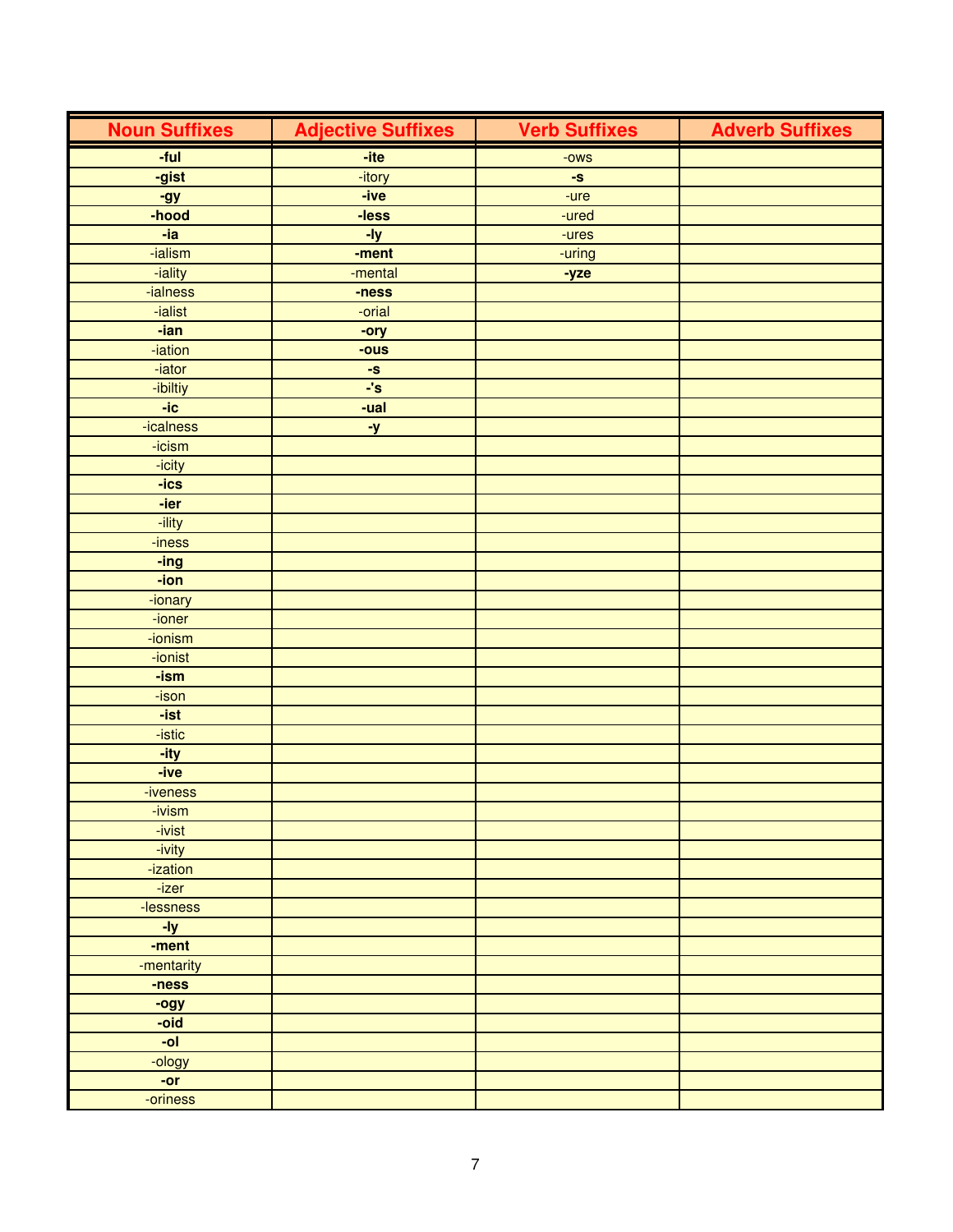| <b>Noun Suffixes</b> | <b>Adjective Suffixes</b> | <b>Verb Suffixes</b> | <b>Adverb Suffixes</b> |
|----------------------|---------------------------|----------------------|------------------------|
| -ory                 |                           |                      |                        |
| -place               |                           |                      |                        |
| -placeness           |                           |                      |                        |
| -ry                  |                           |                      |                        |
| $-S$                 |                           |                      |                        |
| -ship                |                           |                      |                        |
| -sis                 |                           |                      |                        |
| -son                 |                           |                      |                        |
| -ude                 |                           |                      |                        |
| -ure                 |                           |                      |                        |
| $-\mathbf{V}$        |                           |                      |                        |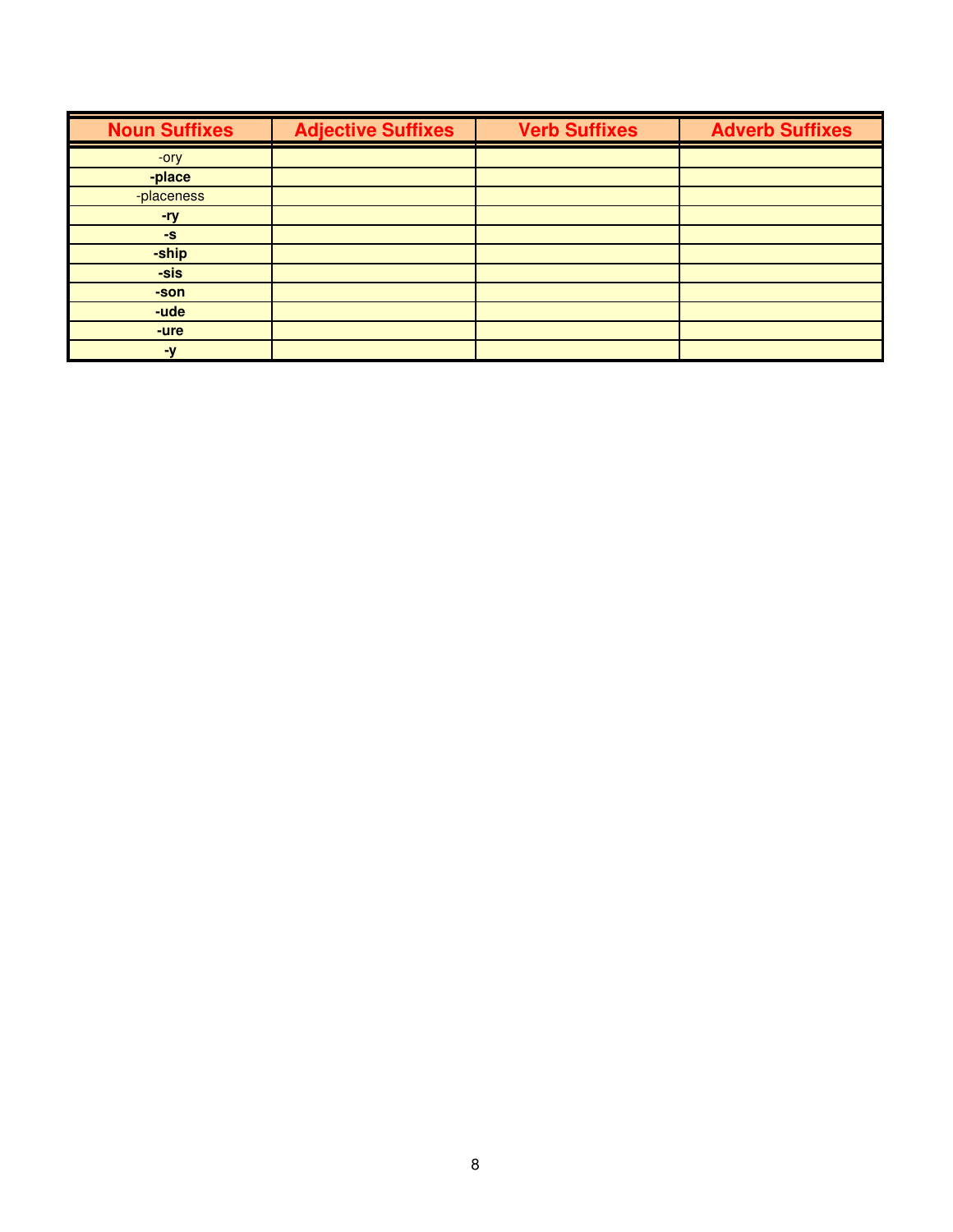## \*\*\*\* COMMON PREFIXES \*\*\*\*

| <b>Prefix</b> | <b>Meaning(s)</b>                                                   |
|---------------|---------------------------------------------------------------------|
| a-            | without, away, from, not, of, completely                            |
| ab-           | without, away, from                                                 |
| abs-          | without, from, away                                                 |
| ad-           | to, toward, addition, increase                                      |
| af-           | to                                                                  |
| ag-           | to                                                                  |
| ambi-         | both                                                                |
| amphi-        | around, both                                                        |
| an-           | not, in the process of, in a particular state                       |
| ana-          | back(ward)                                                          |
| ant-          | against, opposite, opposing                                         |
| ante-         | before, preceding                                                   |
| anti-         | against, before, opposite, opposed to                               |
| apo-          | away from                                                           |
| at-           | to                                                                  |
| auto-         | self                                                                |
| be-           | all over, all around, completely, having, covered with, cause to be |
| bi-           | two                                                                 |
| cata-         | down                                                                |
| circum-       | around                                                              |
| CO-           | together with                                                       |
| com-          | with, jointly, completely                                           |
| con-          | altogether, together with                                           |
| contra-       | against, opposed to                                                 |
| cor-          | together                                                            |
| counter-      | opposition, opposite direction                                      |
| de-           | down, from, reduce, reverse, away, completely, removal              |
| dec-          | ten                                                                 |
| di-           | apart, through, across, removal                                     |
| dia-          | through, across                                                     |
| dis-          | apart, not, opposite, negation, removal                             |
| duo-          | two                                                                 |
| dys-          | bad                                                                 |
| $e-$          | away, out                                                           |
| ec-           | away, out                                                           |
| ecto-         | outside                                                             |
| ef-           | upward, completely                                                  |
| em-           | in, out, on, into                                                   |
| en-           | in, out, on, into                                                   |
| endo-         | inside                                                              |
| epi-          | on                                                                  |
| equi-         | equal                                                               |
| ex-           | away, out, over, upward, completely, previous                       |
| extra-        | beyond, outside                                                     |
| hetero-       | different, other                                                    |
| hemi-         | half, partly                                                        |
| hex-          | six                                                                 |
| hexa-         | six                                                                 |
| homeo-        | same                                                                |
| homo-         | same                                                                |
| hyper-        | above, over, super, beyond, more than normal                        |
| hypo-         | under                                                               |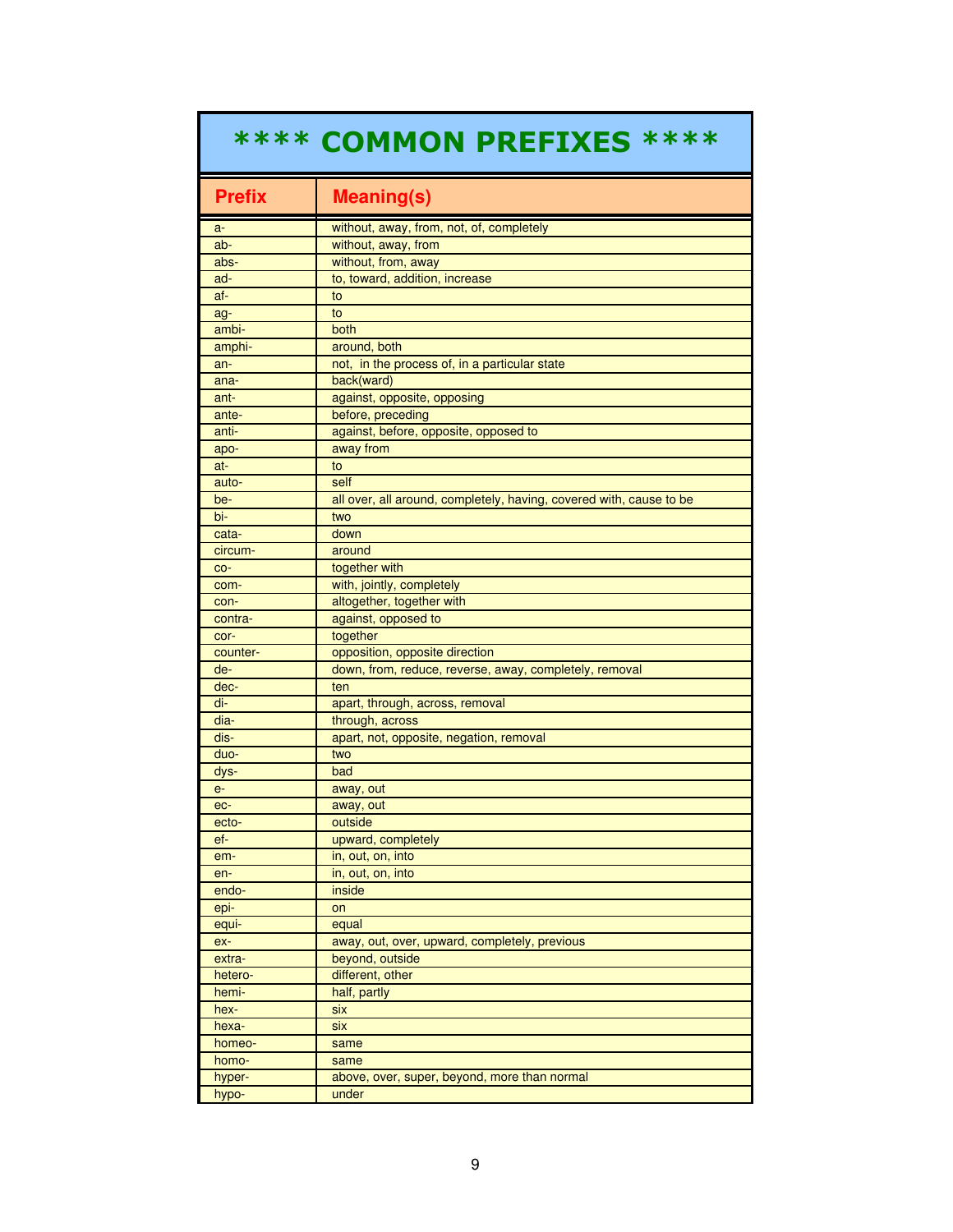| <b>Prefix</b> | <b>Meaning(s)</b>                                 |
|---------------|---------------------------------------------------|
| il-           | not, without                                      |
| im-           | in, not, without, inside                          |
| in-           | in, into, not, without, towards, inside           |
| infra-        | below                                             |
| inter-        | between, among                                    |
| intra         | within, inside                                    |
| ir-           | not                                               |
| iso-          | equal                                             |
| macro-        | large, great, long                                |
| mal-          | bad, wrong                                        |
| mega-         | large, great                                      |
| meso-         | middle                                            |
| meta-         | beyond                                            |
| micro-        | very small                                        |
| mini-         | small                                             |
| mis-          | bad, wrong                                        |
| mono-         | one                                               |
| multi-        | many                                              |
| non-          | not connected with, absent                        |
| ob-           | towards, blocking, against, concealing            |
| oct-          | eight                                             |
| of-           | against, blocking                                 |
| omni-         | all                                               |
| op-           | against                                           |
| out-          | surpassing, exceeding, external, away from        |
| over-         | too much, over, outer                             |
|               | all, overall                                      |
| pan-          | all, overall                                      |
| pant-         | beside                                            |
| para-         | five                                              |
| penta-        | through, completely done                          |
| per-          | around, about                                     |
| peri-         |                                                   |
| poly-         | many                                              |
| post-         | after                                             |
| pre-          | before                                            |
| prime-        | first                                             |
| pro-          | before, in advance, forward, for, forth, favoring |
| quad-         | four                                              |
| re-           | back, again, down                                 |
| red-          | back                                              |
| retro-        | backward                                          |
| se-           | apart                                             |
| sed-          | apart                                             |
| semi-         | half, partly                                      |
| sub-          | under, lower, nearly, approximately               |
| super-        | over, above                                       |
| supra-        | above                                             |
| sym-          | together, in union                                |
| syn-          | together, in union                                |
| tra-          | across, beyond, different state                   |
| trans-        | across, beyond, different state                   |
| tri-          | three                                             |
| ultra-        | beyond, extreme                                   |
| un-           | not, reverse                                      |
| under-        | too little, below, lower                          |
| uni-          | one                                               |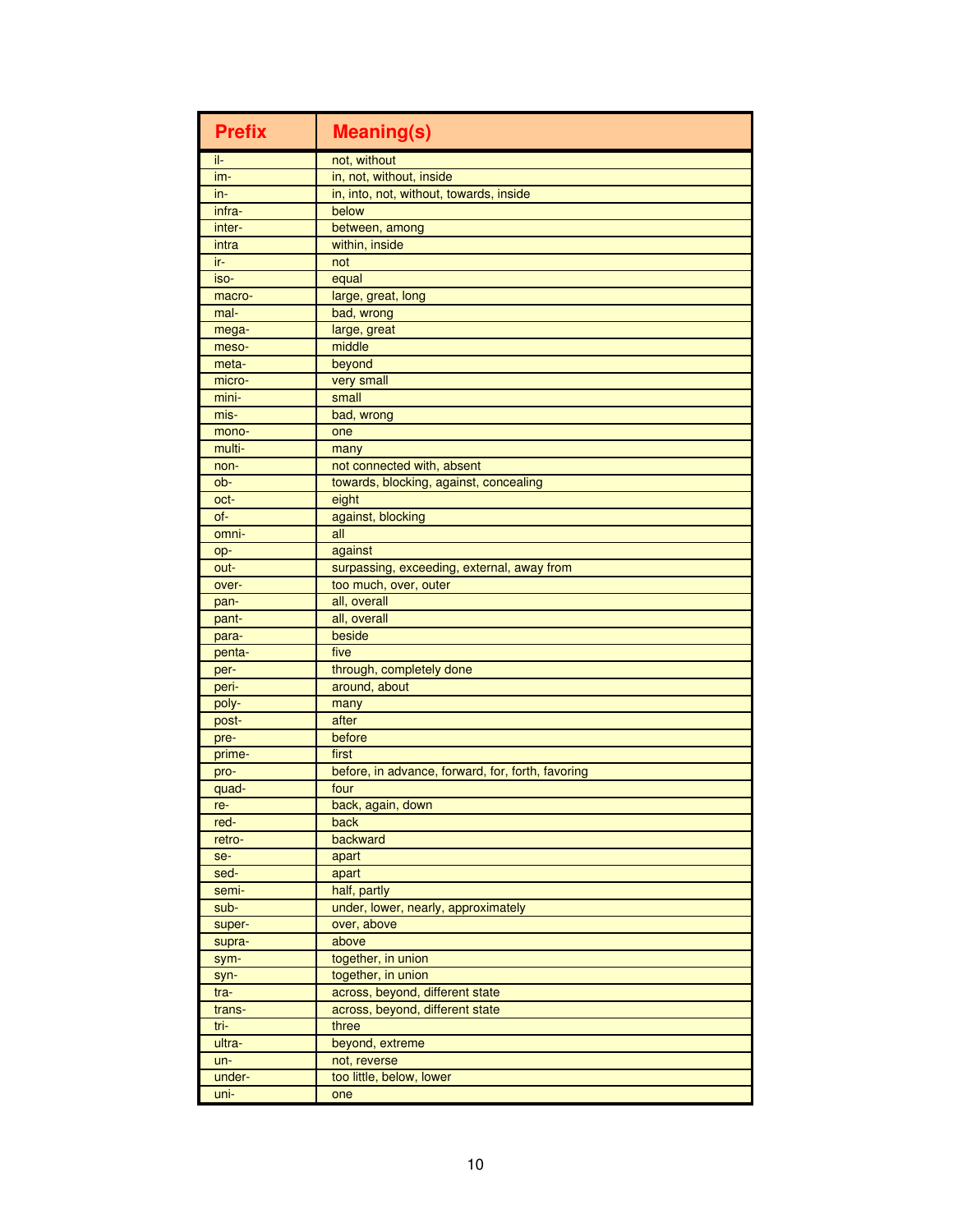## \*\*\*\* COMMON SUFFIXES \*\*\*\*

| <b>Suffix</b> | <b>Meaning(s)</b>                                      |
|---------------|--------------------------------------------------------|
| -able         | able to be, capable of                                 |
| -ac           | pertaining to                                          |
| -acy          | pertaining to                                          |
| -age          | act or condition                                       |
| -al           | having, pertaining to, relating to, like, suitable for |
| -an           | person who                                             |
| -ance         | state of being                                         |
| -ant          | one who does, that which                               |
| -ar           | having the quality of, relating to                     |
| -arium        | a place where, repository                              |
| -ary          | place where                                            |
| -ate          | being, one who, to cause to, to make                   |
| -ation        | the act of                                             |
| -ble          | capable of being                                       |
| -cle          | little                                                 |
| -dom          | domain, condition                                      |
| -ed           | having the quality of                                  |
| -ee           | person who is                                          |
| -en           | to make, made of                                       |
| -ence         | quality of, state of being, an act of                  |
| -ent          | one who does, that which                               |
| -er           | a thing/one which is or does                           |
| -esc          | become, change                                         |
| -fic          | causing or producing                                   |
| -ful          | characterized by                                       |
| -fy           | to make                                                |
| -hood         | state or condition                                     |
| -ia           | area, land, state, medical condition                   |
| -ial          | pertaining to                                          |
| -ian          | pertaining to                                          |
| -ible         | able to be, capable of being                           |
| -ic           | of, characteristic of, pertaining to                   |
| -ical         | like or suitable for                                   |
| $-ice$        | condition or quality                                   |
| -id           | state or condition                                     |
| -ify          | to make                                                |
| -ile          | relating to                                            |
| -ine          | of or relating to                                      |
| -ing          | activity, action, process                              |
| -ion          | act of, state of being, the process of                 |
| -ise          | to make                                                |
| -ish          | like, the quality of                                   |
| -ism          | condition/state/quality of, belief/practice            |
| -ist          | a person who                                           |
| -ite          | mineral, rock                                          |
| -itis         | inflammation                                           |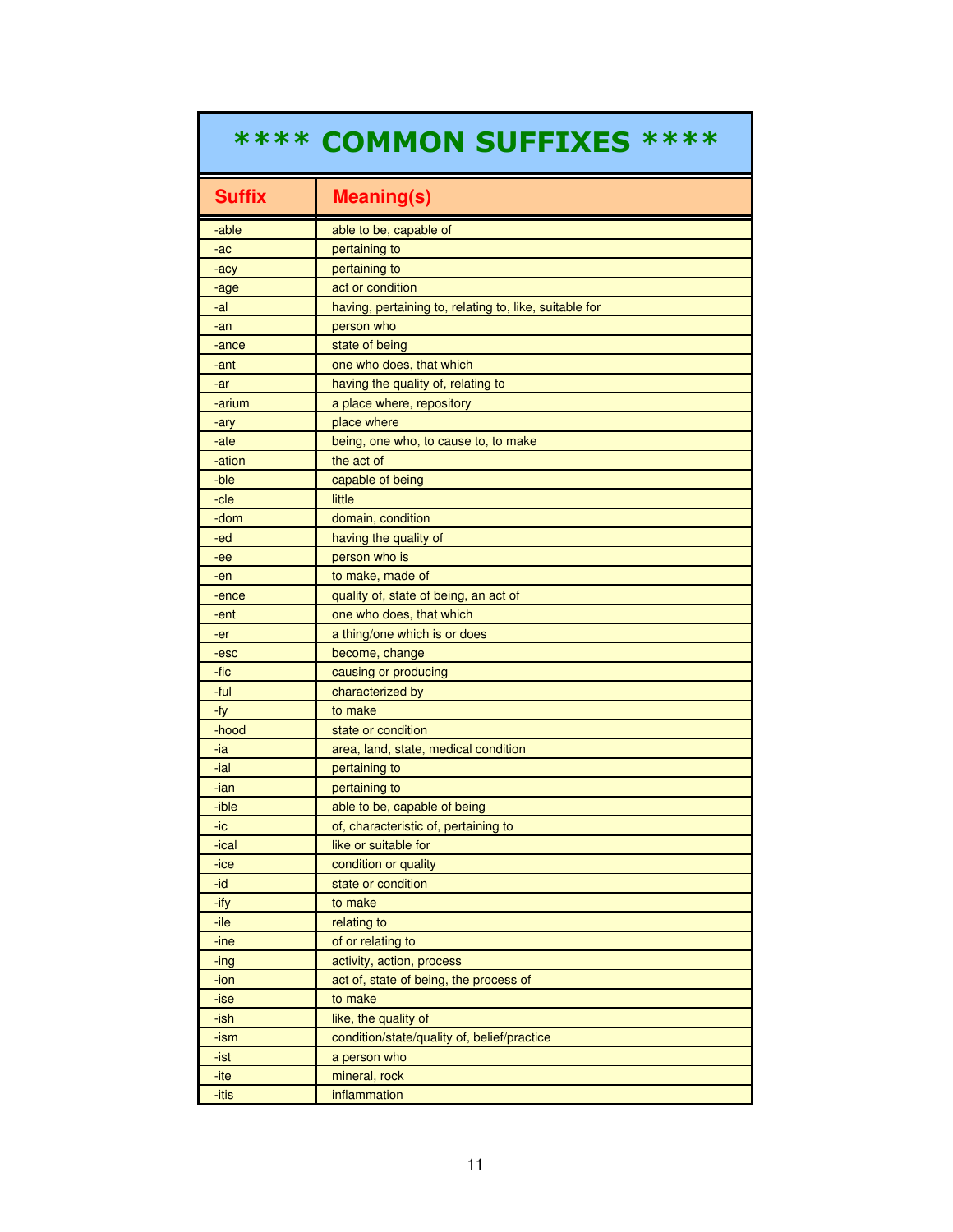| <b>Suffix</b> | <b>Meaning(s)</b>                                                 |
|---------------|-------------------------------------------------------------------|
| -ity          | state of, the quality of                                          |
| -ive          | the quality of, state of being, the result of, relating to        |
| -ize          | to make                                                           |
| $-le$         | little                                                            |
| -less         | without                                                           |
| -ly           | in the manner of, like                                            |
| -ment         | state of being, action                                            |
| -ness         | condition of, state of                                            |
| -oid          | resembling                                                        |
| -ole          | little                                                            |
| -oma          | tumor, growth                                                     |
| -or           | a thing which is or does, that which does an action, a person who |
| -ory          | pertaining to, a place for                                        |
| -ous          | like, full of, abounding in                                       |
| $-ry$         | state of                                                          |
| $-S$          | one that is related to                                            |
| $-sc / -esc$  | become, change                                                    |
| -ship         | condition, state                                                  |
| -sis          | name of action or its result                                      |
| -some         | tending to                                                        |
| -tude         | condition                                                         |
| -tion         | the act of                                                        |
| -ty           | state or condition                                                |
| -um           | no defined meaning, but modifies the root word                    |
| -ure          | that which pertains to                                            |
| -ward         | direction or course                                               |
| $-y$          | full of                                                           |
| -yst          | a person who                                                      |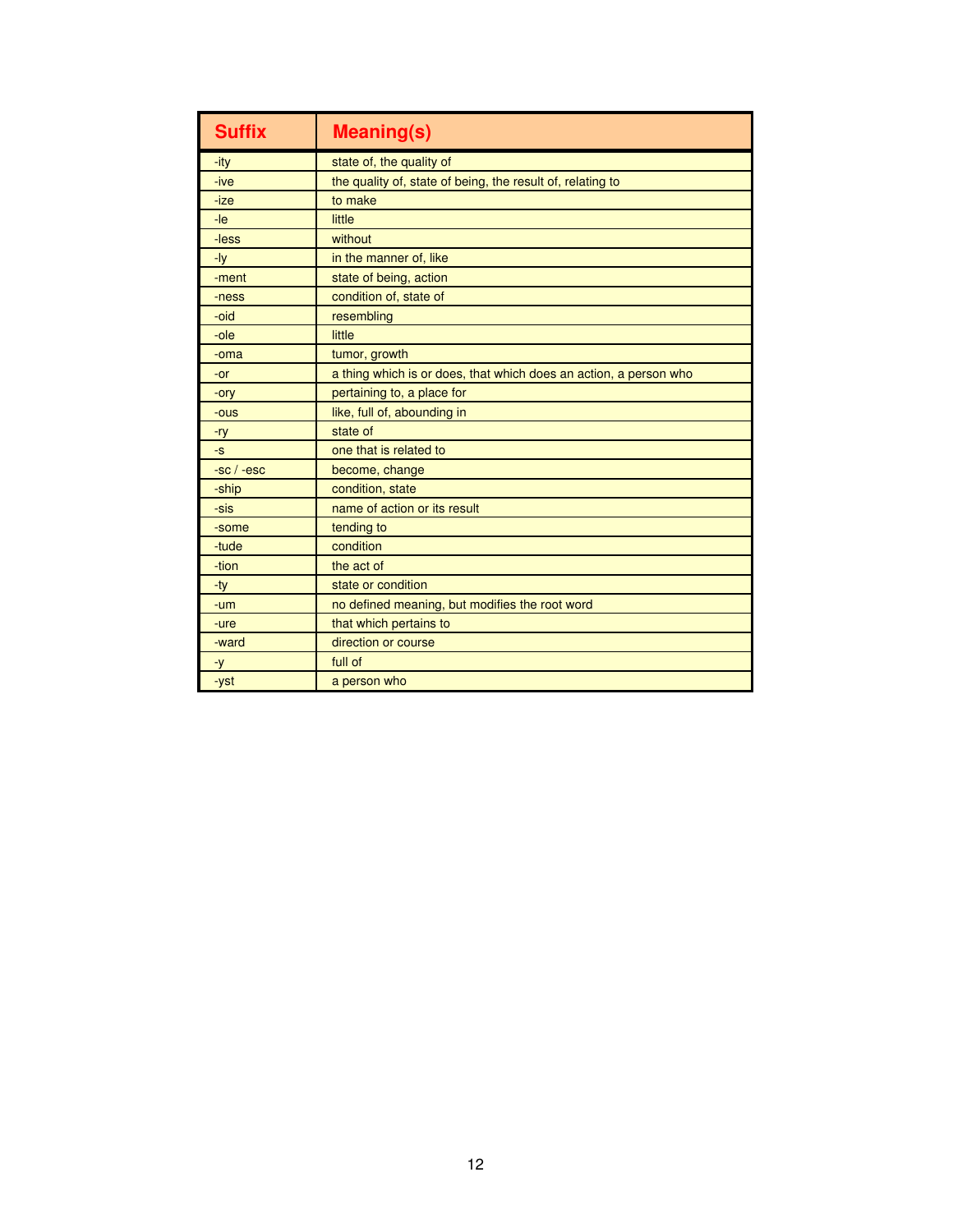|             |                                                                                                                                                      | <b>Academic Vocabulary List</b> |                                                         |                                                                            |                                                |
|-------------|------------------------------------------------------------------------------------------------------------------------------------------------------|---------------------------------|---------------------------------------------------------|----------------------------------------------------------------------------|------------------------------------------------|
|             | List compiled by [@ Jim Burke]. Visit www.englishcompanion.com for more information. Teachers may copy for classroom use.                            |                                 |                                                         |                                                                            |                                                |
|             | The categorical breakdown of each word compiled by [Rick Smith] www.englishcompanion.com/pdfDocs/acvocabulary2.pdf                                   |                                 |                                                         |                                                                            |                                                |
|             | <b>Frequently Used Words Found in</b><br><b>Non/fiction Writings (Textbooks,</b><br>Assignments, Content Area Standards, and<br><b>Examinations)</b> | <b>What You Are Reading</b>     | <b>What the Assignment</b><br><b>Requires You To Do</b> | <b>Specific Details</b><br><b>About Things That</b><br><b>Must Be Done</b> | <b>How To Do What Has</b><br><b>To Be Done</b> |
| No.         | <b>Vocabulary Word</b>                                                                                                                               | <b>Nouns</b>                    | <b>Verbs</b>                                            | <b>Adjectives</b>                                                          | <b>Adverbs</b>                                 |
|             |                                                                                                                                                      | abbreviator                     | abbreviate                                              | abbreviated                                                                |                                                |
| $\mathbf 1$ | abbreviate / ab-bre-vi-ate                                                                                                                           | abbreviation                    |                                                         |                                                                            |                                                |
|             |                                                                                                                                                      | abbr. or abbrev.                |                                                         |                                                                            |                                                |
|             |                                                                                                                                                      | abstract                        | abstract                                                | abstract                                                                   | abstractly                                     |
| 2           | abstract / ab-stract                                                                                                                                 | abstractionist                  |                                                         | abstractionist                                                             |                                                |
|             |                                                                                                                                                      | abstraction                     |                                                         | abstraction                                                                |                                                |
|             |                                                                                                                                                      | abstractedness                  |                                                         | abstractedness                                                             |                                                |
|             |                                                                                                                                                      | accordance                      | accord                                                  | according                                                                  | accordantly                                    |
| 3           | according / ac-cord-ing                                                                                                                              |                                 |                                                         | accordant                                                                  | accordingly                                    |
| 4           | acronym / ac-ro-nym                                                                                                                                  | acronym                         |                                                         | acronymic                                                                  |                                                |
|             |                                                                                                                                                      |                                 |                                                         | acronymous                                                                 |                                                |
|             |                                                                                                                                                      | address                         | address                                                 | addressable                                                                |                                                |
| 5           | address / ad-dress                                                                                                                                   | addresses                       | addressed                                               |                                                                            |                                                |
|             |                                                                                                                                                      | addressability                  | addresses                                               |                                                                            |                                                |
|             |                                                                                                                                                      | addressee                       | addressing                                              |                                                                            |                                                |
|             |                                                                                                                                                      | affect                          | affect                                                  |                                                                            |                                                |
| 6           | affect / af-fect                                                                                                                                     | affecter                        | affected                                                |                                                                            |                                                |
|             |                                                                                                                                                      | affectation                     |                                                         |                                                                            |                                                |
|             |                                                                                                                                                      | affectedness                    |                                                         |                                                                            |                                                |
|             |                                                                                                                                                      | alterability                    | alter                                                   | alterable                                                                  |                                                |
| 7           | alter / al-ter                                                                                                                                       |                                 | alters                                                  |                                                                            |                                                |
|             |                                                                                                                                                      |                                 | altered                                                 |                                                                            |                                                |
|             |                                                                                                                                                      |                                 | altering                                                |                                                                            |                                                |
| 8           | always / al-ways                                                                                                                                     |                                 |                                                         |                                                                            | always                                         |
| 9           | analogy / a.nal.o.gy                                                                                                                                 | analogist                       | analogize                                               | analogistic                                                                | analogously                                    |
|             |                                                                                                                                                      | analogousness                   |                                                         | analogous                                                                  |                                                |
|             |                                                                                                                                                      | analysis                        | analytic                                                | analytic                                                                   | analytically                                   |
|             | 10 analysis / a·nal·y·sis                                                                                                                            | analyst                         |                                                         | analytical                                                                 |                                                |
|             |                                                                                                                                                      | analytics                       |                                                         |                                                                            |                                                |
|             |                                                                                                                                                      |                                 | analyze                                                 |                                                                            | analyzingly                                    |
|             |                                                                                                                                                      |                                 |                                                         |                                                                            |                                                |
|             | 11 analyze / an.a.lyze                                                                                                                               |                                 | analyzed                                                |                                                                            |                                                |
|             |                                                                                                                                                      |                                 | analyzing                                               |                                                                            |                                                |
|             |                                                                                                                                                      |                                 | analyzes                                                |                                                                            |                                                |
|             |                                                                                                                                                      | annotator                       | annotate                                                | annotative                                                                 |                                                |
|             |                                                                                                                                                      | annotation                      | annotated                                               |                                                                            |                                                |
|             | 12 annotate / an•no•tate                                                                                                                             |                                 | annotating                                              |                                                                            |                                                |
|             |                                                                                                                                                      |                                 |                                                         |                                                                            |                                                |
|             |                                                                                                                                                      |                                 | annotates                                               |                                                                            |                                                |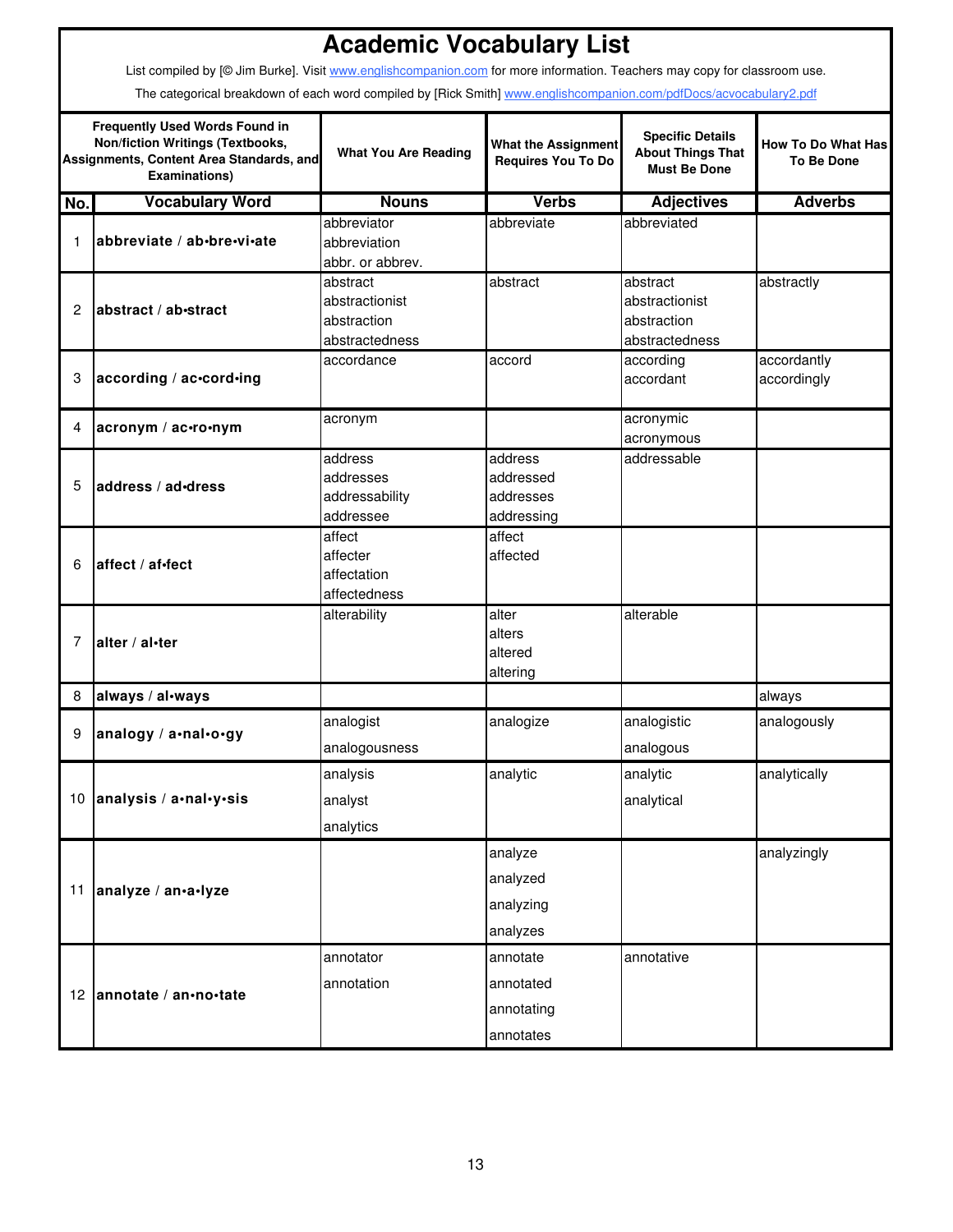|                                                                                                                                               | <b>Academic Vocabulary List</b>                                                                                           |                                                                                        |               |                                                                            |                                                |  |  |  |
|-----------------------------------------------------------------------------------------------------------------------------------------------|---------------------------------------------------------------------------------------------------------------------------|----------------------------------------------------------------------------------------|---------------|----------------------------------------------------------------------------|------------------------------------------------|--|--|--|
|                                                                                                                                               | List compiled by [@ Jim Burke]. Visit www.englishcompanion.com for more information. Teachers may copy for classroom use. |                                                                                        |               |                                                                            |                                                |  |  |  |
|                                                                                                                                               | The categorical breakdown of each word compiled by [Rick Smith] www.englishcompanion.com/pdfDocs/acvocabulary2.pdf        |                                                                                        |               |                                                                            |                                                |  |  |  |
| <b>Frequently Used Words Found in</b><br>Non/fiction Writings (Textbooks,<br>Assignments, Content Area Standards, and<br><b>Examinations)</b> |                                                                                                                           | <b>What the Assignment</b><br><b>What You Are Reading</b><br><b>Requires You To Do</b> |               | <b>Specific Details</b><br><b>About Things That</b><br><b>Must Be Done</b> | <b>How To Do What Has</b><br><b>To Be Done</b> |  |  |  |
| No.                                                                                                                                           | <b>Vocabulary Word</b>                                                                                                    | <b>Nouns</b>                                                                           | <b>Verbs</b>  | <b>Adjectives</b>                                                          | <b>Adverbs</b>                                 |  |  |  |
|                                                                                                                                               |                                                                                                                           | anticipation                                                                           | anticipated   | anticipant                                                                 | anticipatively                                 |  |  |  |
|                                                                                                                                               | 13 anticipate / an-tic-i-pate                                                                                             |                                                                                        | anticipating  | anticipative                                                               |                                                |  |  |  |
|                                                                                                                                               |                                                                                                                           |                                                                                        | anticipates   | anticipatory                                                               |                                                |  |  |  |
|                                                                                                                                               | 14 application / ap•pli•ca•tion                                                                                           | application                                                                            |               |                                                                            |                                                |  |  |  |
|                                                                                                                                               |                                                                                                                           | applicant                                                                              |               |                                                                            |                                                |  |  |  |
|                                                                                                                                               |                                                                                                                           | applicability                                                                          | apply         | applicable                                                                 | applicably                                     |  |  |  |
|                                                                                                                                               | 15 apply / ap•ply                                                                                                         |                                                                                        | applied       |                                                                            |                                                |  |  |  |
|                                                                                                                                               |                                                                                                                           |                                                                                        | applying      |                                                                            |                                                |  |  |  |
|                                                                                                                                               |                                                                                                                           |                                                                                        | applies       |                                                                            |                                                |  |  |  |
|                                                                                                                                               |                                                                                                                           | approach                                                                               | approach      | approachable                                                               |                                                |  |  |  |
|                                                                                                                                               | 16 approach / ap•proach                                                                                                   | approaches                                                                             | approached    |                                                                            |                                                |  |  |  |
|                                                                                                                                               |                                                                                                                           | approachability                                                                        | approaching   |                                                                            |                                                |  |  |  |
|                                                                                                                                               |                                                                                                                           | approachableness                                                                       | approaches    |                                                                            |                                                |  |  |  |
|                                                                                                                                               |                                                                                                                           | appropriated                                                                           | appropriate   | appropriate                                                                | appropriately                                  |  |  |  |
|                                                                                                                                               |                                                                                                                           | appropriating                                                                          |               | appropriative                                                              |                                                |  |  |  |
|                                                                                                                                               |                                                                                                                           | appropriates                                                                           |               | appropriable                                                               |                                                |  |  |  |
| 17                                                                                                                                            | appropriate / ap-pro-pri-ate                                                                                              | appropriateness                                                                        |               |                                                                            |                                                |  |  |  |
|                                                                                                                                               |                                                                                                                           | appropriator                                                                           |               |                                                                            |                                                |  |  |  |
|                                                                                                                                               |                                                                                                                           | appropriation                                                                          |               |                                                                            |                                                |  |  |  |
|                                                                                                                                               |                                                                                                                           | appropriationism                                                                       |               |                                                                            |                                                |  |  |  |
|                                                                                                                                               |                                                                                                                           | appropriationist                                                                       |               |                                                                            |                                                |  |  |  |
|                                                                                                                                               |                                                                                                                           | approximateness                                                                        | approximate   | approximate                                                                | approximative                                  |  |  |  |
|                                                                                                                                               | 18 approximate / ap•prox•i•mate                                                                                           | approximation                                                                          | approximated  | approximative                                                              |                                                |  |  |  |
|                                                                                                                                               |                                                                                                                           |                                                                                        | approximating |                                                                            |                                                |  |  |  |
|                                                                                                                                               |                                                                                                                           |                                                                                        | approximates  |                                                                            |                                                |  |  |  |
|                                                                                                                                               |                                                                                                                           |                                                                                        | argue         | arguable                                                                   | arguably                                       |  |  |  |
|                                                                                                                                               |                                                                                                                           |                                                                                        | argued        |                                                                            |                                                |  |  |  |
|                                                                                                                                               |                                                                                                                           |                                                                                        | arguing       |                                                                            |                                                |  |  |  |
|                                                                                                                                               | 19 argue / ar-gue                                                                                                         |                                                                                        | argues        |                                                                            |                                                |  |  |  |
|                                                                                                                                               |                                                                                                                           |                                                                                        | argufy        |                                                                            |                                                |  |  |  |
|                                                                                                                                               |                                                                                                                           |                                                                                        | argufied      |                                                                            |                                                |  |  |  |
|                                                                                                                                               |                                                                                                                           |                                                                                        | argufying     |                                                                            |                                                |  |  |  |
|                                                                                                                                               |                                                                                                                           |                                                                                        | argufies      |                                                                            |                                                |  |  |  |

 $\mathsf{r}$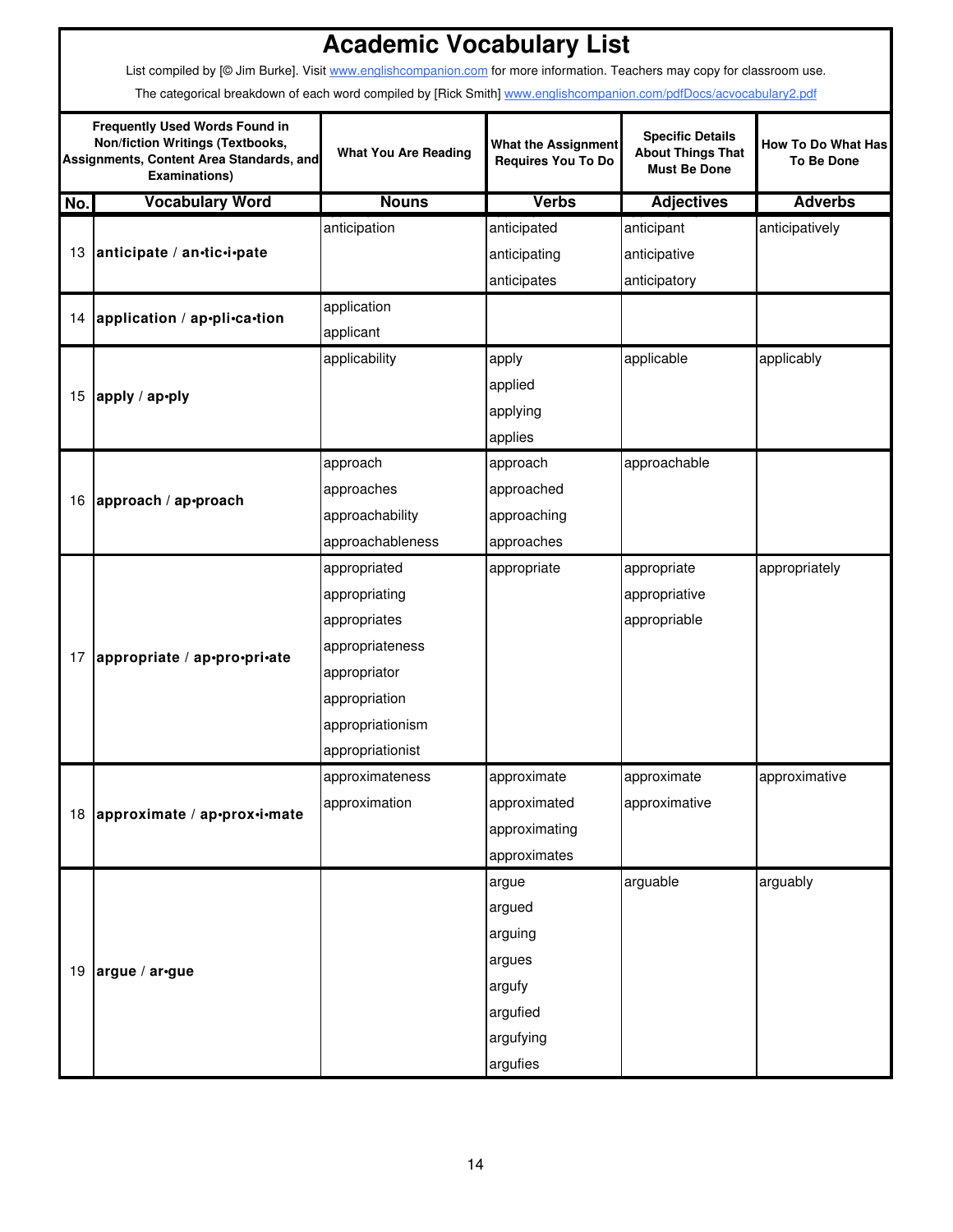|     | <b>Academic Vocabulary List</b><br>List compiled by [@ Jim Burke]. Visit www.englishcompanion.com for more information. Teachers may copy for classroom use. |                             |                                                         |                                                                            |                                                |  |  |  |  |
|-----|--------------------------------------------------------------------------------------------------------------------------------------------------------------|-----------------------------|---------------------------------------------------------|----------------------------------------------------------------------------|------------------------------------------------|--|--|--|--|
|     | The categorical breakdown of each word compiled by [Rick Smith] www.englishcompanion.com/pdfDocs/acvocabulary2.pdf                                           |                             |                                                         |                                                                            |                                                |  |  |  |  |
|     | <b>Frequently Used Words Found in</b><br><b>Non/fiction Writings (Textbooks,</b><br>Assignments, Content Area Standards, and<br><b>Examinations)</b>         | <b>What You Are Reading</b> | <b>What the Assignment</b><br><b>Requires You To Do</b> | <b>Specific Details</b><br><b>About Things That</b><br><b>Must Be Done</b> | <b>How To Do What Has</b><br><b>To Be Done</b> |  |  |  |  |
| No. | <b>Vocabulary Word</b>                                                                                                                                       | <b>Nouns</b>                | <b>Verbs</b>                                            | <b>Adjectives</b>                                                          | <b>Adverbs</b>                                 |  |  |  |  |
|     |                                                                                                                                                              | argument                    |                                                         | argumentative                                                              | argumentatively                                |  |  |  |  |
| 20  | argument / ar-gu-ment                                                                                                                                        | argumentation               |                                                         |                                                                            |                                                |  |  |  |  |
|     |                                                                                                                                                              | argumentativeness           |                                                         |                                                                            |                                                |  |  |  |  |
|     |                                                                                                                                                              | arranger                    | arrange                                                 | arrangeable                                                                |                                                |  |  |  |  |
| 21  | arrange / ar-range                                                                                                                                           | arrangee                    | arranged                                                | arranged                                                                   |                                                |  |  |  |  |
|     |                                                                                                                                                              | arrangement                 | arranging                                               |                                                                            |                                                |  |  |  |  |
|     |                                                                                                                                                              |                             | arranges                                                |                                                                            |                                                |  |  |  |  |
|     |                                                                                                                                                              | articulacy                  | articulate                                              | articulate                                                                 | articulately                                   |  |  |  |  |
|     | 22 articulate / ar-tic-u-late                                                                                                                                | articulateness              | articulated                                             | articulated                                                                |                                                |  |  |  |  |
|     |                                                                                                                                                              | articulation                | articulating                                            | articulative                                                               |                                                |  |  |  |  |
|     |                                                                                                                                                              | articulator                 | articulates                                             | articulatory                                                               |                                                |  |  |  |  |
|     |                                                                                                                                                              | aspect                      |                                                         |                                                                            |                                                |  |  |  |  |
| 23  | aspects / as.pects                                                                                                                                           | aspects                     |                                                         |                                                                            |                                                |  |  |  |  |
|     |                                                                                                                                                              | assembler                   | assemble                                                |                                                                            |                                                |  |  |  |  |
|     |                                                                                                                                                              | assembly                    | assembled                                               |                                                                            |                                                |  |  |  |  |
|     | 24 assemble / as sem ble                                                                                                                                     |                             | assembling                                              |                                                                            |                                                |  |  |  |  |
|     |                                                                                                                                                              |                             | assembles                                               |                                                                            |                                                |  |  |  |  |
|     |                                                                                                                                                              | assertion                   | assert                                                  | assertive                                                                  | assertively                                    |  |  |  |  |
|     |                                                                                                                                                              | assertiveness               | asserted                                                |                                                                            |                                                |  |  |  |  |
|     | 25 assert / as -sert                                                                                                                                         |                             | asserting                                               |                                                                            |                                                |  |  |  |  |
|     |                                                                                                                                                              |                             | asserts                                                 |                                                                            |                                                |  |  |  |  |
|     |                                                                                                                                                              | assessment                  | assess                                                  | assessable                                                                 |                                                |  |  |  |  |
|     |                                                                                                                                                              | assessor                    | assessed                                                |                                                                            |                                                |  |  |  |  |
|     | 26 assess / as-sess                                                                                                                                          |                             | assessing                                               |                                                                            |                                                |  |  |  |  |
|     |                                                                                                                                                              |                             | assesses                                                |                                                                            |                                                |  |  |  |  |
|     |                                                                                                                                                              | associate                   | associate                                               | associate                                                                  |                                                |  |  |  |  |
|     |                                                                                                                                                              | associates                  | associated                                              | associated                                                                 |                                                |  |  |  |  |
|     |                                                                                                                                                              | associateship               | associating                                             | associates                                                                 |                                                |  |  |  |  |
|     | 27 associate / as-so-ci-ate                                                                                                                                  | associator                  | associates                                              | associable                                                                 |                                                |  |  |  |  |
|     |                                                                                                                                                              | associability               |                                                         | associationistic                                                           |                                                |  |  |  |  |
|     |                                                                                                                                                              | associationism              |                                                         | associative                                                                |                                                |  |  |  |  |
|     |                                                                                                                                                              | associationist              |                                                         |                                                                            |                                                |  |  |  |  |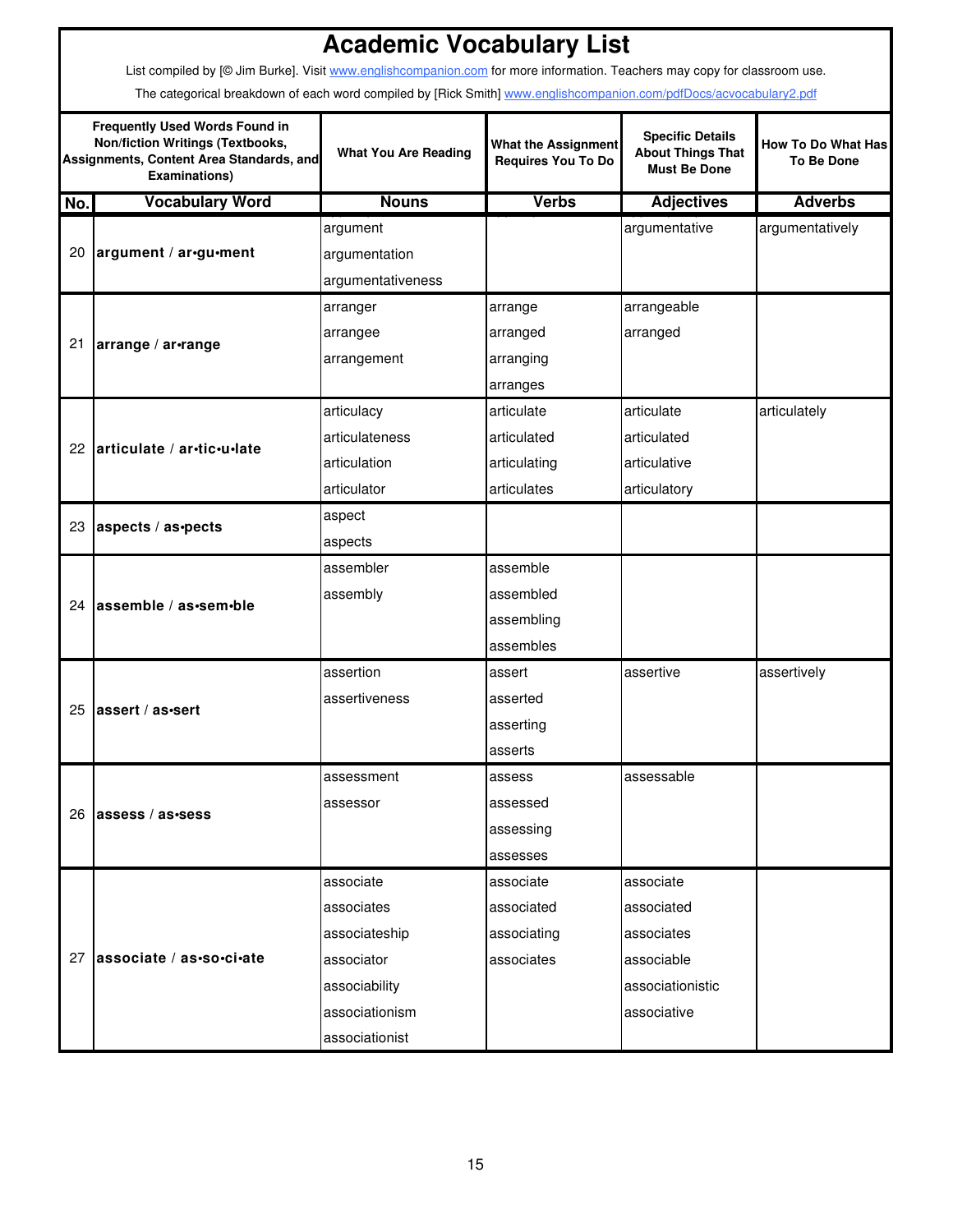|     | <b>Academic Vocabulary List</b>                                                                                                                      |                             |                                                         |                                                                            |                                                |  |  |  |
|-----|------------------------------------------------------------------------------------------------------------------------------------------------------|-----------------------------|---------------------------------------------------------|----------------------------------------------------------------------------|------------------------------------------------|--|--|--|
|     | List compiled by [© Jim Burke]. Visit www.englishcompanion.com for more information. Teachers may copy for classroom use.                            |                             |                                                         |                                                                            |                                                |  |  |  |
|     | The categorical breakdown of each word compiled by [Rick Smith] www.englishcompanion.com/pdfDocs/acvocabulary2.pdf                                   |                             |                                                         |                                                                            |                                                |  |  |  |
|     | <b>Frequently Used Words Found in</b><br><b>Non/fiction Writings (Textbooks,</b><br>Assignments, Content Area Standards, and<br><b>Examinations)</b> | <b>What You Are Reading</b> | <b>What the Assignment</b><br><b>Requires You To Do</b> | <b>Specific Details</b><br><b>About Things That</b><br><b>Must Be Done</b> | <b>How To Do What Has</b><br><b>To Be Done</b> |  |  |  |
| No. | <b>Vocabulary Word</b>                                                                                                                               | <b>Nouns</b>                | <b>Verbs</b>                                            | <b>Adjectives</b>                                                          | <b>Adverbs</b>                                 |  |  |  |
|     |                                                                                                                                                      | assumer                     | assume                                                  | assumed                                                                    | assumedly                                      |  |  |  |
|     |                                                                                                                                                      |                             | assumed                                                 | assuming                                                                   | assumingly                                     |  |  |  |
| 28  | lassume / as•sume                                                                                                                                    |                             | assuming                                                |                                                                            |                                                |  |  |  |
|     |                                                                                                                                                      |                             |                                                         |                                                                            |                                                |  |  |  |
|     |                                                                                                                                                      |                             | assumes                                                 |                                                                            |                                                |  |  |  |
| 29  | assumption / as -sump -tion                                                                                                                          | assumption                  |                                                         |                                                                            |                                                |  |  |  |
| 30  | audience / au-di-ence                                                                                                                                | audience<br>authentication  | authenicate                                             | authentic                                                                  |                                                |  |  |  |
|     |                                                                                                                                                      | authenticator               | authenticated                                           |                                                                            | autthentically                                 |  |  |  |
| 31  | authentic / au-then-tic                                                                                                                              | authenticity                | authenticating                                          |                                                                            |                                                |  |  |  |
|     |                                                                                                                                                      |                             | authenticates                                           |                                                                            |                                                |  |  |  |
|     | background / back-ground                                                                                                                             | background                  |                                                         | background                                                                 |                                                |  |  |  |
| 32  |                                                                                                                                                      | backgrounder                |                                                         |                                                                            |                                                |  |  |  |
|     |                                                                                                                                                      | body                        | body                                                    | bodily                                                                     | bodily                                         |  |  |  |
| 33  | body / bod•y                                                                                                                                         |                             | bodied                                                  |                                                                            |                                                |  |  |  |
|     |                                                                                                                                                      |                             | bodying                                                 |                                                                            |                                                |  |  |  |
|     |                                                                                                                                                      |                             | bodies                                                  |                                                                            |                                                |  |  |  |
| 34  | brainstorm / brain-storm                                                                                                                             | brainstorm<br>brainstormer  |                                                         |                                                                            |                                                |  |  |  |
|     |                                                                                                                                                      | brainstorming               |                                                         |                                                                            |                                                |  |  |  |
|     |                                                                                                                                                      | brief                       | brief                                                   | brief                                                                      | briefly                                        |  |  |  |
|     |                                                                                                                                                      | briefs                      | briefed                                                 | briefer                                                                    |                                                |  |  |  |
| 35  | brief / brief                                                                                                                                        | briefing                    | briefing                                                | briefest                                                                   |                                                |  |  |  |
|     |                                                                                                                                                      | briefer                     | briefs                                                  |                                                                            |                                                |  |  |  |
|     |                                                                                                                                                      | briefness                   |                                                         |                                                                            |                                                |  |  |  |
|     |                                                                                                                                                      | calculability               | calculate                                               | calculable                                                                 | calculatedly                                   |  |  |  |
|     | 36 calculate / cal-cu-late                                                                                                                           | calculatedness              | calculated                                              | calculational                                                              |                                                |  |  |  |
|     |                                                                                                                                                      | calculation                 | calculating                                             | calculative                                                                |                                                |  |  |  |
|     |                                                                                                                                                      | calculator<br>caption       | calculates<br>caption                                   | captions                                                                   |                                                |  |  |  |
|     |                                                                                                                                                      |                             | captioned                                               |                                                                            |                                                |  |  |  |
| 37  | caption / cap-tion                                                                                                                                   |                             | captioning                                              |                                                                            |                                                |  |  |  |
|     |                                                                                                                                                      |                             | captions                                                |                                                                            |                                                |  |  |  |
|     |                                                                                                                                                      | category                    | categorize                                              | categorizable                                                              | categorically                                  |  |  |  |
| 38  | category / cat-e-go-ry                                                                                                                               | categorization              | categorized                                             | categorical                                                                |                                                |  |  |  |
|     |                                                                                                                                                      | categoricalness             | categorizing                                            | categoric                                                                  |                                                |  |  |  |
|     |                                                                                                                                                      |                             | categorizes                                             |                                                                            |                                                |  |  |  |
|     |                                                                                                                                                      | cause                       | cause                                                   | causable                                                                   |                                                |  |  |  |
| 39  | cause / cause                                                                                                                                        | causability                 |                                                         | causeless                                                                  |                                                |  |  |  |
|     |                                                                                                                                                      | causer<br>characterlessness |                                                         | characterful                                                               | characterlessly                                |  |  |  |
| 40  | character / char-ac-ter                                                                                                                              |                             |                                                         | characterless                                                              |                                                |  |  |  |
|     | characteristic /                                                                                                                                     |                             |                                                         |                                                                            |                                                |  |  |  |
| 41  | char.ac.ter.is.tic                                                                                                                                   | characteristic              |                                                         |                                                                            | characteristically                             |  |  |  |

 $\mathsf{r}$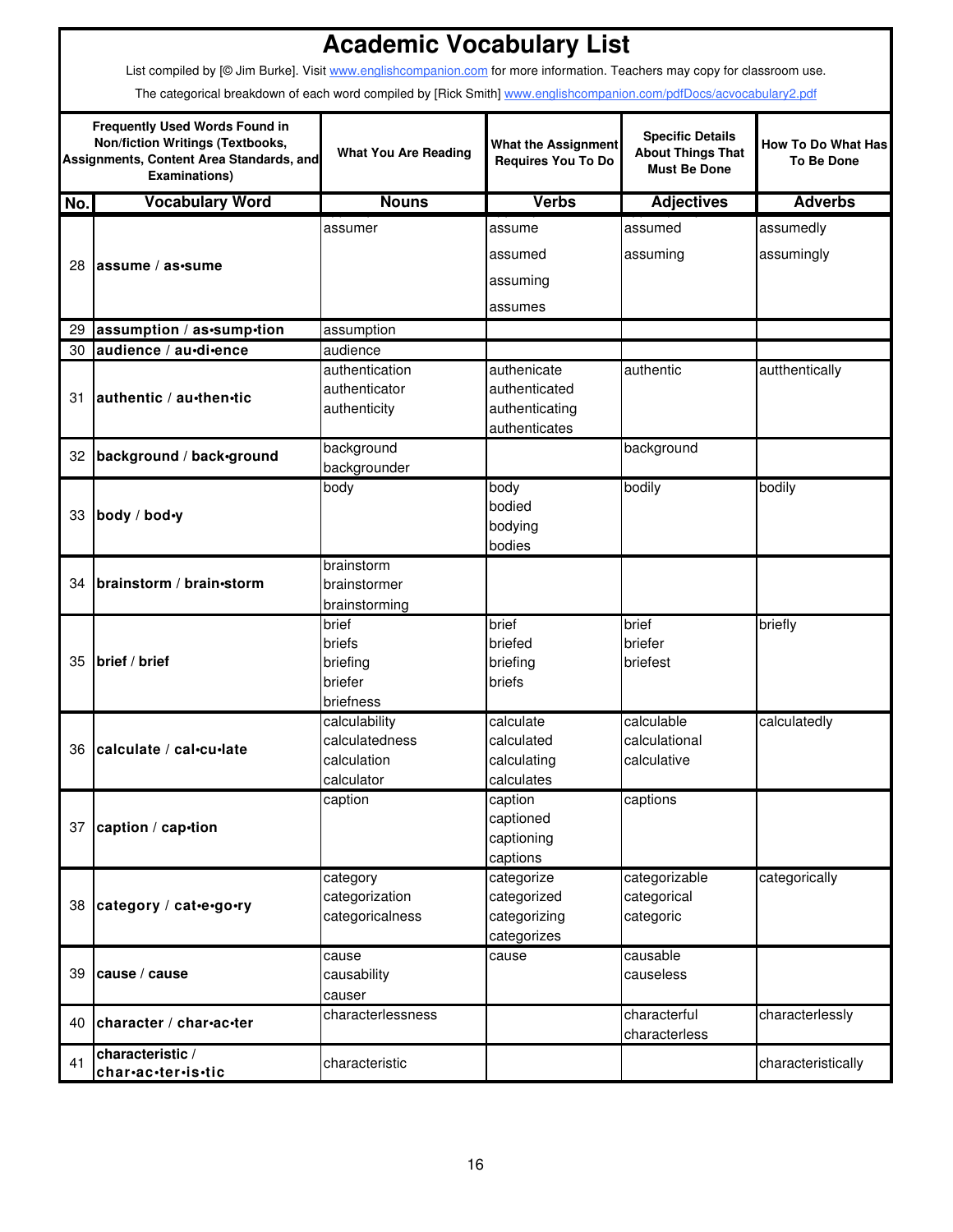|     | <b>Academic Vocabulary List</b><br>List compiled by [@ Jim Burke]. Visit www.englishcompanion.com for more information. Teachers may copy for classroom use. |                                                                              |                                                                  |                                                                            |                                                |  |  |  |  |
|-----|--------------------------------------------------------------------------------------------------------------------------------------------------------------|------------------------------------------------------------------------------|------------------------------------------------------------------|----------------------------------------------------------------------------|------------------------------------------------|--|--|--|--|
|     | The categorical breakdown of each word compiled by [Rick Smith] www.englishcompanion.com/pdfDocs/acvocabulary2.pdf                                           |                                                                              |                                                                  |                                                                            |                                                |  |  |  |  |
|     | <b>Frequently Used Words Found in</b><br>Non/fiction Writings (Textbooks,<br>Assignments, Content Area Standards, and<br><b>Examinations)</b>                | <b>What You Are Reading</b>                                                  | <b>What the Assignment</b><br><b>Requires You To Do</b>          | <b>Specific Details</b><br><b>About Things That</b><br><b>Must Be Done</b> | <b>How To Do What Has</b><br><b>To Be Done</b> |  |  |  |  |
| No. | <b>Vocabulary Word</b>                                                                                                                                       | <b>Nouns</b>                                                                 | <b>Verbs</b>                                                     | <b>Adjectives</b>                                                          | <b>Adverbs</b>                                 |  |  |  |  |
| 42  | characterize / char-ac-ter-ize                                                                                                                               | characterizer<br>characterization                                            | characterize<br>characterized<br>characterizing<br>characterizes | characterizable                                                            |                                                |  |  |  |  |
| 43  | chart / chart                                                                                                                                                | chart                                                                        | chart<br>charted<br>charting<br>charts                           | chartable                                                                  |                                                |  |  |  |  |
| 44  | chronology / chro•nol•o•gy                                                                                                                                   | chronology<br>chronologist                                                   |                                                                  | chronological                                                              | chronologically                                |  |  |  |  |
| 45  | citation / ci-ta-tion                                                                                                                                        | citation                                                                     |                                                                  | citational<br>citatory                                                     |                                                |  |  |  |  |
| 46  | cite / cite                                                                                                                                                  |                                                                              | cite<br>cited<br>cites                                           |                                                                            |                                                |  |  |  |  |
| 47  | claim / claim                                                                                                                                                | claim<br>claimer<br>claimant                                                 | claim<br>claimed<br>claiming<br>claims                           | claimable                                                                  |                                                |  |  |  |  |
| 48  | clarify / clar-i-fy                                                                                                                                          | clarifier<br>clarification                                                   | clarify<br>clarified<br>clarifying<br>clarifies                  |                                                                            |                                                |  |  |  |  |
| 49  | class / class                                                                                                                                                | class                                                                        | classed<br>classing<br>classes                                   |                                                                            |                                                |  |  |  |  |
| 50  | clue / clue                                                                                                                                                  | clue                                                                         |                                                                  | clueless                                                                   |                                                |  |  |  |  |
| 51  | code / code                                                                                                                                                  | code<br>coder                                                                | code<br>coded<br>coding<br>codes                                 | coded                                                                      |                                                |  |  |  |  |
|     | 52 coherent / co•her•ent                                                                                                                                     | coherency<br>coherence                                                       | cohere<br>cohered<br>cohering<br>coheres                         | coherent                                                                   | coherently                                     |  |  |  |  |
|     | 53 common / com•mon                                                                                                                                          | common<br>commons<br>commoner<br>commonage<br>commonality<br>commonplaceness |                                                                  | common<br>commonest<br>commonplace                                         | commonly                                       |  |  |  |  |
| 54  | compare / com-pare                                                                                                                                           | comparison<br>comparer<br>comparator<br>comparativeness                      | compare<br>compared<br>comparing<br>compares                     | comparative                                                                | compartively                                   |  |  |  |  |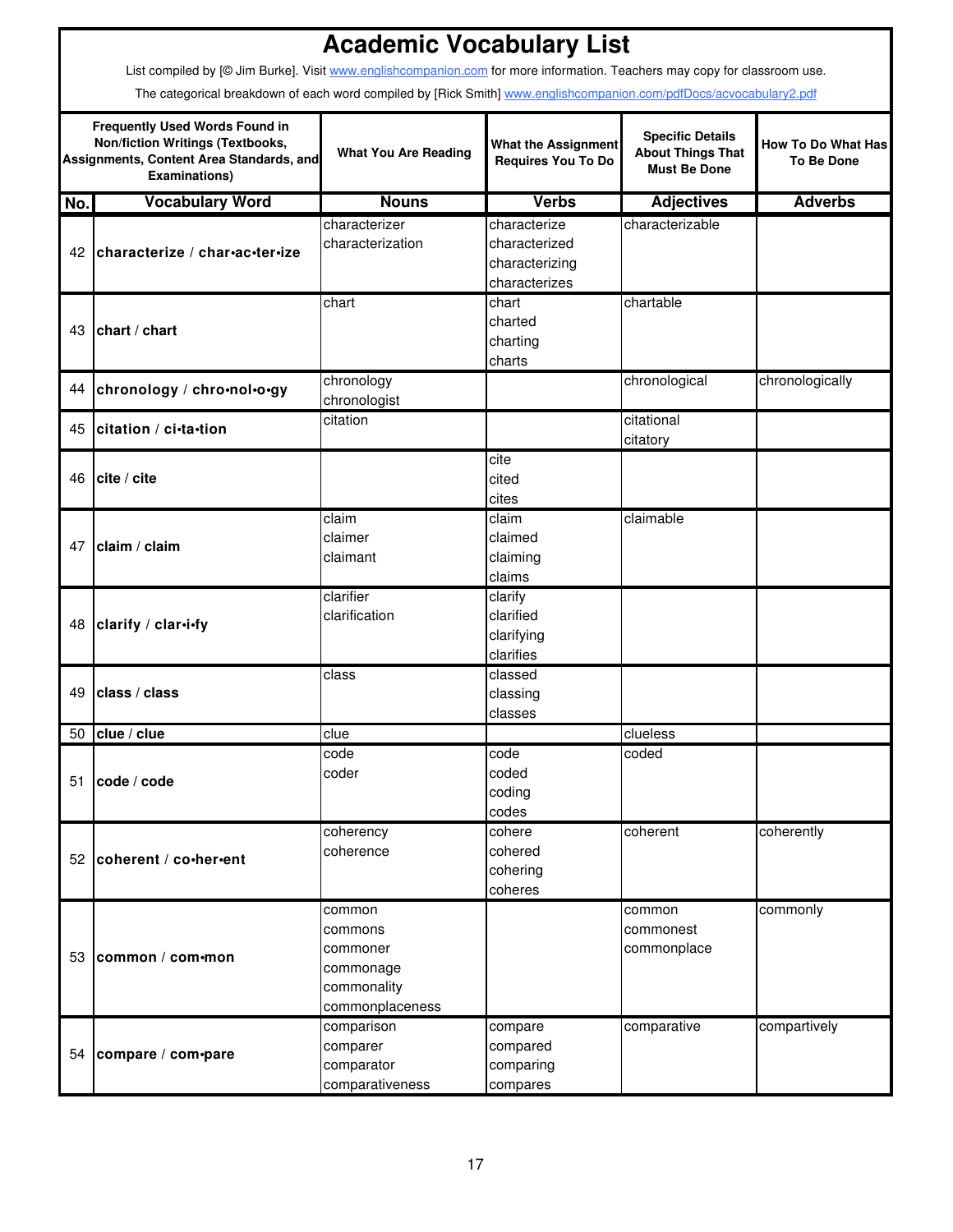|     |                                                                                                                                               | <b>Academic Vocabulary List</b>                                                           |                                                            |                                                                            |                                                |
|-----|-----------------------------------------------------------------------------------------------------------------------------------------------|-------------------------------------------------------------------------------------------|------------------------------------------------------------|----------------------------------------------------------------------------|------------------------------------------------|
|     | List compiled by [@ Jim Burke]. Visit www.englishcompanion.com for more information. Teachers may copy for classroom use.                     |                                                                                           |                                                            |                                                                            |                                                |
|     | The categorical breakdown of each word compiled by [Rick Smith] www.englishcompanion.com/pdfDocs/acvocabulary2.pdf                            |                                                                                           |                                                            |                                                                            |                                                |
|     | <b>Frequently Used Words Found in</b><br>Non/fiction Writings (Textbooks,<br>Assignments, Content Area Standards, and<br><b>Examinations)</b> | <b>What You Are Reading</b>                                                               | <b>What the Assignment</b><br>Requires You To Do           | <b>Specific Details</b><br><b>About Things That</b><br><b>Must Be Done</b> | <b>How To Do What Has</b><br><b>To Be Done</b> |
| No. | <b>Vocabulary Word</b>                                                                                                                        | <b>Nouns</b>                                                                              | <b>Verbs</b>                                               | <b>Adjectives</b>                                                          | <b>Adverbs</b>                                 |
| 55  | compile / com-pile                                                                                                                            | compiler<br>compilation                                                                   | compile<br>compiled<br>compiling<br>compiles               | compiled                                                                   |                                                |
| 56  | complement / com-ple-ment                                                                                                                     | complement<br>complementarity<br>complementariness<br>complementizer                      | complement<br>complemented<br>complementing<br>complements | complemental<br>complementary                                              | complementally<br>complementarily              |
| 57  | complete / com-plete                                                                                                                          | completeness<br>completer<br>completion                                                   | complete<br>completed<br>completing<br>completes           | complete<br>completive                                                     | completely                                     |
| 58  | compose / com•pose                                                                                                                            | composedness<br>composer                                                                  | compose<br>composed<br>composing<br>composes               | composed                                                                   | composedly                                     |
| 59  | composition / com•po•si•tion                                                                                                                  |                                                                                           |                                                            | compositional                                                              | compositionally                                |
| 60  | conceive / con-ceive                                                                                                                          | conceiver<br>conceivable<br>conceivability<br>conceivableness                             | conceive<br>conceived<br>conceiving<br>conceives           |                                                                            | conceivably                                    |
| 61  | concise / con•cise                                                                                                                            | conciseness<br>concision                                                                  |                                                            | concise                                                                    | concisely                                      |
| 62  | conclude / con-clude                                                                                                                          | concluder                                                                                 | conclude<br>concluded<br>concluding<br>concludes           |                                                                            |                                                |
|     | 63 conclusion / con-clu-sion                                                                                                                  | conclusion<br>conclusiveness                                                              |                                                            | conclusive                                                                 | conclusively                                   |
| 64  | concrete / con-crete                                                                                                                          | concrete<br>concreteness<br>concretion<br>concretism<br>concretist<br>concretization      | concretize<br>concretized<br>concretizing<br>concretizes   | concrete<br>concretionary                                                  | concretely                                     |
| 65  | conditions / con-di-tions                                                                                                                     | conditionality<br>conditioner<br>conditioning                                             |                                                            | conditionable<br>conditional<br>conditioned                                | conditionally                                  |
|     | 66 conduct / con-duct                                                                                                                         | conductibility<br>conductance<br>conduction<br>conductivity<br>conductor<br>conductorship | conduct<br>conducted<br>conducting<br>conducts             | conductible<br>conductive<br>conductorial                                  |                                                |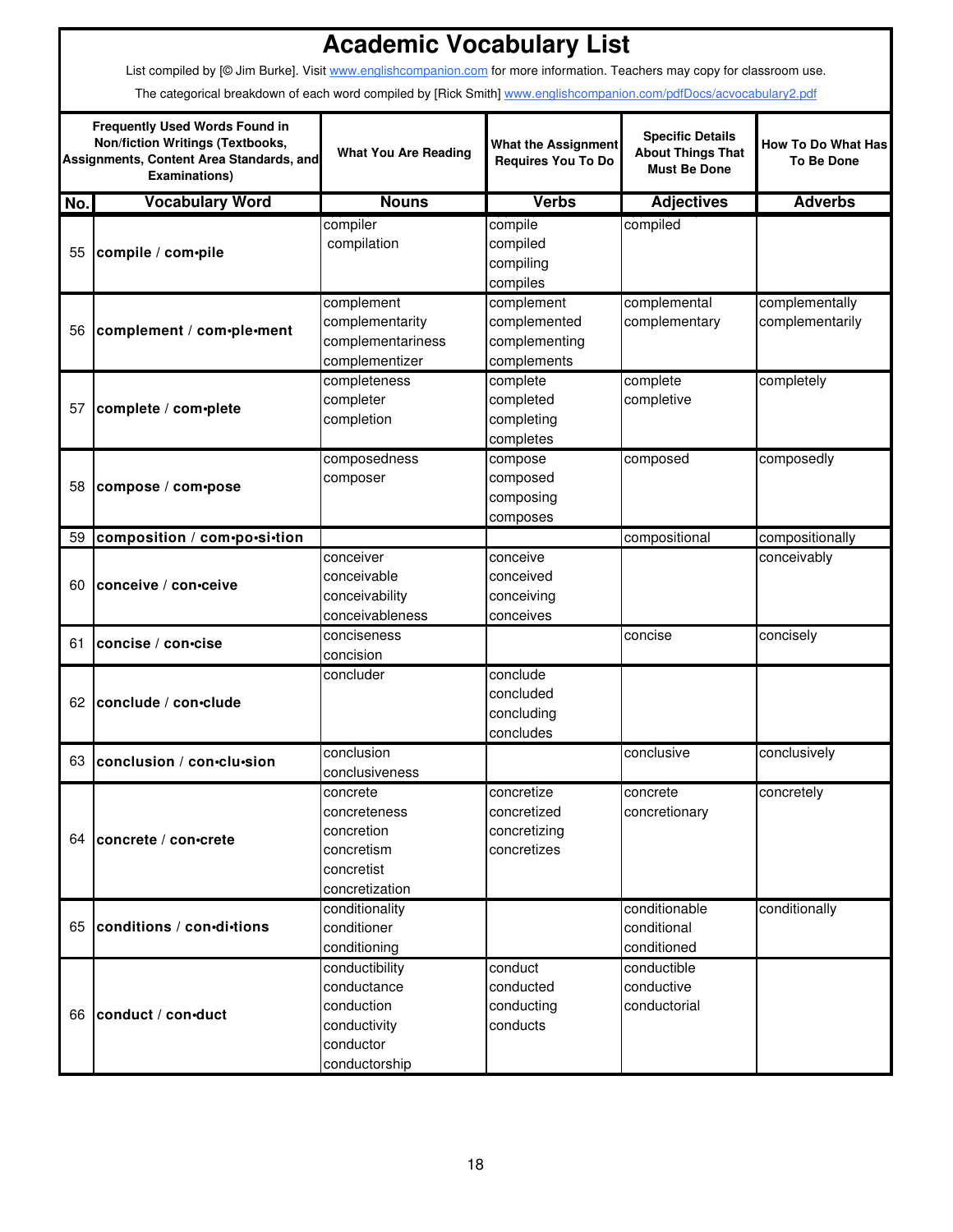|     | <b>Academic Vocabulary List</b>                                                                                                               |                                                                          |                                                                      |                                                                            |                                                |  |  |  |  |
|-----|-----------------------------------------------------------------------------------------------------------------------------------------------|--------------------------------------------------------------------------|----------------------------------------------------------------------|----------------------------------------------------------------------------|------------------------------------------------|--|--|--|--|
|     | List compiled by [@ Jim Burke]. Visit www.englishcompanion.com for more information. Teachers may copy for classroom use.                     |                                                                          |                                                                      |                                                                            |                                                |  |  |  |  |
|     | The categorical breakdown of each word compiled by [Rick Smith] www.englishcompanion.com/pdfDocs/acvocabulary2.pdf                            |                                                                          |                                                                      |                                                                            |                                                |  |  |  |  |
|     | <b>Frequently Used Words Found in</b><br>Non/fiction Writings (Textbooks,<br>Assignments, Content Area Standards, and<br><b>Examinations)</b> | <b>What You Are Reading</b>                                              | <b>What the Assignment</b><br>Requires You To Do                     | <b>Specific Details</b><br><b>About Things That</b><br><b>Must Be Done</b> | <b>How To Do What Has</b><br><b>To Be Done</b> |  |  |  |  |
| No. | <b>Vocabulary Word</b>                                                                                                                        | <b>Nouns</b>                                                             | <b>Verbs</b>                                                         | <b>Adjectives</b>                                                          | <b>Adverbs</b>                                 |  |  |  |  |
| 67  | confirm / con-firm                                                                                                                            | confirmability<br>confirmer<br>confirmation                              | confirm<br>confirmed<br>confirming<br>confirms                       | confirmable<br>confirmatory<br>confirmational<br>confirmed                 | confirmedly                                    |  |  |  |  |
| 68  | consequence / con-se-quence                                                                                                                   | consequence<br>consequentiality<br>consequentialness<br>consequentialism |                                                                      | consequent<br>consequential                                                | consequentially<br>consequently                |  |  |  |  |
| 69  | consider / con-sid-er                                                                                                                         | considerer<br>considerateness<br>consideration                           | consider<br>considered<br>considering<br>considers                   | considerable<br>considerate<br>considered                                  | considerably<br>considerately<br>considering   |  |  |  |  |
| 70  | consist / con-sist                                                                                                                            | consistency<br>consistence                                               | consist<br>consisted<br>consisting<br>consists                       |                                                                            |                                                |  |  |  |  |
| 71  | lconsistent / con∙sis∙tent                                                                                                                    |                                                                          |                                                                      | consistent                                                                 |                                                |  |  |  |  |
| 72  | consistently / con-sis-tent-ly                                                                                                                |                                                                          |                                                                      |                                                                            | consistently                                   |  |  |  |  |
| 73  | constant / con-stant                                                                                                                          | constants                                                                |                                                                      | constant<br>constancy<br>constantive                                       | constantly                                     |  |  |  |  |
| 74  | constitutes / con-sti-tutes                                                                                                                   | constituter                                                              | constitute<br>constituted<br>constituting<br>constitutes             | constitutive                                                               | constitutively                                 |  |  |  |  |
|     | 75 consult / con-sult                                                                                                                         | consult<br>consultation<br>consulter                                     | consult<br>consulted<br>consulting<br>consults                       | consultable                                                                |                                                |  |  |  |  |
|     | 76 contend / con-tend                                                                                                                         | contender                                                                | contend<br>contended<br>contending<br>contends                       |                                                                            |                                                |  |  |  |  |
| 77  | context / con-text                                                                                                                            | context<br>contextualization<br>contexture                               | contextualize<br>contextualized<br>contextualizing<br>contextualizes | contextual                                                                 | contextually                                   |  |  |  |  |
|     | 78 continuum / con-tin-u-um                                                                                                                   | continuum                                                                |                                                                      |                                                                            |                                                |  |  |  |  |
| 79  | contradict / con-tra-dict                                                                                                                     | contradicter<br>contradictiveness                                        | contradict<br>contradicted<br>contradicting<br>contradicts           | contradictable<br>contradictive                                            | contradictively                                |  |  |  |  |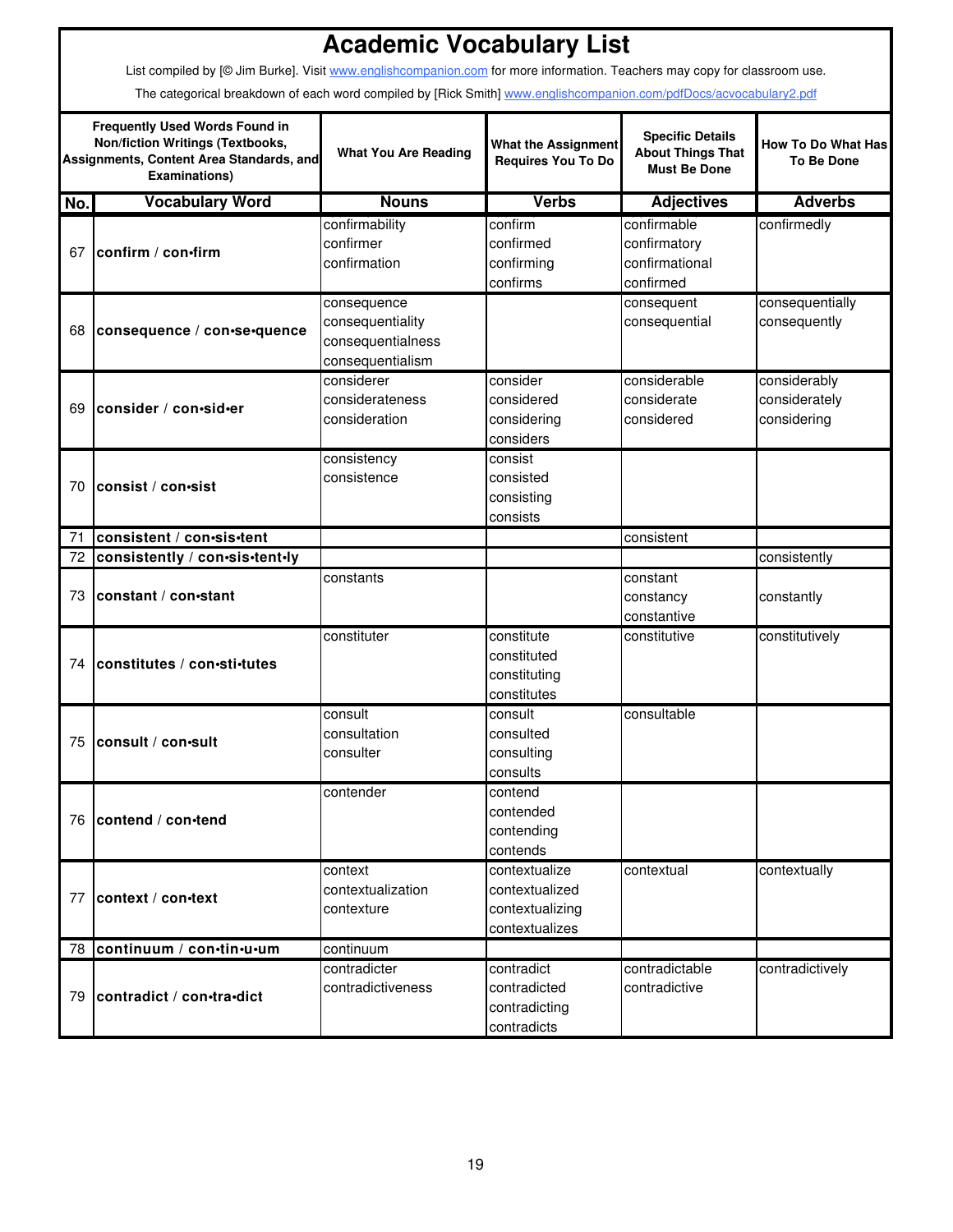|     | <b>Academic Vocabulary List</b><br>List compiled by [@ Jim Burke]. Visit www.englishcompanion.com for more information. Teachers may copy for classroom use. |                                                       |                                                            |                                                                            |                                                |  |  |  |  |
|-----|--------------------------------------------------------------------------------------------------------------------------------------------------------------|-------------------------------------------------------|------------------------------------------------------------|----------------------------------------------------------------------------|------------------------------------------------|--|--|--|--|
|     | The categorical breakdown of each word compiled by [Rick Smith] www.englishcompanion.com/pdfDocs/acvocabulary2.pdf                                           |                                                       |                                                            |                                                                            |                                                |  |  |  |  |
|     | <b>Frequently Used Words Found in</b><br><b>Non/fiction Writings (Textbooks,</b><br>Assignments, Content Area Standards, and<br><b>Examinations)</b>         | <b>What You Are Reading</b>                           | <b>What the Assignment</b><br><b>Requires You To Do</b>    | <b>Specific Details</b><br><b>About Things That</b><br><b>Must Be Done</b> | <b>How To Do What Has</b><br><b>To Be Done</b> |  |  |  |  |
| No. | <b>Vocabulary Word</b>                                                                                                                                       | <b>Nouns</b>                                          | <b>Verbs</b>                                               | <b>Adjectives</b>                                                          | <b>Adverbs</b>                                 |  |  |  |  |
| 80  | control / con-trol                                                                                                                                           | controllability                                       | control<br>controlled<br>controlling<br>controls           | controllable<br>controlled                                                 | controllably                                   |  |  |  |  |
| 81  | convert / con-vert                                                                                                                                           | convert<br>conversion                                 | convert<br>converted<br>converting<br>converts             |                                                                            |                                                |  |  |  |  |
| 82  | convey / con-vey                                                                                                                                             | conveyance<br>conveyancer<br>conveyancing<br>conveyor | convey<br>conveyed<br>conveying<br>conveys                 | conveyable                                                                 |                                                |  |  |  |  |
| 83  | copy / cop•y                                                                                                                                                 | copyist                                               | copy<br>copied<br>copying<br>copies                        |                                                                            |                                                |  |  |  |  |
| 84  | correlate / cor-re-late                                                                                                                                      | correlate<br>correlator<br>correlation                | correlate<br>correlated<br>correlating<br>correlates       | correlatable<br>correlational                                              |                                                |  |  |  |  |
| 85  | correspond / cor-re-spond                                                                                                                                    | correspondence                                        | correspond<br>corresponded<br>corresponding<br>corresponds |                                                                            |                                                |  |  |  |  |
| 86  | credible / cred-i-ble                                                                                                                                        | credibleness                                          |                                                            | credible                                                                   | credibly                                       |  |  |  |  |
|     | 87 credit / cred-it                                                                                                                                          | creditability<br>creditableness                       | credit<br>credited<br>crediting<br>credits                 | creedal<br>creditable                                                      | creditably                                     |  |  |  |  |
| 88  | criteria / cri-te-ri-a                                                                                                                                       | criterion<br>criteria                                 |                                                            | criterial                                                                  |                                                |  |  |  |  |
| 89  | critique / cri-tique                                                                                                                                         | critique<br>criticism                                 | critique<br>critiqued<br>critiquing<br>critiques           |                                                                            |                                                |  |  |  |  |
|     | 90 crucial / cru•cial                                                                                                                                        |                                                       |                                                            | crucial                                                                    | crucially                                      |  |  |  |  |
| 91  | cumulative / cu-mu-la-tive                                                                                                                                   | cumulativeness<br>cumulation                          | cumulate<br>cumulated<br>cumulating<br>cumulates           | cumulative                                                                 | cumulatively                                   |  |  |  |  |
|     | 92 debate / de-bate                                                                                                                                          | debate<br>debater                                     | debate<br>debated<br>debating<br>debates                   | debatable                                                                  | debatably                                      |  |  |  |  |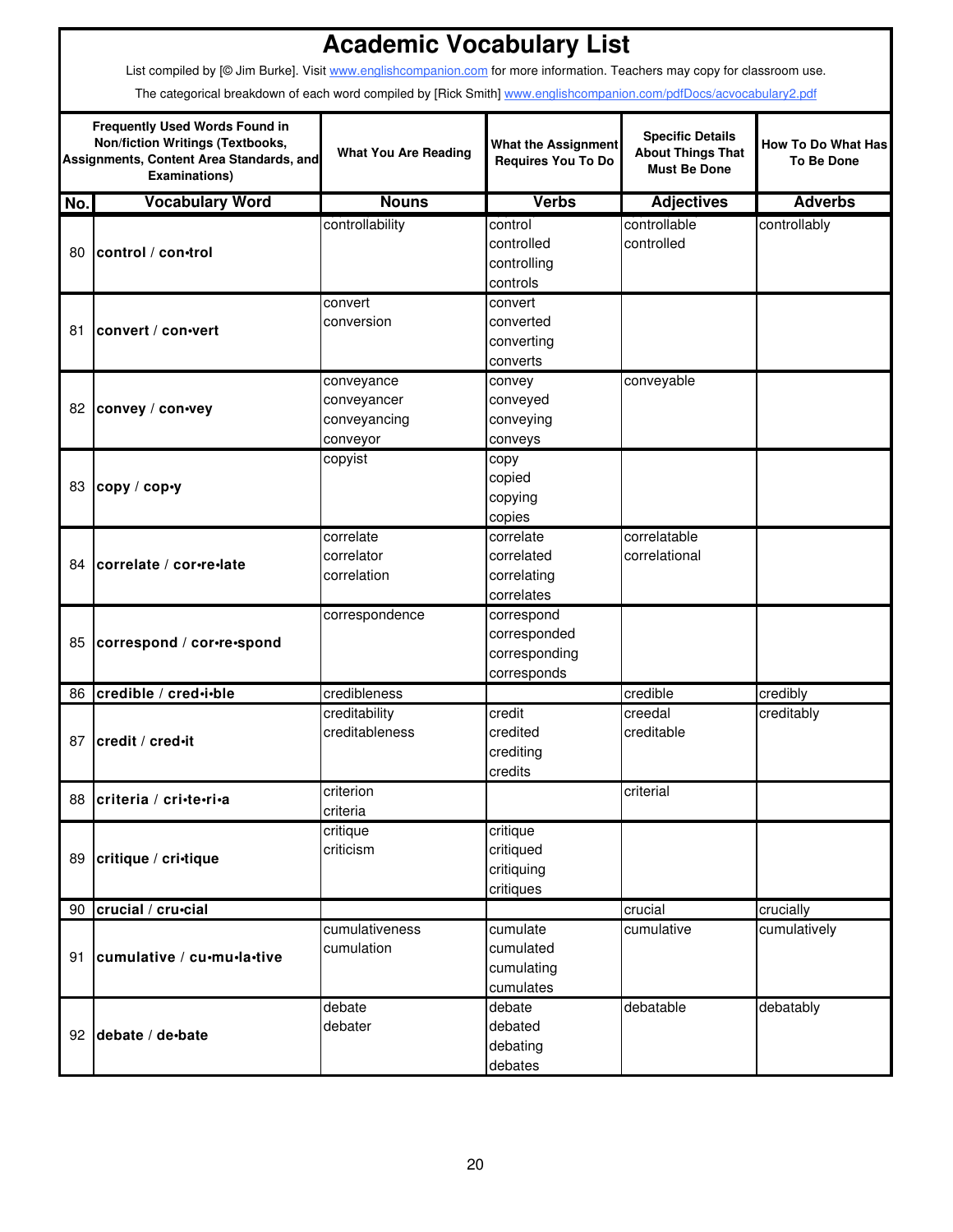|     | <b>Academic Vocabulary List</b>                                                                                                                      |                             |                                                         |                                                                            |                                                |  |  |  |  |
|-----|------------------------------------------------------------------------------------------------------------------------------------------------------|-----------------------------|---------------------------------------------------------|----------------------------------------------------------------------------|------------------------------------------------|--|--|--|--|
|     | List compiled by [@ Jim Burke]. Visit www.englishcompanion.com for more information. Teachers may copy for classroom use.                            |                             |                                                         |                                                                            |                                                |  |  |  |  |
|     | The categorical breakdown of each word compiled by [Rick Smith] www.englishcompanion.com/pdfDocs/acvocabulary2.pdf                                   |                             |                                                         |                                                                            |                                                |  |  |  |  |
|     | <b>Frequently Used Words Found in</b><br><b>Non/fiction Writings (Textbooks,</b><br>Assignments, Content Area Standards, and<br><b>Examinations)</b> | <b>What You Are Reading</b> | <b>What the Assignment</b><br><b>Requires You To Do</b> | <b>Specific Details</b><br><b>About Things That</b><br><b>Must Be Done</b> | <b>How To Do What Has</b><br><b>To Be Done</b> |  |  |  |  |
| No. | <b>Vocabulary Word</b>                                                                                                                               | <b>Nouns</b>                | <b>Verbs</b>                                            | <b>Adjectives</b>                                                          | <b>Adverbs</b>                                 |  |  |  |  |
|     |                                                                                                                                                      | deducibility                | deduce                                                  | deducible                                                                  |                                                |  |  |  |  |
| 93  | deduce / de-duce                                                                                                                                     | deducibleness               | deduced                                                 |                                                                            |                                                |  |  |  |  |
|     |                                                                                                                                                      |                             | deducing                                                |                                                                            |                                                |  |  |  |  |
|     |                                                                                                                                                      |                             | deduces                                                 |                                                                            |                                                |  |  |  |  |
|     |                                                                                                                                                      | defender                    | defend                                                  | defendable                                                                 |                                                |  |  |  |  |
| 94  | defend / de-fend                                                                                                                                     | defendant                   | defended                                                |                                                                            |                                                |  |  |  |  |
|     |                                                                                                                                                      |                             | defending                                               |                                                                            |                                                |  |  |  |  |
|     |                                                                                                                                                      |                             | defends<br>define                                       | definable                                                                  |                                                |  |  |  |  |
|     |                                                                                                                                                      | definability<br>definement  | defined                                                 |                                                                            | definably                                      |  |  |  |  |
| 95  | define / de-fine                                                                                                                                     | definer                     | defining                                                |                                                                            |                                                |  |  |  |  |
|     |                                                                                                                                                      |                             | defines                                                 |                                                                            |                                                |  |  |  |  |
|     |                                                                                                                                                      | demander                    | demand                                                  | demandable                                                                 |                                                |  |  |  |  |
|     |                                                                                                                                                      |                             | demanded                                                |                                                                            |                                                |  |  |  |  |
| 96  | demand / de-mand                                                                                                                                     |                             | demanding                                               |                                                                            |                                                |  |  |  |  |
|     |                                                                                                                                                      |                             | demands                                                 |                                                                            |                                                |  |  |  |  |
|     |                                                                                                                                                      | demonstration               | demonstrate                                             | demonstrationist                                                           |                                                |  |  |  |  |
| 97  | Idemonstrate / dem-on-strate                                                                                                                         | demonstrationist            | demonstrated                                            |                                                                            |                                                |  |  |  |  |
|     |                                                                                                                                                      |                             | demonstrating                                           |                                                                            |                                                |  |  |  |  |
|     |                                                                                                                                                      |                             | demonstrates                                            |                                                                            |                                                |  |  |  |  |
|     |                                                                                                                                                      | depicter                    | depict                                                  | depictive                                                                  |                                                |  |  |  |  |
|     | 98 depict / de-pict                                                                                                                                  | depiction                   | depicted                                                |                                                                            |                                                |  |  |  |  |
|     |                                                                                                                                                      |                             | depicting                                               |                                                                            |                                                |  |  |  |  |
|     |                                                                                                                                                      |                             | depicts                                                 |                                                                            |                                                |  |  |  |  |
|     |                                                                                                                                                      | deriver                     | derive                                                  | derivable                                                                  |                                                |  |  |  |  |
| 99  | derive / de•rive                                                                                                                                     |                             | derived                                                 |                                                                            |                                                |  |  |  |  |
|     |                                                                                                                                                      |                             | deriving                                                |                                                                            |                                                |  |  |  |  |
|     |                                                                                                                                                      | describer                   | derives<br>describe                                     | describable                                                                |                                                |  |  |  |  |
|     |                                                                                                                                                      | description                 | described                                               | descriptive                                                                |                                                |  |  |  |  |
|     | 100 describe / de-scribe                                                                                                                             |                             | describing                                              |                                                                            |                                                |  |  |  |  |
|     |                                                                                                                                                      |                             | describes                                               |                                                                            |                                                |  |  |  |  |
|     |                                                                                                                                                      | detail                      | detail                                                  | detailed                                                                   |                                                |  |  |  |  |
|     |                                                                                                                                                      | detailer                    | detailed                                                |                                                                            |                                                |  |  |  |  |
|     | 101 detail / de-tail                                                                                                                                 |                             | detailing                                               |                                                                            |                                                |  |  |  |  |
|     |                                                                                                                                                      |                             | details                                                 |                                                                            |                                                |  |  |  |  |
|     |                                                                                                                                                      | detectability               | detect                                                  | detectable                                                                 |                                                |  |  |  |  |
|     | 102 detect / de-tect                                                                                                                                 | detection                   | detected                                                | detective                                                                  |                                                |  |  |  |  |
|     |                                                                                                                                                      |                             | detecting                                               |                                                                            |                                                |  |  |  |  |
|     |                                                                                                                                                      |                             | detects                                                 |                                                                            |                                                |  |  |  |  |
|     |                                                                                                                                                      | determiner                  | determine                                               | deterministic                                                              | determinedly                                   |  |  |  |  |
|     | 103 determine / de-ter-mine                                                                                                                          | determinism                 | determined                                              | determined                                                                 |                                                |  |  |  |  |
|     |                                                                                                                                                      | determinist                 | determining                                             |                                                                            |                                                |  |  |  |  |
|     |                                                                                                                                                      | determindedness             | determines                                              |                                                                            |                                                |  |  |  |  |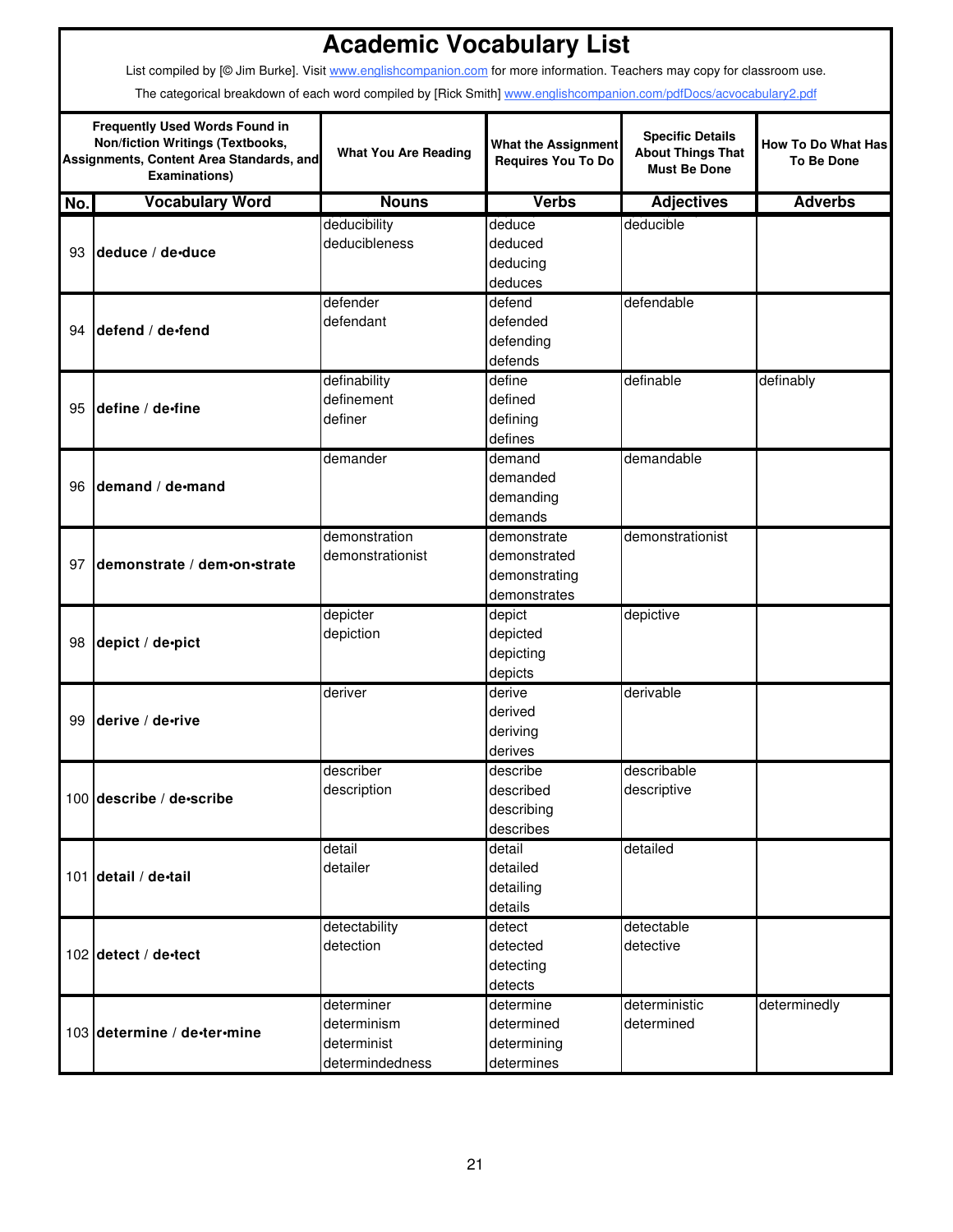|     | <b>Academic Vocabulary List</b>                                                                                                                                                                                                                 |                                       |                                                                      |                                                                            |                                                                            |  |  |  |
|-----|-------------------------------------------------------------------------------------------------------------------------------------------------------------------------------------------------------------------------------------------------|---------------------------------------|----------------------------------------------------------------------|----------------------------------------------------------------------------|----------------------------------------------------------------------------|--|--|--|
|     | List compiled by [© Jim Burke]. Visit www.englishcompanion.com for more information. Teachers may copy for classroom use.<br>The categorical breakdown of each word compiled by [Rick Smith] www.englishcompanion.com/pdfDocs/acvocabulary2.pdf |                                       |                                                                      |                                                                            |                                                                            |  |  |  |
|     | <b>Frequently Used Words Found in</b><br><b>Non/fiction Writings (Textbooks,</b><br>Assignments, Content Area Standards, and<br><b>Examinations)</b>                                                                                            | <b>What You Are Reading</b>           | <b>What the Assignment</b><br><b>Requires You To Do</b>              | <b>Specific Details</b><br><b>About Things That</b><br><b>Must Be Done</b> | <b>How To Do What Has</b><br><b>To Be Done</b>                             |  |  |  |
| No. | <b>Vocabulary Word</b>                                                                                                                                                                                                                          | <b>Nouns</b>                          | <b>Verbs</b>                                                         | <b>Adjectives</b>                                                          | <b>Adverbs</b>                                                             |  |  |  |
|     | 104 develop / de-vel-op                                                                                                                                                                                                                         | developer<br>development              | develop<br>developed<br>developing<br>developes                      | developable<br>developed<br>developing<br>developmental                    | developmentally                                                            |  |  |  |
|     | 105 devise / de-vise                                                                                                                                                                                                                            | devisee<br>deviser                    | devise<br>devised<br>devising<br>devises                             | devisable                                                                  |                                                                            |  |  |  |
|     | 106 diction / dic-tion                                                                                                                                                                                                                          | diction<br>dictionary                 |                                                                      | dictional                                                                  | dictionally                                                                |  |  |  |
|     | 107 differentiate / dif-fer-en-ti-ate                                                                                                                                                                                                           | differentiation<br>differentiator     | differentiate<br>differentiated<br>differentiating<br>differentiates |                                                                            |                                                                            |  |  |  |
|     | 108 dimension / di-men-sion                                                                                                                                                                                                                     | dimensionality                        | dimension<br>dimensioned<br>dimensioning<br>dimensions               | dimensional<br>dimensionless                                               | dimensionally                                                              |  |  |  |
|     | 109 diminish / di-min-ish                                                                                                                                                                                                                       | diminishment                          | diminish<br>diminished<br>diminishing<br>diminishes                  | diminished<br>diminishable                                                 | diminishingly                                                              |  |  |  |
|     | 110 direct / di-rect                                                                                                                                                                                                                            | directness                            | direct<br>directed<br>directing<br>directs                           | direct<br>directed                                                         | directly                                                                   |  |  |  |
|     | 111 discipline / dis-ci-pline                                                                                                                                                                                                                   | discipliner<br>disciplinarity         | discipline<br>disciplined<br>disciplining<br>disciplines             | disciplinable<br>disciplinal<br>disciplined<br>disciplinary                | disciplinarily                                                             |  |  |  |
|     | 112 discover / dis-cov-er                                                                                                                                                                                                                       | discoverer<br>discovery               | discover<br>discovered<br>discovering<br>discovers                   | discoverable                                                               |                                                                            |  |  |  |
|     | 113 discriminate / dis-crim-i-nate                                                                                                                                                                                                              | discrimination<br>discriminator       | discriminate<br>discriminated<br>discriminating<br>discriminates     | discriminating<br>discriminational<br>discriminative<br>discriminatory     | discriminately<br>discriminatingly<br>discriminatively<br>discriminatorily |  |  |  |
|     | 114 discuss / dis-cuss                                                                                                                                                                                                                          | discusser<br>discussant<br>discussion | discuss<br>discussed<br>discussing<br>discusses                      | discussable<br>discussionable                                              |                                                                            |  |  |  |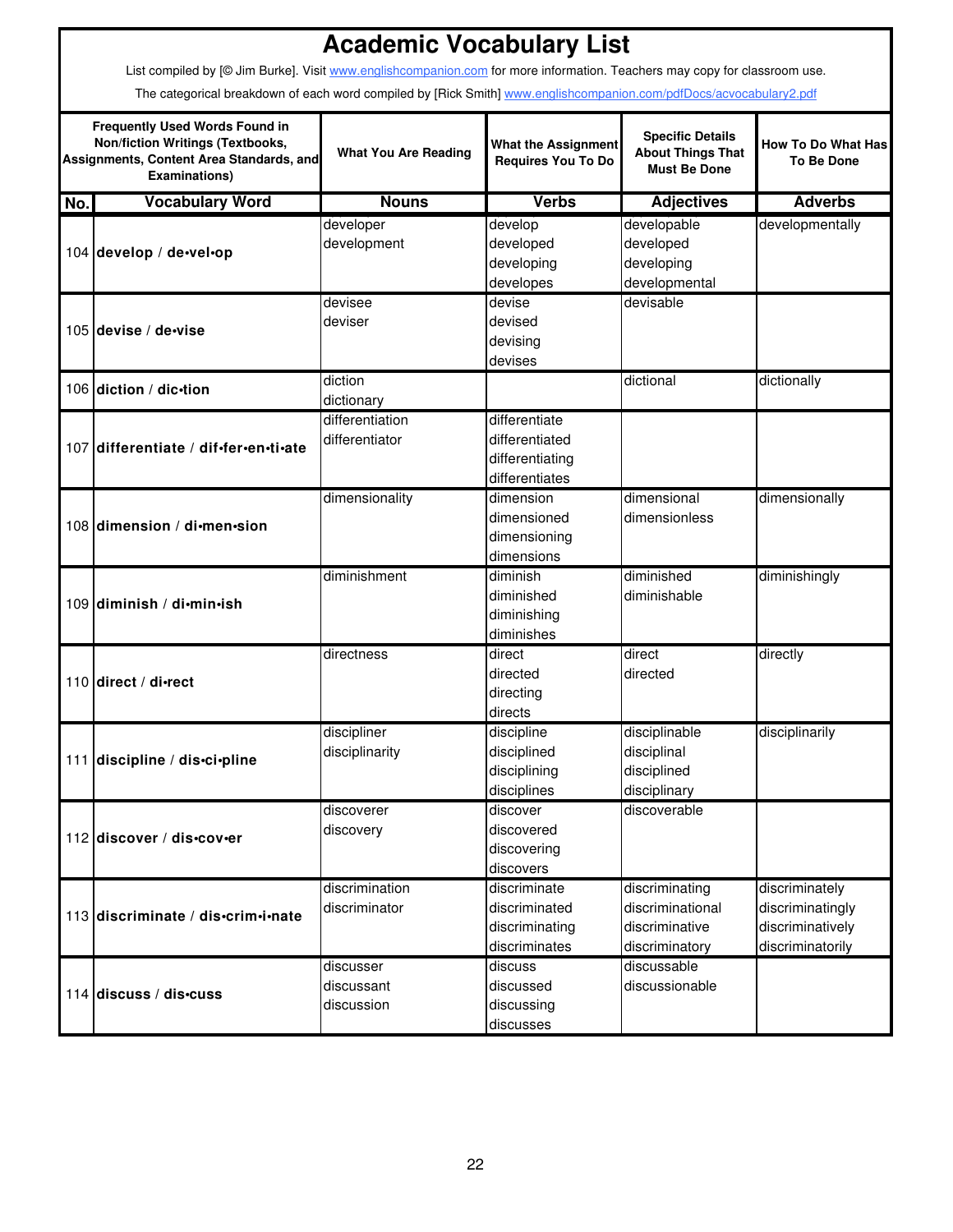|     | <b>Academic Vocabulary List</b>                                                                                                                      |                                                     |                                                                 |                                                                            |                                         |  |  |  |
|-----|------------------------------------------------------------------------------------------------------------------------------------------------------|-----------------------------------------------------|-----------------------------------------------------------------|----------------------------------------------------------------------------|-----------------------------------------|--|--|--|
|     | List compiled by [@ Jim Burke]. Visit www.englishcompanion.com for more information. Teachers may copy for classroom use.                            |                                                     |                                                                 |                                                                            |                                         |  |  |  |
|     | The categorical breakdown of each word compiled by [Rick Smith] www.englishcompanion.com/pdfDocs/acvocabulary2.pdf                                   |                                                     |                                                                 |                                                                            |                                         |  |  |  |
|     | <b>Frequently Used Words Found in</b><br><b>Non/fiction Writings (Textbooks,</b><br>Assignments, Content Area Standards, and<br><b>Examinations)</b> | <b>What You Are Reading</b>                         | <b>What the Assignment</b><br><b>Requires You To Do</b>         | <b>Specific Details</b><br><b>About Things That</b><br><b>Must Be Done</b> | How To Do What Has<br><b>To Be Done</b> |  |  |  |
| No. | <b>Vocabulary Word</b>                                                                                                                               | <b>Nouns</b>                                        | <b>Verbs</b>                                                    | <b>Adjectives</b>                                                          | <b>Adverbs</b>                          |  |  |  |
|     | 115 distinguish / dis-tin-guish                                                                                                                      | distinguisher                                       | distinguish<br>distinguished<br>distinguishing<br>distinguishes | distinguishable<br>distinguished<br>distinguishing                         | distinguishably                         |  |  |  |
|     | 116 domain / do-main                                                                                                                                 | domain                                              |                                                                 |                                                                            |                                         |  |  |  |
|     | 117 draft / draft                                                                                                                                    | draft<br>draftee<br>drafter                         | draft<br>drafted<br>drafting<br>drafts                          | draftable                                                                  |                                         |  |  |  |
|     | 118 draw / draw                                                                                                                                      | drawing<br>drawer<br>drawee                         | draw<br>drew<br>drawn<br>draws                                  | drawable                                                                   |                                         |  |  |  |
|     | 119 ledit / ed $\cdot$ it                                                                                                                            | edition<br>editor                                   | edit<br>edited<br>editing<br>edits                              | edited                                                                     |                                         |  |  |  |
|     | 120 effect / ef-fect                                                                                                                                 | effecter<br>effectiveness<br>effectivity            | effect<br>effected<br>effecting<br>effects                      | effectible<br>effective                                                    | effectively                             |  |  |  |
|     | 121 elements / el-e-ments                                                                                                                            | elements<br>elementariness                          |                                                                 | elemental<br>elementary                                                    | elementally<br>elementarily             |  |  |  |
|     | 122 emphasize / em•pha•size                                                                                                                          | emphasis                                            | emphasize<br>emphasized<br>emphasizing<br>emphasizes            | emphatic                                                                   | emphatically                            |  |  |  |
|     | 123 employ / em•ploy                                                                                                                                 | employability<br>employee<br>employer<br>employment | employ<br>employed<br>employing<br>employs                      | employable                                                                 |                                         |  |  |  |
|     | 124 equal / e-qual                                                                                                                                   | equalizer<br>equality                               | equal<br>equaled<br>equaling<br>equals                          | equal                                                                      | equally                                 |  |  |  |
|     | 125 equivalent / e-quiv-a-lent                                                                                                                       | equivalence<br>equivalency                          |                                                                 | equivalent                                                                 | equivalently                            |  |  |  |
|     | 126 essay / es•say                                                                                                                                   | essayist                                            | essay<br>essayed<br>essaying<br>essays                          | essayistic                                                                 |                                         |  |  |  |

ī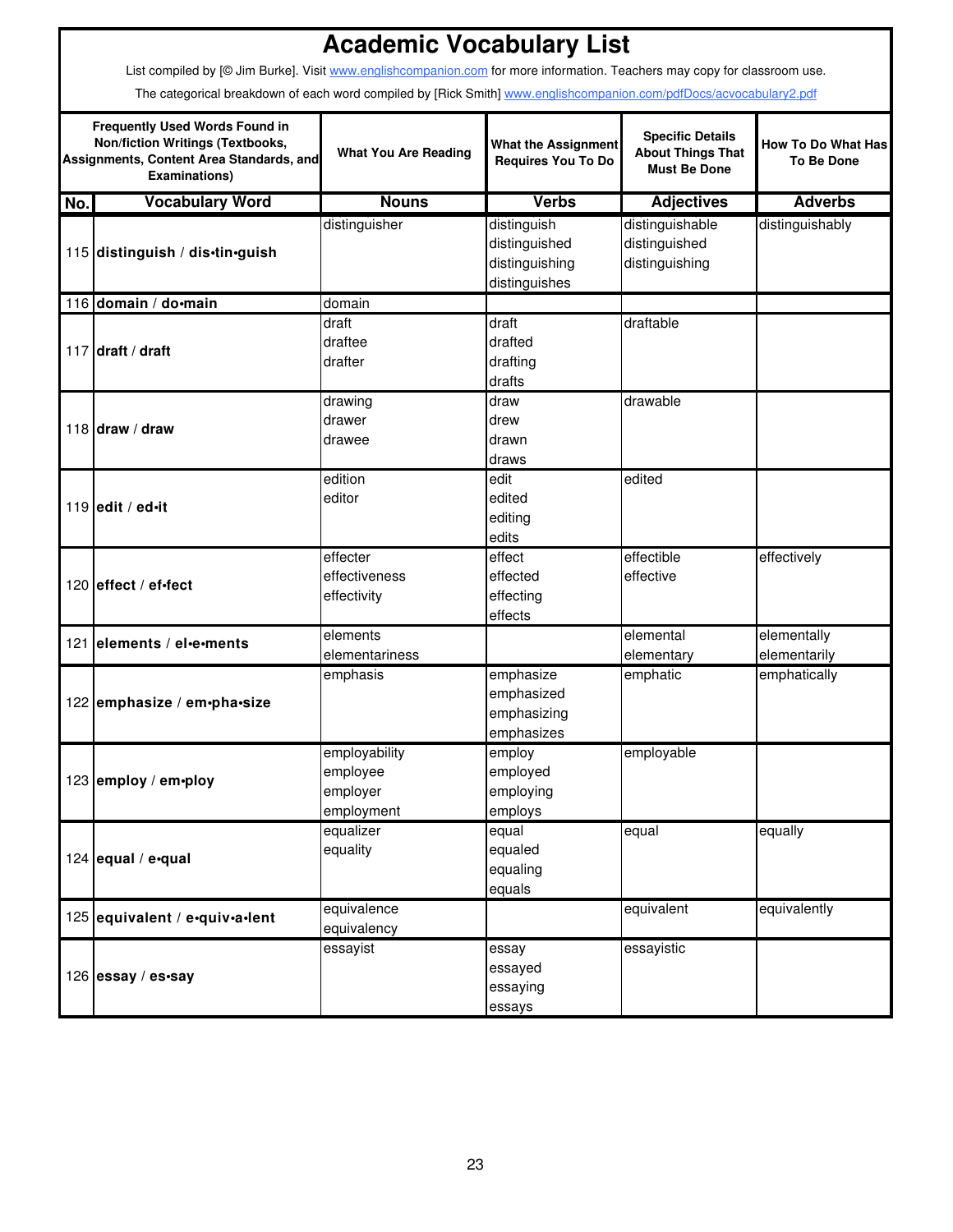|     |                                                                                                                                                      | <b>Academic Vocabulary List</b> |                                                         |                                                                            |                                                |  |  |  |  |
|-----|------------------------------------------------------------------------------------------------------------------------------------------------------|---------------------------------|---------------------------------------------------------|----------------------------------------------------------------------------|------------------------------------------------|--|--|--|--|
|     | List compiled by [@ Jim Burke]. Visit www.englishcompanion.com for more information. Teachers may copy for classroom use.                            |                                 |                                                         |                                                                            |                                                |  |  |  |  |
|     | The categorical breakdown of each word compiled by [Rick Smith] www.englishcompanion.com/pdfDocs/acvocabulary2.pdf                                   |                                 |                                                         |                                                                            |                                                |  |  |  |  |
|     | <b>Frequently Used Words Found in</b><br><b>Non/fiction Writings (Textbooks,</b><br>Assignments, Content Area Standards, and<br><b>Examinations)</b> | <b>What You Are Reading</b>     | <b>What the Assignment</b><br><b>Requires You To Do</b> | <b>Specific Details</b><br><b>About Things That</b><br><b>Must Be Done</b> | <b>How To Do What Has</b><br><b>To Be Done</b> |  |  |  |  |
| No. | <b>Vocabulary Word</b>                                                                                                                               | <b>Nouns</b>                    | <b>Verbs</b>                                            | <b>Adjectives</b>                                                          | <b>Adverbs</b>                                 |  |  |  |  |
|     |                                                                                                                                                      | essentiality                    |                                                         | essential                                                                  | essentially                                    |  |  |  |  |
|     |                                                                                                                                                      | essentials                      |                                                         |                                                                            |                                                |  |  |  |  |
|     | 127 essential / es-sen-tial                                                                                                                          | essentialness                   |                                                         |                                                                            |                                                |  |  |  |  |
|     |                                                                                                                                                      | essentialism                    |                                                         |                                                                            |                                                |  |  |  |  |
|     |                                                                                                                                                      | essentialist                    |                                                         |                                                                            |                                                |  |  |  |  |
|     |                                                                                                                                                      | establisher                     | establish                                               | established                                                                |                                                |  |  |  |  |
|     | 128 establish / es-tab-lish                                                                                                                          | establishment                   | established                                             |                                                                            |                                                |  |  |  |  |
|     |                                                                                                                                                      | establishmentarian              | establishing                                            |                                                                            |                                                |  |  |  |  |
|     |                                                                                                                                                      | establishmentarianism           | establishes                                             |                                                                            |                                                |  |  |  |  |
|     |                                                                                                                                                      | estimator                       | estimate                                                | estimative                                                                 | estimably                                      |  |  |  |  |
|     | 129 estimate / es-ti-mate                                                                                                                            | estimation                      | estimated                                               | estimable                                                                  |                                                |  |  |  |  |
|     |                                                                                                                                                      | estimableness                   | estimating                                              |                                                                            |                                                |  |  |  |  |
|     |                                                                                                                                                      |                                 | estimates                                               |                                                                            |                                                |  |  |  |  |
|     |                                                                                                                                                      | evaluator                       | evaluate                                                | evaluative                                                                 |                                                |  |  |  |  |
|     | 130 levaluate / e-val-u-ate                                                                                                                          | evaluation                      | evaluated                                               |                                                                            |                                                |  |  |  |  |
|     |                                                                                                                                                      |                                 | evaluating                                              |                                                                            |                                                |  |  |  |  |
|     |                                                                                                                                                      |                                 | evaluates                                               |                                                                            |                                                |  |  |  |  |
|     | 131 levent / e-vent                                                                                                                                  | eventer<br>eventfulness         |                                                         | eventful                                                                   | eventfully                                     |  |  |  |  |
|     |                                                                                                                                                      | evidence                        | evidenced                                               |                                                                            |                                                |  |  |  |  |
|     | 132 levidence / ev-i-dence                                                                                                                           |                                 | evidencing                                              |                                                                            |                                                |  |  |  |  |
|     |                                                                                                                                                      |                                 | evidences                                               |                                                                            |                                                |  |  |  |  |
|     |                                                                                                                                                      | exaggerator                     | exaggerate                                              | exaggerative                                                               | exaggeratedly                                  |  |  |  |  |
|     |                                                                                                                                                      | exaggeration                    | exaggerated                                             |                                                                            | exaggeratingly                                 |  |  |  |  |
|     | 133 exaggerate / ex-ag-ger-ate                                                                                                                       |                                 | exaggerating                                            |                                                                            |                                                |  |  |  |  |
|     |                                                                                                                                                      |                                 | exaggerates                                             |                                                                            |                                                |  |  |  |  |
|     |                                                                                                                                                      | examinee                        | examine                                                 | examinable                                                                 |                                                |  |  |  |  |
|     | 134 examine / ex-am-ine                                                                                                                              | examiner                        | examined                                                |                                                                            |                                                |  |  |  |  |
|     |                                                                                                                                                      |                                 | examining                                               |                                                                            |                                                |  |  |  |  |
|     |                                                                                                                                                      |                                 | examines                                                |                                                                            |                                                |  |  |  |  |
|     |                                                                                                                                                      | example                         | example                                                 |                                                                            |                                                |  |  |  |  |
|     | 135 example / ex-am-ple                                                                                                                              |                                 | exampled                                                |                                                                            |                                                |  |  |  |  |
|     |                                                                                                                                                      |                                 | exampling                                               |                                                                            |                                                |  |  |  |  |
|     |                                                                                                                                                      |                                 | examples                                                |                                                                            |                                                |  |  |  |  |
|     |                                                                                                                                                      | excerpt                         |                                                         | excerptible                                                                |                                                |  |  |  |  |
|     | 136 excerpt / ex-cerpt                                                                                                                               | excerption                      |                                                         |                                                                            |                                                |  |  |  |  |
|     |                                                                                                                                                      | excerptor                       |                                                         |                                                                            |                                                |  |  |  |  |
|     |                                                                                                                                                      | excludability                   | exclude                                                 | excludable                                                                 |                                                |  |  |  |  |
|     | 137 exclude / ex-clude                                                                                                                               | excluder                        | excluded                                                | exclusionary                                                               |                                                |  |  |  |  |
|     |                                                                                                                                                      | exclusion                       | excluding                                               |                                                                            |                                                |  |  |  |  |
|     |                                                                                                                                                      |                                 | excludes                                                |                                                                            |                                                |  |  |  |  |
|     |                                                                                                                                                      | exercises                       | exercise                                                | exerciser                                                                  |                                                |  |  |  |  |
|     | 138 exercise / ex-er-cise                                                                                                                            | exerciser                       | exercised                                               |                                                                            |                                                |  |  |  |  |
|     |                                                                                                                                                      |                                 | exercising                                              |                                                                            |                                                |  |  |  |  |

exercises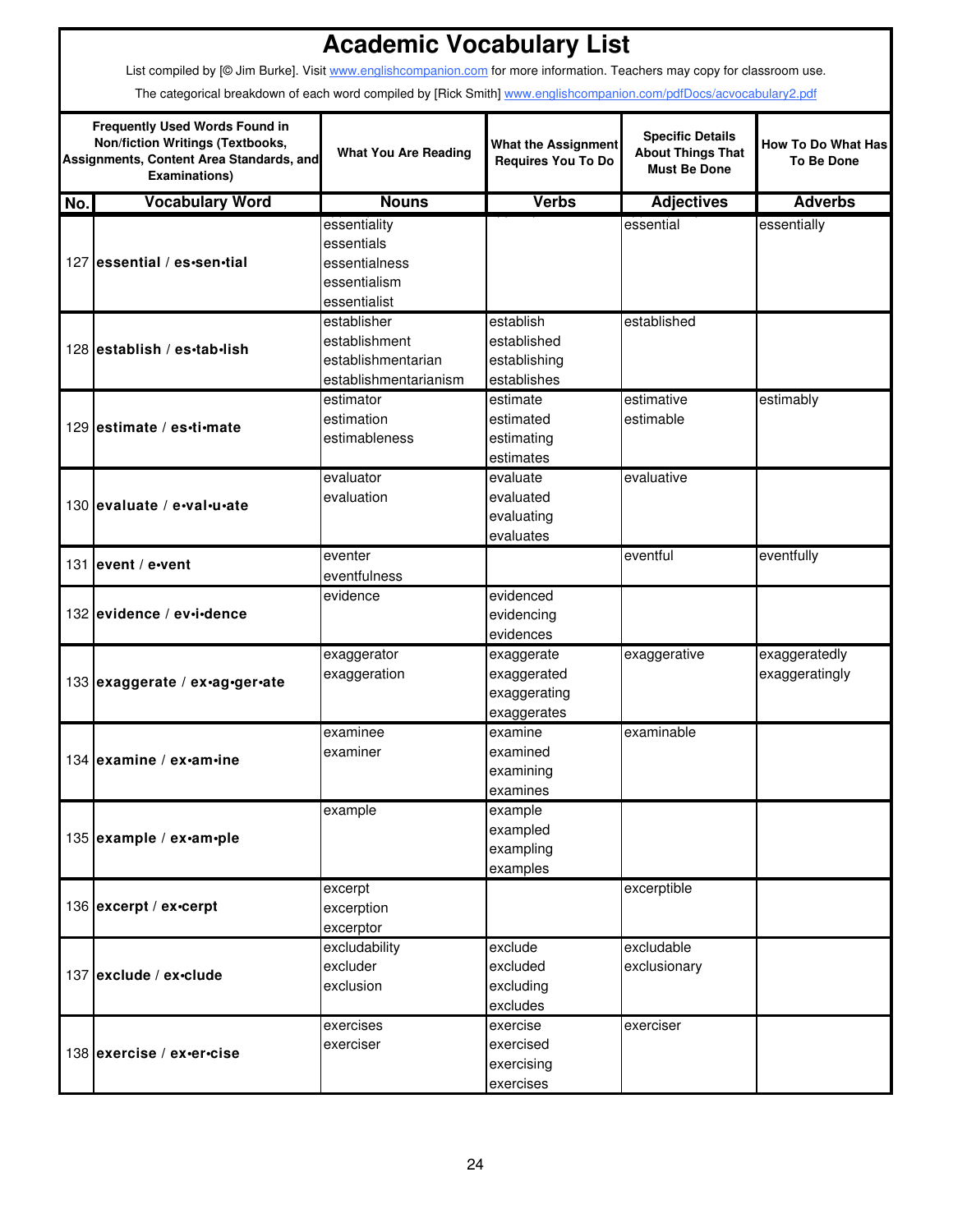|     |                                                                                                                                                                                                                                                 | <b>Academic Vocabulary List</b>                                                                    |                                                         |                                                                            |                                                |  |  |  |  |
|-----|-------------------------------------------------------------------------------------------------------------------------------------------------------------------------------------------------------------------------------------------------|----------------------------------------------------------------------------------------------------|---------------------------------------------------------|----------------------------------------------------------------------------|------------------------------------------------|--|--|--|--|
|     | List compiled by [@ Jim Burke]. Visit www.englishcompanion.com for more information. Teachers may copy for classroom use.<br>The categorical breakdown of each word compiled by [Rick Smith] www.englishcompanion.com/pdfDocs/acvocabulary2.pdf |                                                                                                    |                                                         |                                                                            |                                                |  |  |  |  |
|     | <b>Frequently Used Words Found in</b><br>Non/fiction Writings (Textbooks,<br>Assignments, Content Area Standards, and<br><b>Examinations)</b>                                                                                                   | <b>What You Are Reading</b>                                                                        | <b>What the Assignment</b><br><b>Requires You To Do</b> | <b>Specific Details</b><br><b>About Things That</b><br><b>Must Be Done</b> | <b>How To Do What Has</b><br><b>To Be Done</b> |  |  |  |  |
| No. | <b>Vocabulary Word</b>                                                                                                                                                                                                                          | <b>Nouns</b>                                                                                       | <b>Verbs</b>                                            | <b>Adjectives</b>                                                          | <b>Adverbs</b>                                 |  |  |  |  |
|     | 139 exhibit / ex-hib-it                                                                                                                                                                                                                         | exhibits<br>exhibition<br>exhibiter<br>exhibitor<br>exhibitioner<br>exhibitionism<br>exhibitionist | exhibit<br>exhibited<br>exhibiting<br>exhibits          | exhibitory<br>exhibitionistic<br>exhibitive                                | exhibitively                                   |  |  |  |  |
|     | 140 explain / ex-plain                                                                                                                                                                                                                          | explainer<br>explanation                                                                           | explain<br>explained<br>explaining<br>explains          | explainable<br>explanative<br>explanatory                                  | explanatorily                                  |  |  |  |  |
|     | 141 explore / ex-plore                                                                                                                                                                                                                          | explorer                                                                                           | explore<br>explored<br>exploring<br>explores            | exploratory                                                                |                                                |  |  |  |  |
|     | 142 expository / ex-pos-i-to-ry                                                                                                                                                                                                                 | expositor<br>exposition                                                                            | exposit                                                 | expository<br>expositive                                                   |                                                |  |  |  |  |
|     | 143 extract / ex-tract                                                                                                                                                                                                                          | extraction<br>extractor                                                                            | extract<br>extracted<br>extracting<br>extracts          | extractive                                                                 |                                                |  |  |  |  |
|     | 144 fact / fact                                                                                                                                                                                                                                 | fact<br>facticity<br>factoid<br>factuality<br>factualness<br>factualism<br>factualist              |                                                         | factual                                                                    | factually                                      |  |  |  |  |
|     | 145 factor / fac-tor                                                                                                                                                                                                                            | factor<br>factors<br>factorability                                                                 | factor<br>factored<br>factoring<br>factors<br>factorize | factorable                                                                 |                                                |  |  |  |  |
|     | 146 feature / fea-ture                                                                                                                                                                                                                          | feature                                                                                            | feature<br>featured<br>featuring<br>features            | featureless<br>featured                                                    |                                                |  |  |  |  |
|     | 147 figurative / fig-u-ra-tive                                                                                                                                                                                                                  | figurativeness                                                                                     |                                                         | figurative                                                                 | figuratively                                   |  |  |  |  |
|     | 148 figure · fig·ure                                                                                                                                                                                                                            | figure<br>figures<br>figurativeness                                                                | figures<br>figured<br>figuring                          | figurative                                                                 | figuratively                                   |  |  |  |  |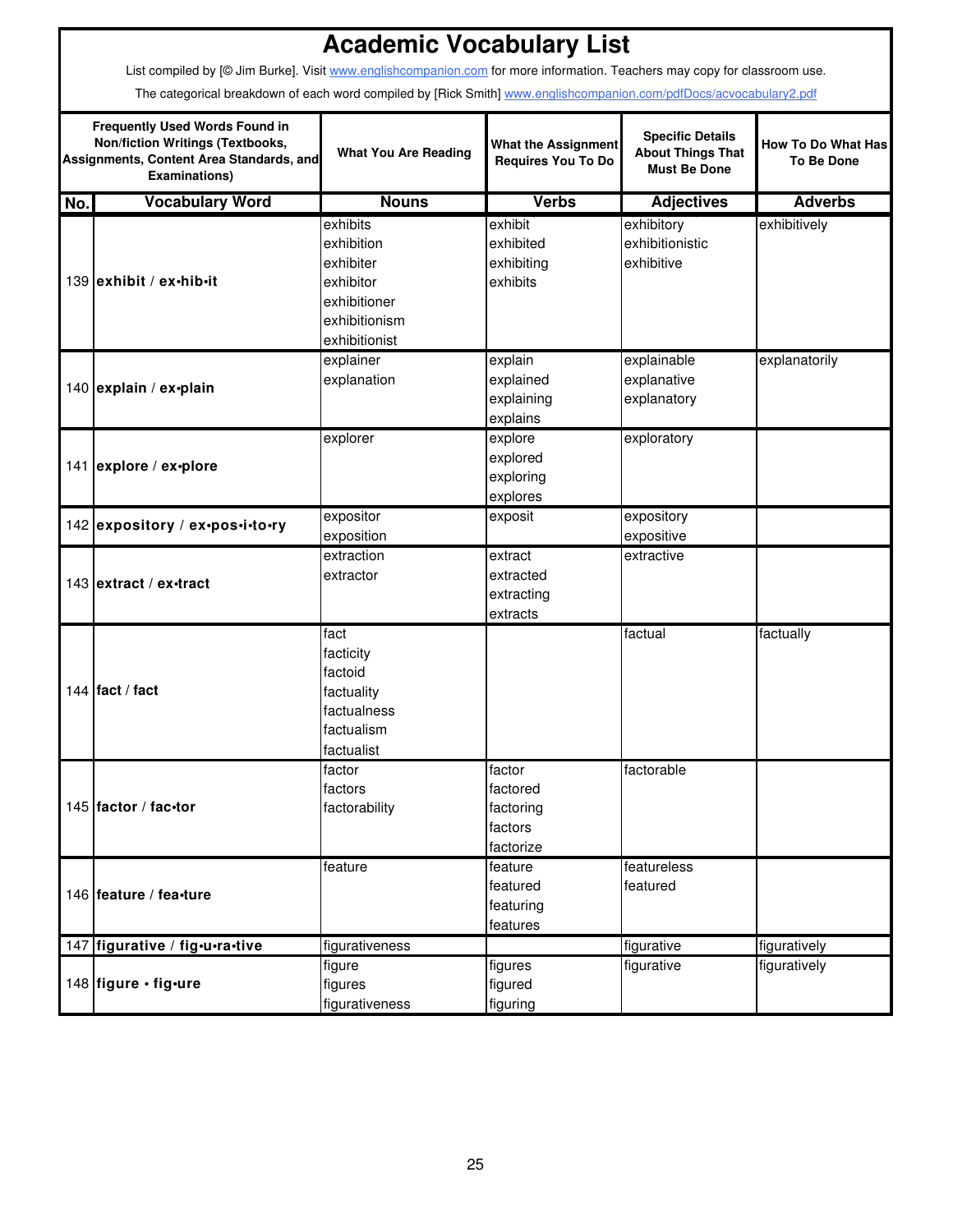|     | <b>Academic Vocabulary List</b>                                                                                                                      |                                                          |                                                                                |                                                                            |                                                |  |  |  |
|-----|------------------------------------------------------------------------------------------------------------------------------------------------------|----------------------------------------------------------|--------------------------------------------------------------------------------|----------------------------------------------------------------------------|------------------------------------------------|--|--|--|
|     | List compiled by [@ Jim Burke]. Visit www.englishcompanion.com for more information. Teachers may copy for classroom use.                            |                                                          |                                                                                |                                                                            |                                                |  |  |  |
|     | The categorical breakdown of each word compiled by [Rick Smith] www.englishcompanion.com/pdfDocs/acvocabulary2.pdf                                   |                                                          |                                                                                |                                                                            |                                                |  |  |  |
|     | <b>Frequently Used Words Found in</b><br><b>Non/fiction Writings (Textbooks,</b><br>Assignments, Content Area Standards, and<br><b>Examinations)</b> | <b>What You Are Reading</b>                              | <b>What the Assignment</b><br><b>Requires You To Do</b>                        | <b>Specific Details</b><br><b>About Things That</b><br><b>Must Be Done</b> | <b>How To Do What Has</b><br><b>To Be Done</b> |  |  |  |
| No. | <b>Vocabulary Word</b>                                                                                                                               | <b>Nouns</b>                                             | <b>Verbs</b>                                                                   | <b>Adjectives</b>                                                          | <b>Adverbs</b>                                 |  |  |  |
|     | 149 focus / fo.cus                                                                                                                                   | focus<br>focuser<br>focalization                         | focus<br>focused<br>focusing<br>focuses<br>focalize<br>focalized<br>focalizing | focusable<br>focused                                                       |                                                |  |  |  |
|     | 150 footer / foot-er                                                                                                                                 | footer<br>footing<br>footings                            | focalizes                                                                      | footed                                                                     |                                                |  |  |  |
|     | 151 foreshadow / fore · shad · ow                                                                                                                    | foreshadower                                             | foreshadow<br>foreshadowed<br>foreshadowing<br>foreshadows                     |                                                                            |                                                |  |  |  |
|     | 152 form / form                                                                                                                                      | form<br>formation<br>formatives                          | form<br>formed<br>forming<br>forms                                             | formable<br>fomational<br>formative                                        | formatively                                    |  |  |  |
|     | 153 Iformat / for-mat                                                                                                                                | formats<br>formation                                     | format<br>formatted<br>formatting<br>formats                                   | formational<br>formative                                                   | formatively                                    |  |  |  |
|     | 154 former / for-mer                                                                                                                                 | former                                                   |                                                                                | former                                                                     | formerly                                       |  |  |  |
|     | 155 formulate / for-mu-late                                                                                                                          | formulation<br>formulator                                | formulate<br>formulated<br>formulating<br>formulates                           |                                                                            |                                                |  |  |  |
|     | 156 fragment / frag-ment                                                                                                                             | fragment<br>fragmentation                                | fragmentize<br>fragmentized<br>fragmentizing<br>fragmentizes                   | fragmental<br>fragmentary<br>fragmented                                    | fragmentarily                                  |  |  |  |
|     | 157   frame / frame                                                                                                                                  | frame<br>framer<br>framers                               | frame<br>framed<br>framing<br>frames                                           | frameable                                                                  |                                                |  |  |  |
|     | 158 frequently / fre•quent•ly                                                                                                                        | frequentation<br>frequenter<br>frequentness<br>frequency |                                                                                | frequent<br>freqentative                                                   | frequently                                     |  |  |  |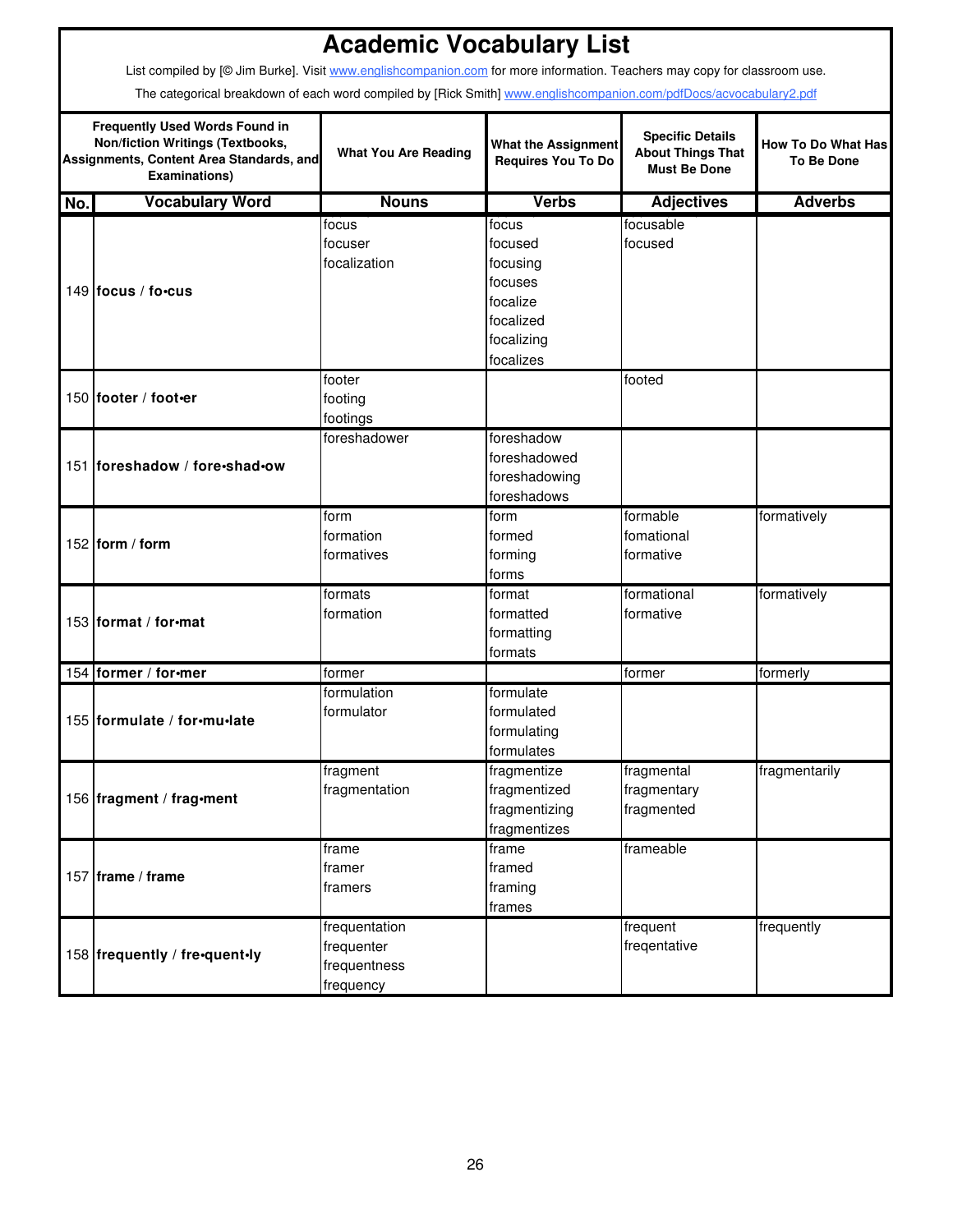|     | <b>Academic Vocabulary List</b><br>List compiled by [@ Jim Burke]. Visit www.englishcompanion.com for more information. Teachers may copy for classroom use. |                                                                                                  |                                                              |                                                                            |                                         |  |  |  |
|-----|--------------------------------------------------------------------------------------------------------------------------------------------------------------|--------------------------------------------------------------------------------------------------|--------------------------------------------------------------|----------------------------------------------------------------------------|-----------------------------------------|--|--|--|
|     | The categorical breakdown of each word compiled by [Rick Smith] www.englishcompanion.com/pdfDocs/acvocabulary2.pdf                                           |                                                                                                  |                                                              |                                                                            |                                         |  |  |  |
|     | <b>Frequently Used Words Found in</b><br><b>Non/fiction Writings (Textbooks,</b><br>Assignments, Content Area Standards, and<br><b>Examinations)</b>         | <b>What You Are Reading</b>                                                                      | <b>What the Assignment</b><br><b>Requires You To Do</b>      | <b>Specific Details</b><br><b>About Things That</b><br><b>Must Be Done</b> | How To Do What Has<br><b>To Be Done</b> |  |  |  |
| No. | <b>Vocabulary Word</b>                                                                                                                                       | <b>Nouns</b>                                                                                     | <b>Verbs</b>                                                 | <b>Adjectives</b>                                                          | <b>Adverbs</b>                          |  |  |  |
|     | 159 general / gen-er-al                                                                                                                                      | general<br>generalness<br>generalcy<br>generalization<br>generalist<br>generality<br>generalship | generalize<br>generalized<br>generalizing<br>generalizes     | general                                                                    | generally                               |  |  |  |
|     | 160 genre / gen•re                                                                                                                                           | genre                                                                                            |                                                              |                                                                            |                                         |  |  |  |
|     | 161 graph / graph                                                                                                                                            | graph                                                                                            | graph<br>graphed<br>graphing<br>graphs                       |                                                                            |                                         |  |  |  |
|     | 162 graphic / graph•ic                                                                                                                                       | graphicness                                                                                      |                                                              | graphic<br>graphical                                                       | graphically                             |  |  |  |
|     | 163 header / head-er                                                                                                                                         | header<br>headers                                                                                |                                                              |                                                                            |                                         |  |  |  |
|     | 164 heading / head-ing                                                                                                                                       | heading<br>headings                                                                              | heading                                                      |                                                                            |                                         |  |  |  |
|     | 165 highlight / high-light                                                                                                                                   | highlight<br>highlighter                                                                         | highlight<br>highlighted<br>highlighting<br>highlights       |                                                                            |                                         |  |  |  |
|     | 166 hypothesize / hy-poth-e-size                                                                                                                             | hypothesizer                                                                                     | hypothesize<br>hypothesized<br>hypothesizing<br>hypothesizes |                                                                            |                                         |  |  |  |
|     | 167 identify / i-den-ti-fy                                                                                                                                   | identifiability<br>identifier                                                                    | identify<br>identified<br>identifying<br>identifies          | identifiable                                                               | identifiably                            |  |  |  |
|     | 168 illustrate / il·lus·trate                                                                                                                                | illustrator<br>illustration                                                                      | illustrate<br>illustrated<br>illustrating<br>illustrates     | illustratable<br>illustrational<br>illustrative                            | illustratively                          |  |  |  |
|     | 169 imitate / im-i-tate                                                                                                                                      | imitator<br>imitation<br>imitativeness                                                           | imitate<br>imitated<br>imitating<br>imitates                 | imitational<br>imitative                                                   | imitatively                             |  |  |  |
|     | 170 imply / im-ply                                                                                                                                           |                                                                                                  | imply<br>implied<br>implying<br>implies                      | implied                                                                    |                                         |  |  |  |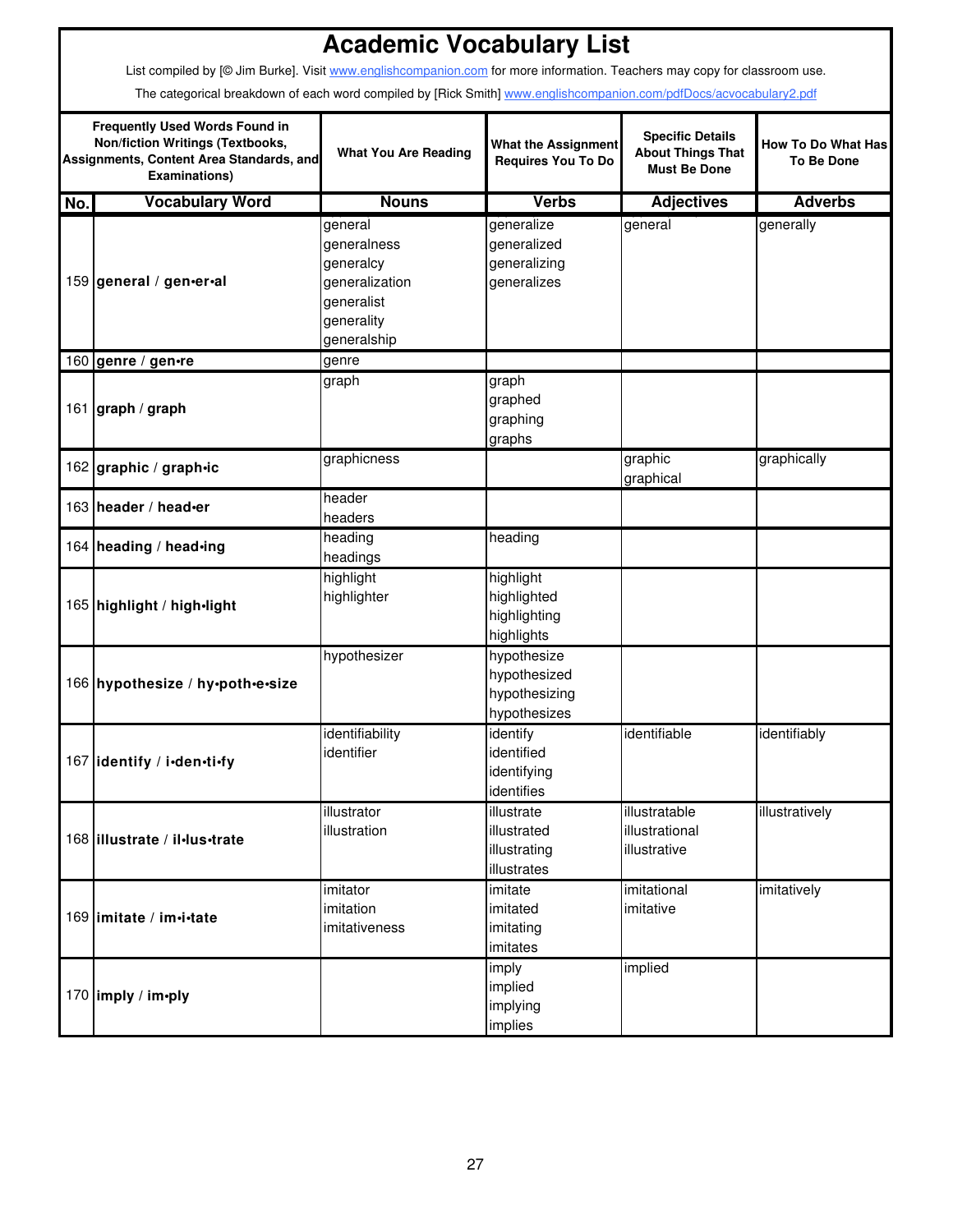|     | List compiled by [@ Jim Burke]. Visit www.englishcompanion.com for more information. Teachers may copy for classroom use.                                                                                                                                                  | <b>Academic Vocabulary List</b>                          |                                                              |                                                                            |                                                |
|-----|----------------------------------------------------------------------------------------------------------------------------------------------------------------------------------------------------------------------------------------------------------------------------|----------------------------------------------------------|--------------------------------------------------------------|----------------------------------------------------------------------------|------------------------------------------------|
|     | The categorical breakdown of each word compiled by [Rick Smith] www.englishcompanion.com/pdfDocs/acvocabulary2.pdf<br><b>Frequently Used Words Found in</b><br><b>Non/fiction Writings (Textbooks,</b><br>Assignments, Content Area Standards, and<br><b>Examinations)</b> | <b>What You Are Reading</b>                              | <b>What the Assignment</b><br>Requires You To Do             | <b>Specific Details</b><br><b>About Things That</b><br><b>Must Be Done</b> | <b>How To Do What Has</b><br><b>To Be Done</b> |
| No. | <b>Vocabulary Word</b>                                                                                                                                                                                                                                                     | <b>Nouns</b>                                             | <b>Verbs</b>                                                 | <b>Adjectives</b>                                                          | <b>Adverbs</b>                                 |
|     | 171 inclined / in-clined                                                                                                                                                                                                                                                   | incliner<br>inclination                                  | incline<br>inclined<br>inclining<br>inclines                 | inclinational<br>inclinable                                                |                                                |
|     | 172 linclude / in-clude                                                                                                                                                                                                                                                    | includedness<br>inclusion<br>inclusiveness               | include<br>included<br>including<br>includes                 | includable<br>included<br>inclusionary<br>inclusive                        | inclusively                                    |
|     | 173 incorporate / in•cor•po•rate                                                                                                                                                                                                                                           | incorporation<br>incorporator                            | incorporate<br>incorporated<br>incorporating<br>incorporates | incorporate<br>incorporable<br>incorporative                               |                                                |
|     | 174 indicate / in-di-cate                                                                                                                                                                                                                                                  | indicator<br>indication                                  | indicate<br>indicated<br>indicating<br>indicates             | indicatable<br>indicatory<br>indicative<br>indicational                    | indicatively                                   |
|     | 175 indirect / in-di-rect                                                                                                                                                                                                                                                  | indirectness<br>indirection                              |                                                              | indirect                                                                   | indirectly                                     |
|     | 176 infer / in-fer                                                                                                                                                                                                                                                         | inferrer<br>inference                                    | infer<br>inferred<br>inferring<br>infers                     | inferable<br>inferential                                                   | inferably<br>inferentially                     |
|     | 177 influence / in-flu-ence                                                                                                                                                                                                                                                | influence<br>influencer                                  | influence<br>influenced<br>influencing<br>influences         | influenceable                                                              |                                                |
|     | 178 inform / in-form                                                                                                                                                                                                                                                       | informant<br>information<br>infomatics                   | inform<br>informed<br>informing<br>informs                   | informational                                                              | informationally                                |
|     | 179 inquire / in-quire                                                                                                                                                                                                                                                     | inquirer<br>inquiry                                      | inquire<br>inquired<br>inquiring<br>inquires                 |                                                                            | inquiringly                                    |
|     | 180   instructions / in - struc-tions                                                                                                                                                                                                                                      | instructions<br>instructor<br>instruction                | instruct<br>instructed<br>instructing<br>instructs           | instructional<br>instructive                                               | instructively                                  |
|     | 181 integrate / in-te-grate                                                                                                                                                                                                                                                | integrate<br>integration<br>integrationist<br>integrator | integrate<br>integrated<br>integrating<br>integrates         | integrated<br>integrating                                                  |                                                |
|     | 182 intent / in-tent                                                                                                                                                                                                                                                       | intent                                                   |                                                              |                                                                            |                                                |
|     | 183 intention / in-ten-tion                                                                                                                                                                                                                                                | intention<br>intentionality                              |                                                              | intentional                                                                | intentionally                                  |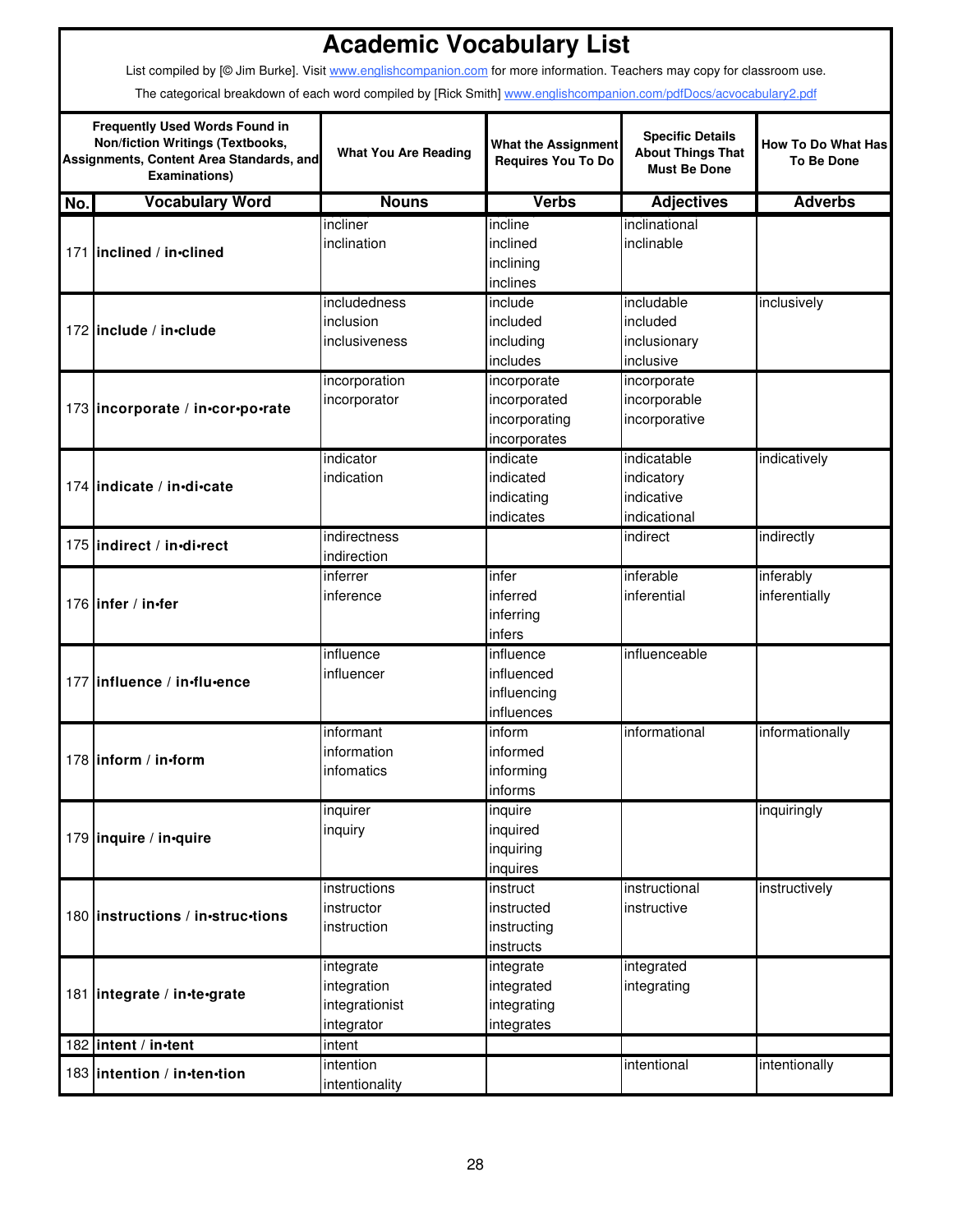|     | <b>Academic Vocabulary List</b>                                                                                                                      |                                                               |                                                         |                                                                            |                                                |  |  |  |  |
|-----|------------------------------------------------------------------------------------------------------------------------------------------------------|---------------------------------------------------------------|---------------------------------------------------------|----------------------------------------------------------------------------|------------------------------------------------|--|--|--|--|
|     | List compiled by [@ Jim Burke]. Visit www.englishcompanion.com for more information. Teachers may copy for classroom use.                            |                                                               |                                                         |                                                                            |                                                |  |  |  |  |
|     |                                                                                                                                                      |                                                               |                                                         |                                                                            |                                                |  |  |  |  |
|     | The categorical breakdown of each word compiled by [Rick Smith] www.englishcompanion.com/pdfDocs/acvocabulary2.pdf                                   |                                                               |                                                         |                                                                            |                                                |  |  |  |  |
|     | <b>Frequently Used Words Found in</b><br><b>Non/fiction Writings (Textbooks,</b><br>Assignments, Content Area Standards, and<br><b>Examinations)</b> | <b>What You Are Reading</b>                                   | <b>What the Assignment</b><br><b>Requires You To Do</b> | <b>Specific Details</b><br><b>About Things That</b><br><b>Must Be Done</b> | <b>How To Do What Has</b><br><b>To Be Done</b> |  |  |  |  |
| No. | <b>Vocabulary Word</b>                                                                                                                               | <b>Nouns</b>                                                  | <b>Verbs</b>                                            | <b>Adjectives</b>                                                          | <b>Adverbs</b>                                 |  |  |  |  |
|     |                                                                                                                                                      | interactant                                                   | interact                                                | interactional                                                              | interactively                                  |  |  |  |  |
|     | 184 linteract / in-ter-act                                                                                                                           | interaction<br>interactionism<br>interactive<br>interactivity | interacted<br>interacting<br>interacts                  |                                                                            |                                                |  |  |  |  |
|     |                                                                                                                                                      | intermittence                                                 | intermit                                                | intermittent                                                               | intermittently                                 |  |  |  |  |
|     | 185 lintermittent / in-ter-mit-tent                                                                                                                  | intermitter                                                   | intermitted<br>intermitting<br>intermits                |                                                                            | intermittingly                                 |  |  |  |  |
|     |                                                                                                                                                      | interpretability                                              | interpret                                               | interpretable                                                              | interpretably                                  |  |  |  |  |
|     | 186 interpret / in-ter-pret                                                                                                                          | interpretation                                                | interpreted                                             | interpretational                                                           | interpretatively                               |  |  |  |  |
|     |                                                                                                                                                      | interpreter                                                   | interpreting                                            | interpretive                                                               |                                                |  |  |  |  |
|     |                                                                                                                                                      |                                                               | interprets                                              | interpretative                                                             |                                                |  |  |  |  |
|     |                                                                                                                                                      | introductoriness                                              | introduce                                               | introductory                                                               | introductorily                                 |  |  |  |  |
|     | 187 introduce / in-tro-duce                                                                                                                          |                                                               | introduced                                              |                                                                            |                                                |  |  |  |  |
|     |                                                                                                                                                      |                                                               | introducing                                             |                                                                            |                                                |  |  |  |  |
|     |                                                                                                                                                      |                                                               | introduces                                              |                                                                            |                                                |  |  |  |  |
|     | 188 introduction / in-tro-duc-tion                                                                                                                   | introduction<br>introductions                                 |                                                         |                                                                            |                                                |  |  |  |  |
|     | 189 invariably / in-var-i-a-bly                                                                                                                      |                                                               |                                                         |                                                                            | invariably                                     |  |  |  |  |
|     |                                                                                                                                                      | investigation                                                 | investigate                                             | investigative                                                              |                                                |  |  |  |  |
|     | 190 investigate / in-ves-ti-gate                                                                                                                     | investigator                                                  | investigated<br>investigating<br>investigates           | investigatory                                                              |                                                |  |  |  |  |
|     |                                                                                                                                                      | involvement                                                   | involve                                                 | involved                                                                   | involvedly                                     |  |  |  |  |
|     | 191   involve / in volve                                                                                                                             | involver                                                      | involved                                                | involving                                                                  |                                                |  |  |  |  |
|     |                                                                                                                                                      |                                                               | involving                                               |                                                                            |                                                |  |  |  |  |
|     |                                                                                                                                                      |                                                               | involves                                                |                                                                            |                                                |  |  |  |  |
|     | 192 lirony / i.ro.ny                                                                                                                                 | irony                                                         |                                                         |                                                                            |                                                |  |  |  |  |
|     | 193 irrelevant / ir-rel-e-vant                                                                                                                       | irrelevance                                                   |                                                         | irrelevant                                                                 | irrelevantly                                   |  |  |  |  |
|     |                                                                                                                                                      | irrelevancy                                                   |                                                         |                                                                            |                                                |  |  |  |  |
|     |                                                                                                                                                      | isolator                                                      | isolate                                                 | isolable                                                                   |                                                |  |  |  |  |
|     | 194 isolate / i.so.late                                                                                                                              | isolation<br>isolationism                                     | isolated                                                | islatable<br>isolated                                                      |                                                |  |  |  |  |
|     |                                                                                                                                                      | isolationist                                                  | isolating<br>isolates                                   | isolating                                                                  |                                                |  |  |  |  |
|     |                                                                                                                                                      |                                                               |                                                         | isolative                                                                  |                                                |  |  |  |  |
|     |                                                                                                                                                      | <b>Italic</b>                                                 | italicize                                               | italic                                                                     |                                                |  |  |  |  |
|     |                                                                                                                                                      | Italicism                                                     | italicized                                              | italicized                                                                 |                                                |  |  |  |  |
|     | 195 litalics / i.tal.ics                                                                                                                             | italicization                                                 | italicizing                                             |                                                                            |                                                |  |  |  |  |
|     |                                                                                                                                                      |                                                               | italicizes                                              |                                                                            |                                                |  |  |  |  |
|     |                                                                                                                                                      | judge                                                         | judge                                                   | judgemental                                                                | judgementally                                  |  |  |  |  |
|     |                                                                                                                                                      | judger                                                        | judged                                                  |                                                                            |                                                |  |  |  |  |
|     | 196 judge / judge                                                                                                                                    | judgment                                                      | judging                                                 |                                                                            |                                                |  |  |  |  |
|     |                                                                                                                                                      | judgement                                                     | judges                                                  |                                                                            |                                                |  |  |  |  |
|     |                                                                                                                                                      | judgeship                                                     |                                                         |                                                                            |                                                |  |  |  |  |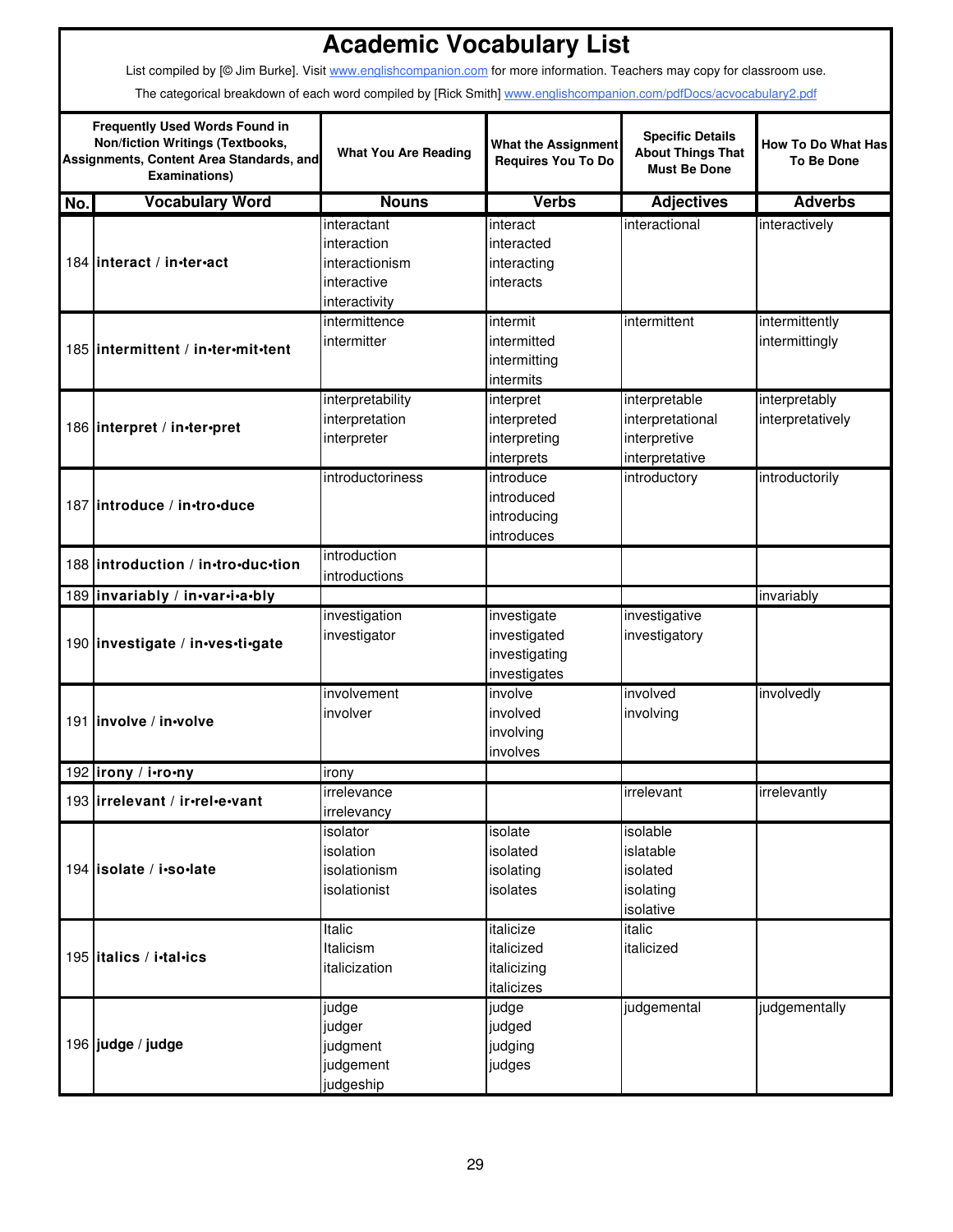|     |                                                                                                                                                                                                                                                 | <b>Academic Vocabulary List</b>                                                                      |                                                         |                                                                            |                                                |  |  |  |  |
|-----|-------------------------------------------------------------------------------------------------------------------------------------------------------------------------------------------------------------------------------------------------|------------------------------------------------------------------------------------------------------|---------------------------------------------------------|----------------------------------------------------------------------------|------------------------------------------------|--|--|--|--|
|     | List compiled by [@ Jim Burke]. Visit www.englishcompanion.com for more information. Teachers may copy for classroom use.<br>The categorical breakdown of each word compiled by [Rick Smith] www.englishcompanion.com/pdfDocs/acvocabulary2.pdf |                                                                                                      |                                                         |                                                                            |                                                |  |  |  |  |
|     | <b>Frequently Used Words Found in</b><br><b>Non/fiction Writings (Textbooks,</b><br>Assignments, Content Area Standards, and<br><b>Examinations)</b>                                                                                            | <b>What You Are Reading</b>                                                                          | <b>What the Assignment</b><br><b>Requires You To Do</b> | <b>Specific Details</b><br><b>About Things That</b><br><b>Must Be Done</b> | <b>How To Do What Has</b><br><b>To Be Done</b> |  |  |  |  |
| No. | <b>Vocabulary Word</b>                                                                                                                                                                                                                          | <b>Nouns</b>                                                                                         | <b>Verbs</b>                                            | <b>Adjectives</b>                                                          | <b>Adverbs</b>                                 |  |  |  |  |
|     | 197 key / key                                                                                                                                                                                                                                   | key                                                                                                  | key<br>keyed<br>keying<br>keys                          | keyed                                                                      |                                                |  |  |  |  |
|     | 198 label / la•bel                                                                                                                                                                                                                              | label<br>labeler                                                                                     | label<br>labeled<br>labeling<br>labels                  |                                                                            |                                                |  |  |  |  |
|     | 199 likely / like-ly                                                                                                                                                                                                                            | likelihood                                                                                           |                                                         | likely<br>likelier<br>likeliest                                            | likely                                         |  |  |  |  |
|     | 200 list / list                                                                                                                                                                                                                                 | list<br>lists<br>listing                                                                             | list<br>listed<br>listing<br>lists                      | listed                                                                     |                                                |  |  |  |  |
|     | 201 literal / lit.er.al                                                                                                                                                                                                                         | literalness<br>literalism<br>literalist                                                              |                                                         | literal                                                                    | literally                                      |  |  |  |  |
|     | 202 locate / lo.cate                                                                                                                                                                                                                            | location<br>locator                                                                                  | locate<br>located<br>locating<br>locates                | locational<br>locative<br>locatable                                        |                                                |  |  |  |  |
|     | 203 logical / log.i.cal                                                                                                                                                                                                                         | logician<br>logistics                                                                                |                                                         | logical<br>logistic<br>logistical                                          | logically<br>logistically                      |  |  |  |  |
|     | 204 main / main                                                                                                                                                                                                                                 | main                                                                                                 |                                                         | main                                                                       | mainly                                         |  |  |  |  |
|     | 205 margin / mar-gin                                                                                                                                                                                                                            | margin<br>marginality                                                                                | margin<br>margined<br>margining<br>margins              | marginal<br>marginable                                                     | marginally                                     |  |  |  |  |
|     | 206   mean / mean                                                                                                                                                                                                                               | mean<br>meanness<br>means                                                                            | mean<br>meant<br>meaning<br>means                       | mean<br>meaner<br>meanest                                                  | meanly                                         |  |  |  |  |
|     | 207 measure / meas-ure                                                                                                                                                                                                                          | measure<br>measures<br>measurer<br>measurability<br>measurableness<br>measurelessness<br>measurement | measure<br>measured<br>measuring<br>measures            | measurable<br>measureless                                                  | measurably<br>measurelessly                    |  |  |  |  |
|     | 208 metaphor / met-a-phor                                                                                                                                                                                                                       | metaphor                                                                                             |                                                         | metaphoric<br>metaphorical                                                 | metaphorically                                 |  |  |  |  |
|     | 209 method / meth•od                                                                                                                                                                                                                            | method<br>methodicalness                                                                             |                                                         | methodic<br>methodical                                                     | methodically                                   |  |  |  |  |

Ī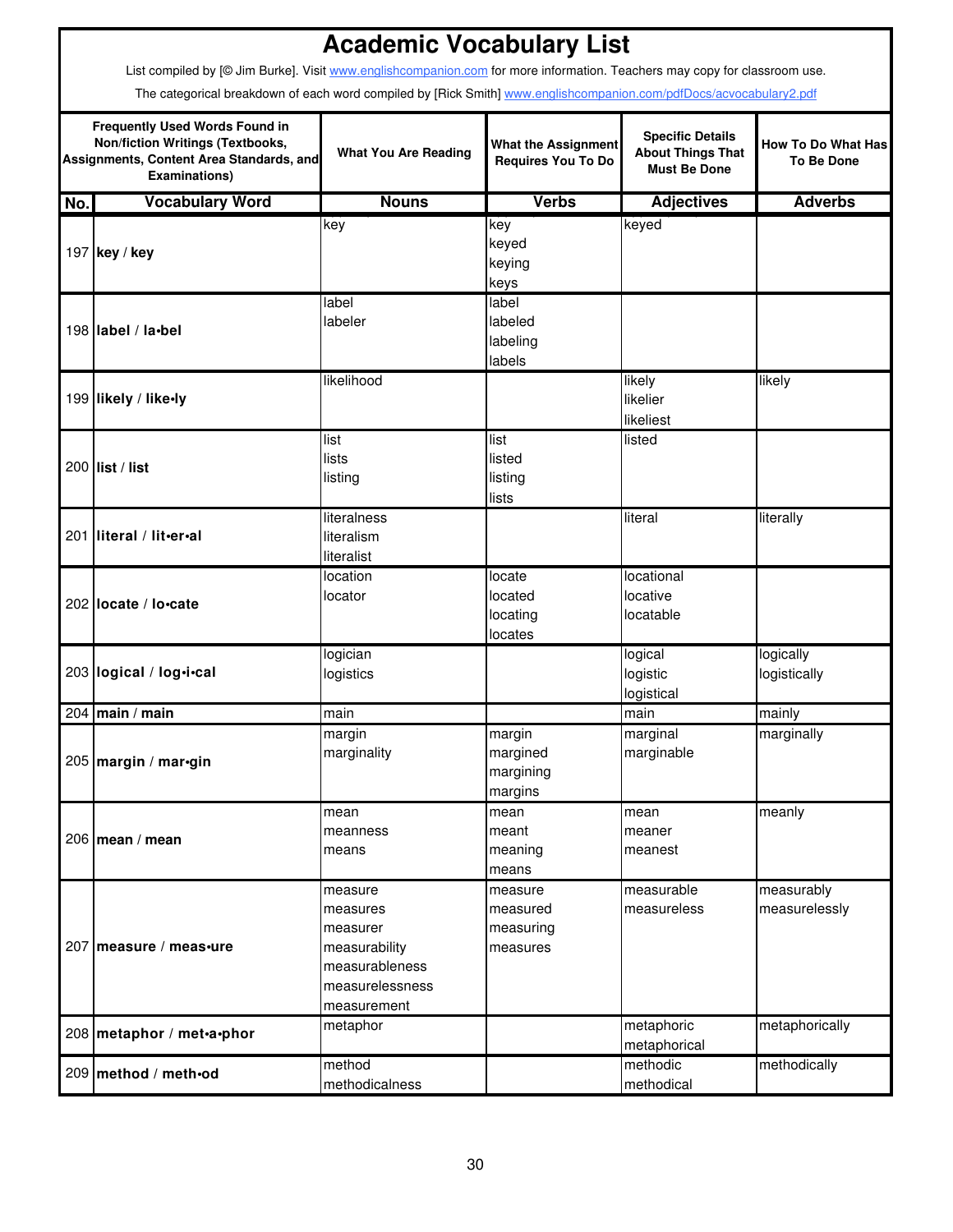|     |                                                                                                                                                                                                                                                 | <b>Academic Vocabulary List</b>                                         |                                                         |                                                                            |                                                |  |  |  |  |
|-----|-------------------------------------------------------------------------------------------------------------------------------------------------------------------------------------------------------------------------------------------------|-------------------------------------------------------------------------|---------------------------------------------------------|----------------------------------------------------------------------------|------------------------------------------------|--|--|--|--|
|     | List compiled by [@ Jim Burke]. Visit www.englishcompanion.com for more information. Teachers may copy for classroom use.<br>The categorical breakdown of each word compiled by [Rick Smith] www.englishcompanion.com/pdfDocs/acvocabulary2.pdf |                                                                         |                                                         |                                                                            |                                                |  |  |  |  |
|     | <b>Frequently Used Words Found in</b><br><b>Non/fiction Writings (Textbooks,</b><br>Assignments, Content Area Standards, and<br><b>Examinations)</b>                                                                                            | <b>What You Are Reading</b>                                             | <b>What the Assignment</b><br><b>Requires You To Do</b> | <b>Specific Details</b><br><b>About Things That</b><br><b>Must Be Done</b> | <b>How To Do What Has</b><br><b>To Be Done</b> |  |  |  |  |
| No. | <b>Vocabulary Word</b>                                                                                                                                                                                                                          | <b>Nouns</b>                                                            | <b>Verbs</b>                                            | <b>Adjectives</b>                                                          | <b>Adverbs</b>                                 |  |  |  |  |
|     | 210 model / mod-el                                                                                                                                                                                                                              | model<br>models<br>modeler                                              | model<br>modeled<br>modeling<br>models                  | modeled<br>modeling<br>model's                                             |                                                |  |  |  |  |
|     | 211 modify / mod-i-fy                                                                                                                                                                                                                           | modifiability<br>modifiableness<br>modifier                             | modify<br>modified<br>modifying<br>modifies             | modifiable                                                                 |                                                |  |  |  |  |
|     | 212 monitor / mon-i-tor                                                                                                                                                                                                                         | monitor<br>monitorship<br>monitories                                    | monitor<br>monitored<br>monitoring<br>monitors          | monitorial<br>monitory                                                     | monitorially                                   |  |  |  |  |
|     | 213 motivation / mo-ti-va-tion                                                                                                                                                                                                                  |                                                                         | motivate<br>motivated<br>motivating<br>motivates        | motivative<br>motivational<br>motivated                                    | motivationally                                 |  |  |  |  |
|     | 214 narrative / nar-ra-tive                                                                                                                                                                                                                     | narrative<br>narration                                                  |                                                         | narrative<br>narrational                                                   | narratively                                    |  |  |  |  |
|     | 215 Inarrator / nar-ra-tor                                                                                                                                                                                                                      | narrator<br>narrators                                                   | narrate<br>narrated<br>narrating<br>narrates            | narratable                                                                 |                                                |  |  |  |  |
|     | 216   never / never                                                                                                                                                                                                                             |                                                                         |                                                         |                                                                            | never                                          |  |  |  |  |
|     | 217 notation / no-ta-tion                                                                                                                                                                                                                       | notation<br>notations                                                   | notate<br>notated<br>notating<br>notates                |                                                                            |                                                |  |  |  |  |
|     | 218 note / note                                                                                                                                                                                                                                 | note<br>noter<br>notedness                                              | note<br>noted<br>noting<br>notes                        | noteless<br>noted                                                          | notedly                                        |  |  |  |  |
|     | 219 notice / no-tice                                                                                                                                                                                                                            | notice<br>notices                                                       | notice<br>noticed<br>noticing<br>notices                |                                                                            |                                                |  |  |  |  |
|     | 220 objective / ob-jec-tive                                                                                                                                                                                                                     | objective<br>objectiveness<br>objectivism<br>objectivist<br>objectivity | objectivize                                             | objective                                                                  | objectively                                    |  |  |  |  |
|     | 221 observe / ob-serve                                                                                                                                                                                                                          | observer<br>observation<br>observations<br>observance<br>observability  | observe<br>observed<br>observing<br>observes            | observational<br>observant<br>observable                                   | observationally<br>observantly<br>observably   |  |  |  |  |

ī

 $\mathsf{r}$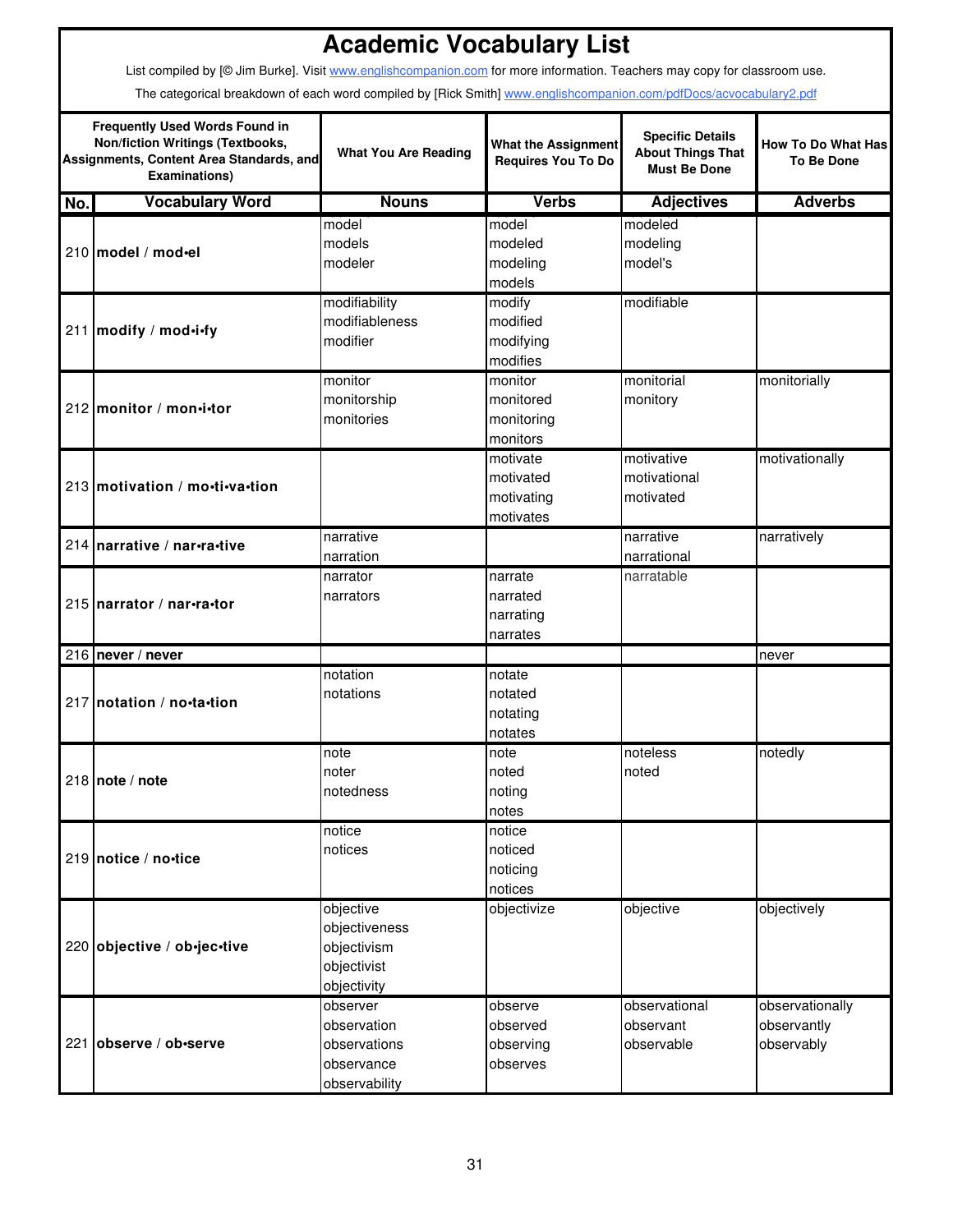|     |                                                                                                                                               | <b>Academic Vocabulary List</b>                               |                                                              |                                                                            |                                                |  |  |  |  |
|-----|-----------------------------------------------------------------------------------------------------------------------------------------------|---------------------------------------------------------------|--------------------------------------------------------------|----------------------------------------------------------------------------|------------------------------------------------|--|--|--|--|
|     | List compiled by [© Jim Burke]. Visit www.englishcompanion.com for more information. Teachers may copy for classroom use.                     |                                                               |                                                              |                                                                            |                                                |  |  |  |  |
|     | The categorical breakdown of each word compiled by [Rick Smith] www.englishcompanion.com/pdfDocs/acvocabulary2.pdf                            |                                                               |                                                              |                                                                            |                                                |  |  |  |  |
|     | <b>Frequently Used Words Found in</b><br>Non/fiction Writings (Textbooks,<br>Assignments, Content Area Standards, and<br><b>Examinations)</b> | <b>What You Are Reading</b>                                   | <b>What the Assignment</b><br><b>Requires You To Do</b>      | <b>Specific Details</b><br><b>About Things That</b><br><b>Must Be Done</b> | <b>How To Do What Has</b><br><b>To Be Done</b> |  |  |  |  |
| No. | <b>Vocabulary Word</b>                                                                                                                        | <b>Nouns</b>                                                  | <b>Verbs</b>                                                 | <b>Adjectives</b>                                                          | <b>Adverbs</b>                                 |  |  |  |  |
|     | 222 occur / oc-cur                                                                                                                            | occurrence                                                    | occur<br>occurred<br>occurring<br>occurs                     | occurrent                                                                  |                                                |  |  |  |  |
|     | 223 opinion / o.pin.ion                                                                                                                       | opinion<br>opinionatedness                                    |                                                              | opinionated                                                                | opinionatedly                                  |  |  |  |  |
|     | 224 oppose / op•pose                                                                                                                          | opposer<br>opposability                                       | oppose<br>opposed<br>opposing<br>opposes                     | opposing<br>opposable                                                      | opposably                                      |  |  |  |  |
|     | 225 optional / op•tion•al                                                                                                                     |                                                               |                                                              | optional                                                                   | optionally                                     |  |  |  |  |
|     | 226 order / or-der                                                                                                                            | order<br>orders<br>orderly<br>orderliness<br>orderer          | order<br>ordered<br>ordering<br>orders                       | ordered<br>orderly                                                         |                                                |  |  |  |  |
|     | 227 organize / or-gan-ize                                                                                                                     | organizer                                                     | organize<br>organized<br>organizing<br>organizes             | organizable<br>organized<br>organizing                                     |                                                |  |  |  |  |
|     | 228 origins · or·i·gins                                                                                                                       | origin<br>origins<br>originality<br>origination<br>originator | originate<br>originated<br>originating<br>originates         | original<br>originative                                                    | originally<br>originatively                    |  |  |  |  |
|     | 229 outline / out-line                                                                                                                        | outline                                                       | outline<br>outlined<br>outlining<br>outlines                 | outlined<br>outlining                                                      |                                                |  |  |  |  |
|     | 230 $pace / pace$                                                                                                                             | pace<br>pacer                                                 | pace<br>paced<br>pacing<br>paces                             |                                                                            |                                                |  |  |  |  |
|     | 231 paraphrase / par-a-phrase                                                                                                                 |                                                               | paraphrase<br>paraphrased<br>paraphrasing<br>paraphrases     | paraphrastic                                                               |                                                |  |  |  |  |
|     | 232 participation / par-tic-i-pa-tion                                                                                                         | participation<br>participator<br>participant                  | participate<br>participated<br>participating<br>participates | participative<br>participatory<br>participating                            |                                                |  |  |  |  |
|     | 233 passage / pas•sage                                                                                                                        | passage                                                       |                                                              |                                                                            |                                                |  |  |  |  |

I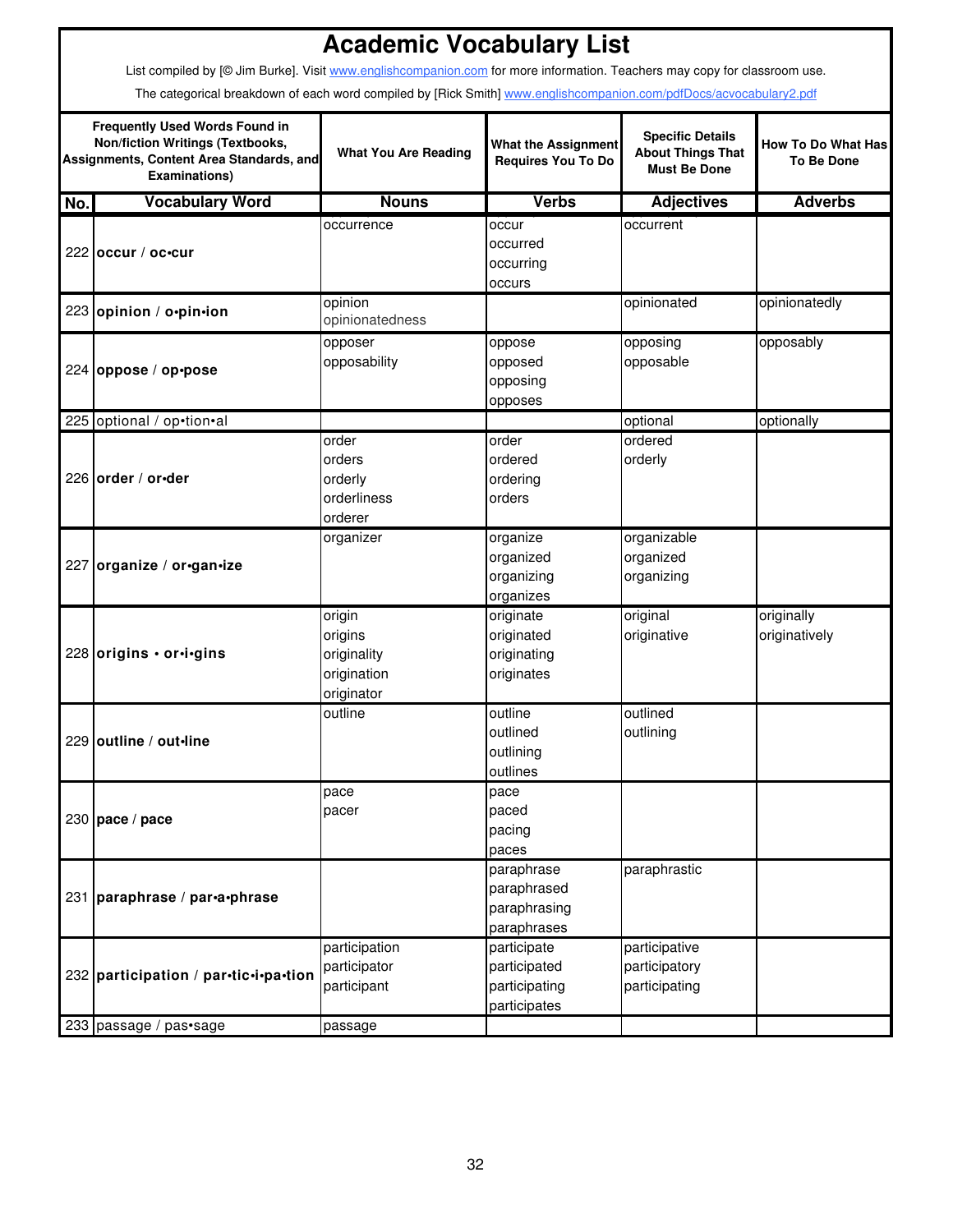|     |                                                                                                                                                                                                                                                 | <b>Academic Vocabulary List</b>                             |                                                  |                                                                            |                                                |  |  |  |  |
|-----|-------------------------------------------------------------------------------------------------------------------------------------------------------------------------------------------------------------------------------------------------|-------------------------------------------------------------|--------------------------------------------------|----------------------------------------------------------------------------|------------------------------------------------|--|--|--|--|
|     | List compiled by [@ Jim Burke]. Visit www.englishcompanion.com for more information. Teachers may copy for classroom use.<br>The categorical breakdown of each word compiled by [Rick Smith] www.englishcompanion.com/pdfDocs/acvocabulary2.pdf |                                                             |                                                  |                                                                            |                                                |  |  |  |  |
|     | <b>Frequently Used Words Found in</b><br>Non/fiction Writings (Textbooks,<br>Assignments, Content Area Standards, and<br><b>Examinations)</b>                                                                                                   | <b>What You Are Reading</b>                                 | <b>What the Assignment</b><br>Requires You To Do | <b>Specific Details</b><br><b>About Things That</b><br><b>Must Be Done</b> | <b>How To Do What Has</b><br><b>To Be Done</b> |  |  |  |  |
| No. | <b>Vocabulary Word</b>                                                                                                                                                                                                                          | <b>Nouns</b>                                                | <b>Verbs</b>                                     | <b>Adjectives</b>                                                          | <b>Adverbs</b>                                 |  |  |  |  |
|     | 234 pattern / pat-tern                                                                                                                                                                                                                          | pattern<br>patterning                                       | pattern<br>patterned<br>patterning<br>patterns   | patterned                                                                  |                                                |  |  |  |  |
|     | 235 perform / per-form                                                                                                                                                                                                                          | performer<br>performance<br>performatives                   | perform<br>performed<br>performing<br>performs   | performable<br>performative                                                | performatively                                 |  |  |  |  |
|     | 236 perspective / per-spec-tive                                                                                                                                                                                                                 | perspective                                                 |                                                  | perspective                                                                | perspectively                                  |  |  |  |  |
|     | 237 persuade / per-suade                                                                                                                                                                                                                        | persuader<br>persuasion<br>persuasiveness<br>persuadability | persuade<br>persuaded<br>persuading<br>persuades | persuasible<br>persuasive<br>persuadable                                   | persuasively                                   |  |  |  |  |
|     | 238 place / place                                                                                                                                                                                                                               | place<br>places                                             | place<br>placed<br>placing<br>places             | placeable                                                                  |                                                |  |  |  |  |
|     | 239 plagiarism / pla•gia•rism                                                                                                                                                                                                                   | plagiarism<br>plagiarist<br>plagiarizer                     | plagiarize<br>plagiarized<br>plagiarizing        | plagiaristic                                                               | plagiaristically                               |  |  |  |  |
|     | 240 plan / plan                                                                                                                                                                                                                                 | plan                                                        | plan<br>planned<br>planning<br>plans             | planned                                                                    |                                                |  |  |  |  |
|     | 241 plausible / plau-si-ble                                                                                                                                                                                                                     | plausibility<br>plausibleness                               |                                                  | plausible                                                                  | plausibly                                      |  |  |  |  |
|     | $242$ plot / plot                                                                                                                                                                                                                               | plot<br>plots<br>plotline<br>plotter                        | plot<br>plotted<br>plotting<br>plots             | plotless                                                                   |                                                |  |  |  |  |
|     | 243 point / point                                                                                                                                                                                                                               | point                                                       | point<br>pointed<br>pointing<br>points           |                                                                            |                                                |  |  |  |  |
|     | 244 point of view                                                                                                                                                                                                                               | point of view                                               |                                                  |                                                                            |                                                |  |  |  |  |
|     | 245 portray / por-tray                                                                                                                                                                                                                          | portrayer<br>portrayal                                      | portray<br>portrayed<br>portraying<br>portrays   | portrayable                                                                |                                                |  |  |  |  |
|     | 246 possible / pos.si.ble                                                                                                                                                                                                                       | possibility                                                 |                                                  | possible                                                                   | possibly                                       |  |  |  |  |
|     | 247 preclude / pre-clude                                                                                                                                                                                                                        | preclusion                                                  | preclude<br>precluded<br>precluding<br>precludes | preclusive                                                                 | preclusively                                   |  |  |  |  |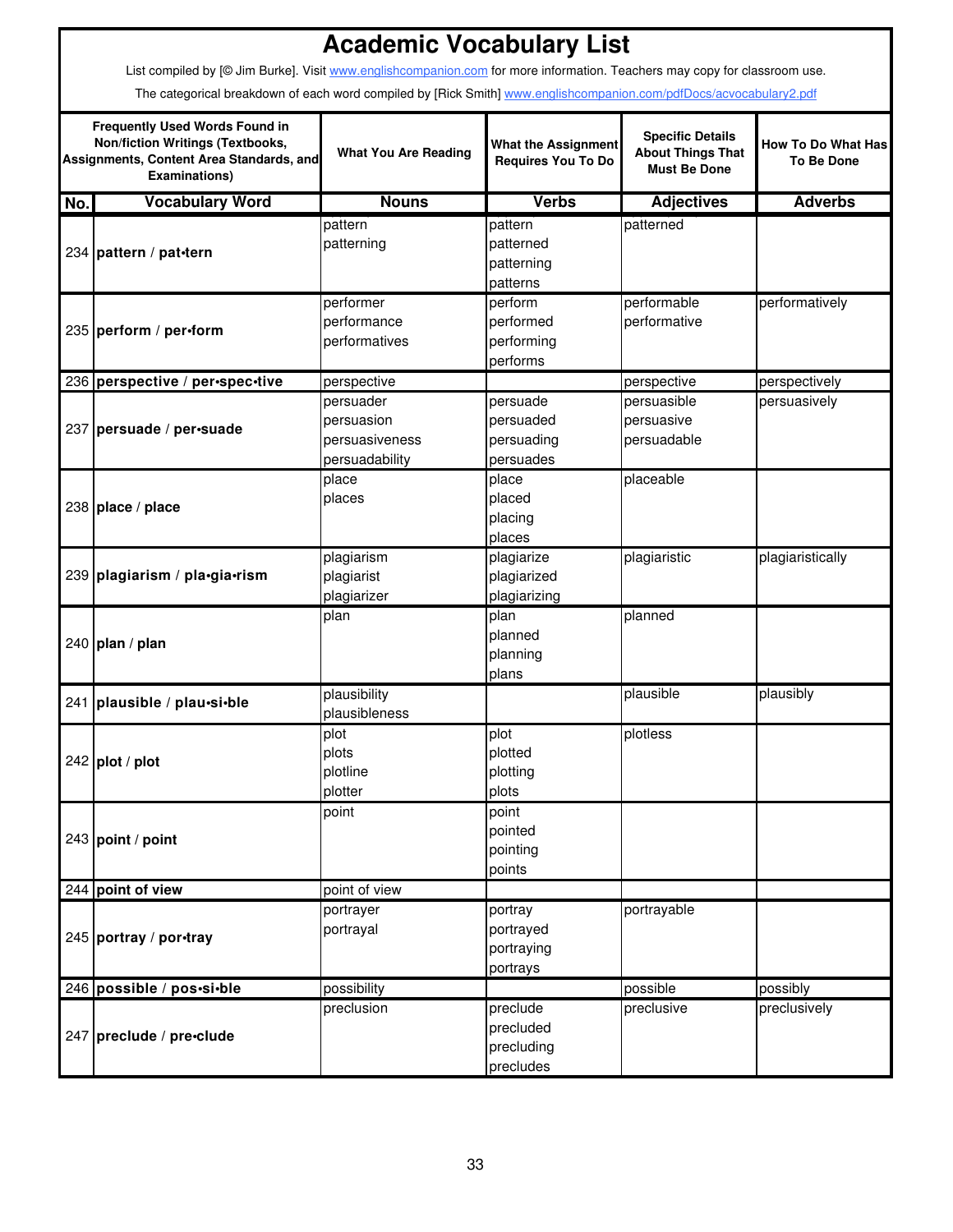|     | List compiled by [@ Jim Burke]. Visit www.englishcompanion.com for more information. Teachers may copy for classroom use.                            | <b>Academic Vocabulary List</b>                                                |                                                         |                                                                            |                                                          |  |  |  |  |
|-----|------------------------------------------------------------------------------------------------------------------------------------------------------|--------------------------------------------------------------------------------|---------------------------------------------------------|----------------------------------------------------------------------------|----------------------------------------------------------|--|--|--|--|
|     | The categorical breakdown of each word compiled by [Rick Smith] www.englishcompanion.com/pdfDocs/acvocabulary2.pdf                                   |                                                                                |                                                         |                                                                            |                                                          |  |  |  |  |
|     | <b>Frequently Used Words Found in</b><br><b>Non/fiction Writings (Textbooks,</b><br>Assignments, Content Area Standards, and<br><b>Examinations)</b> | <b>What You Are Reading</b>                                                    | <b>What the Assignment</b><br><b>Requires You To Do</b> | <b>Specific Details</b><br><b>About Things That</b><br><b>Must Be Done</b> | <b>How To Do What Has</b><br><b>To Be Done</b>           |  |  |  |  |
| No. | <b>Vocabulary Word</b>                                                                                                                               | <b>Nouns</b>                                                                   | <b>Verbs</b>                                            | <b>Adjectives</b>                                                          | <b>Adverbs</b>                                           |  |  |  |  |
|     | 248 predict / pre-dict                                                                                                                               | predictor<br>predictability<br>predictableness<br>prediction<br>predictiveness | predict<br>predicted<br>predicting<br>predicts          | predictable<br>predictive                                                  | predictably<br>predictively                              |  |  |  |  |
|     | 249 prefix / pre-fix                                                                                                                                 | prefix<br>prefixation<br>prefixion                                             |                                                         | prefixal                                                                   | prefixally                                               |  |  |  |  |
|     | 250 prepare / pre-pare                                                                                                                               | preparer<br>preparation<br>preparatives<br>preparedness                        | prepare<br>prepared<br>preparing<br>prepares            | preparative<br>preparatory<br>prepared                                     | preparatively<br>preparatorily<br>preparedly             |  |  |  |  |
|     | 251 presume / pre-sume                                                                                                                               | presumer<br>presumption                                                        | presume<br>presumed<br>presuming<br>presumes            | presumable<br>presumptive                                                  | presumably<br>presumingly<br>presumedly<br>presumptively |  |  |  |  |
|     | 252 preview / pre-view                                                                                                                               | preview                                                                        | preview<br>previewed<br>previewing<br>previews          |                                                                            |                                                          |  |  |  |  |
|     | 253 previous / pre-vi-ous                                                                                                                            | previousness                                                                   |                                                         | previous                                                                   | previously                                               |  |  |  |  |
|     | 254 primary / pri-mar-y                                                                                                                              | primary                                                                        |                                                         | primary                                                                    | primarily                                                |  |  |  |  |
|     | 255 prior / pri-or                                                                                                                                   | prior<br>priors<br>priority<br>priorate                                        |                                                         | prior                                                                      |                                                          |  |  |  |  |
|     | 256 probably / prob.a.bly                                                                                                                            | probability                                                                    |                                                         | probable                                                                   | probably                                                 |  |  |  |  |
|     | 257 procedure / pro-ce-dure                                                                                                                          | procedure<br>proceduralist                                                     |                                                         | procedural                                                                 | procedurally                                             |  |  |  |  |
|     | 258 process / proc-ess                                                                                                                               | process<br>processor                                                           | process<br>processed<br>processing<br>processes         |                                                                            |                                                          |  |  |  |  |
|     | 259 produce / pro-duce                                                                                                                               | produce<br>producibility                                                       | produce<br>produced<br>producing<br>produces            | producible                                                                 |                                                          |  |  |  |  |
|     | 260 profile / pro-file                                                                                                                               | profiler                                                                       | profile<br>profiled<br>profiling<br>profiles            |                                                                            |                                                          |  |  |  |  |
|     | 261 project / proj-ect                                                                                                                               | project<br>projection                                                          | project<br>projected<br>projecting<br>projects          | projected<br>projectional                                                  |                                                          |  |  |  |  |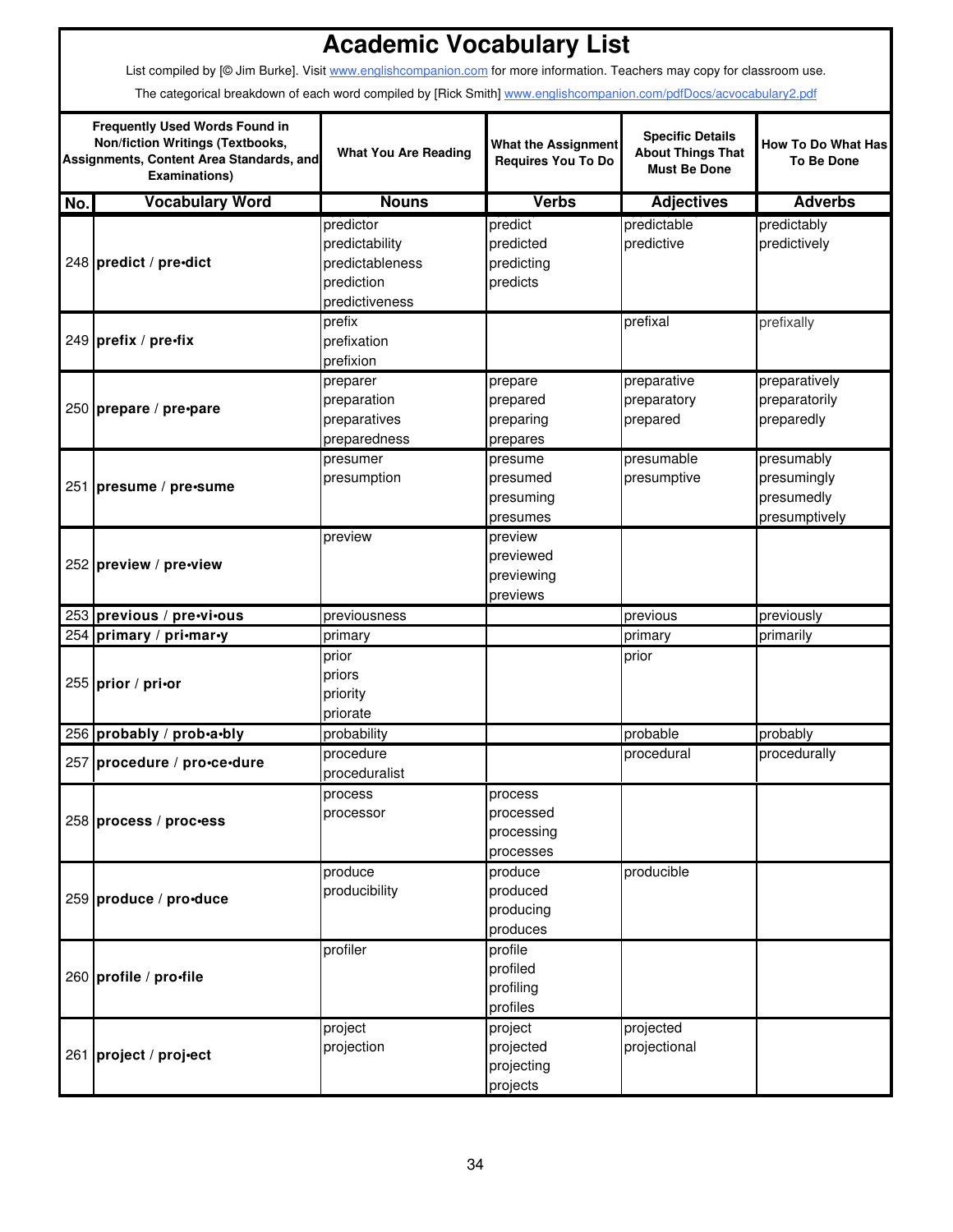|     | <b>Academic Vocabulary List</b><br>List compiled by [@ Jim Burke]. Visit www.englishcompanion.com for more information. Teachers may copy for classroom use. |                                                |                                                                       |                                                                            |                                                |  |  |  |  |
|-----|--------------------------------------------------------------------------------------------------------------------------------------------------------------|------------------------------------------------|-----------------------------------------------------------------------|----------------------------------------------------------------------------|------------------------------------------------|--|--|--|--|
|     | The categorical breakdown of each word compiled by [Rick Smith] www.englishcompanion.com/pdfDocs/acvocabulary2.pdf                                           |                                                |                                                                       |                                                                            |                                                |  |  |  |  |
|     | <b>Frequently Used Words Found in</b><br><b>Non/fiction Writings (Textbooks,</b><br>Assignments, Content Area Standards, and<br><b>Examinations)</b>         | <b>What You Are Reading</b>                    | <b>What the Assignment</b><br><b>Requires You To Do</b>               | <b>Specific Details</b><br><b>About Things That</b><br><b>Must Be Done</b> | <b>How To Do What Has</b><br><b>To Be Done</b> |  |  |  |  |
| No. | <b>Vocabulary Word</b>                                                                                                                                       | <b>Nouns</b>                                   | <b>Verbs</b>                                                          | <b>Adjectives</b>                                                          | <b>Adverbs</b>                                 |  |  |  |  |
|     | 262 prompt / prompt                                                                                                                                          | promptness<br>prompter<br>promptitude          | prompt<br>prompted<br>prompting<br>prompts                            | prompt                                                                     | promptly                                       |  |  |  |  |
|     | 263 proofread / proof-read                                                                                                                                   | proofreader                                    | proofread (present)<br>proofread (past)<br>proofreading<br>proofreads |                                                                            |                                                |  |  |  |  |
|     | 264 property / prop-er-ty                                                                                                                                    | property<br>properties                         |                                                                       |                                                                            |                                                |  |  |  |  |
|     | 265 propose / pro•pose                                                                                                                                       | proposer<br>proposal                           | propose<br>proposed<br>proposing<br>proposes                          | proposable                                                                 |                                                |  |  |  |  |
|     | 266 prose / prose                                                                                                                                            | prose                                          |                                                                       |                                                                            |                                                |  |  |  |  |
|     | 267 prove / prove                                                                                                                                            | provability                                    | prove<br>proved<br>proving<br>proves<br>proven                        | provable<br>proven                                                         | provably<br>provenly                           |  |  |  |  |
|     | 268 purpose / pur•pose                                                                                                                                       | purpose<br>purposefulness<br>purposiveness     | purposed<br>purposing<br>purposes                                     | purposeful<br>purposeless<br>purposive                                     | purposefully<br>purposely<br>purposively       |  |  |  |  |
|     | 269 quotation / quo-ta-tion                                                                                                                                  | quotation                                      |                                                                       | quotational                                                                | quotationally                                  |  |  |  |  |
|     | $270$ quote / quote                                                                                                                                          | quote<br>quoter                                | quote<br>quoted<br>quoting<br>quotes                                  | quotable                                                                   | quotability                                    |  |  |  |  |
|     | 271   rank / rank                                                                                                                                            | rank<br>ranker                                 | rank<br>ranked<br>ranking<br>ranks                                    | rank<br>ranker<br>rankest<br>ranking                                       |                                                |  |  |  |  |
|     | $272$ rare / rare                                                                                                                                            | rareness                                       |                                                                       | rare<br>rarer<br>rarest                                                    |                                                |  |  |  |  |
|     | 273 rarely / rare-ly                                                                                                                                         | rarity                                         | rarify                                                                | raring                                                                     | rarely                                         |  |  |  |  |
| 274 | reaction / re-ac-tion                                                                                                                                        | reaction<br>reactionist<br>reactionism         | reactivate                                                            | reactionary<br>reactional                                                  |                                                |  |  |  |  |
|     | 275 recall / re-call                                                                                                                                         | recall<br>recalls<br>recaller<br>recallability | recall<br>recalled<br>recalling<br>recalls                            | recallable                                                                 |                                                |  |  |  |  |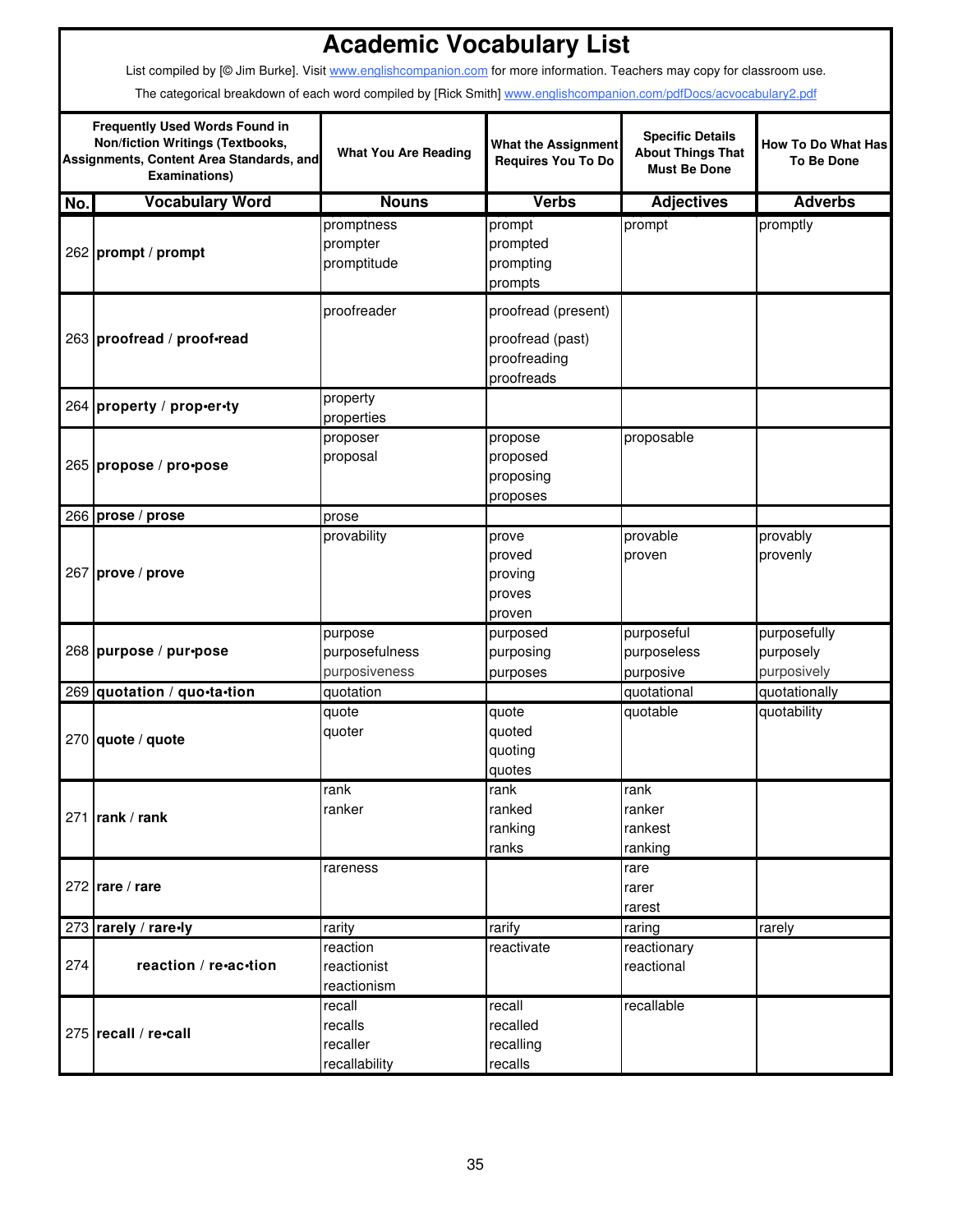|     | <b>Academic Vocabulary List</b>                                                                                                                      |                                                                                                                      |                                                          |                                                                            |                                                |  |  |  |
|-----|------------------------------------------------------------------------------------------------------------------------------------------------------|----------------------------------------------------------------------------------------------------------------------|----------------------------------------------------------|----------------------------------------------------------------------------|------------------------------------------------|--|--|--|
|     | List compiled by [@ Jim Burke]. Visit www.englishcompanion.com for more information. Teachers may copy for classroom use.                            |                                                                                                                      |                                                          |                                                                            |                                                |  |  |  |
|     | The categorical breakdown of each word compiled by [Rick Smith] www.englishcompanion.com/pdfDocs/acvocabulary2.pdf                                   |                                                                                                                      |                                                          |                                                                            |                                                |  |  |  |
|     | <b>Frequently Used Words Found in</b><br><b>Non/fiction Writings (Textbooks,</b><br>Assignments, Content Area Standards, and<br><b>Examinations)</b> | <b>What You Are Reading</b>                                                                                          | <b>What the Assignment</b><br>Requires You To Do         | <b>Specific Details</b><br><b>About Things That</b><br><b>Must Be Done</b> | <b>How To Do What Has</b><br><b>To Be Done</b> |  |  |  |
| No. | <b>Vocabulary Word</b>                                                                                                                               | <b>Nouns</b>                                                                                                         | <b>Verbs</b>                                             | <b>Adjectives</b>                                                          | <b>Adverbs</b>                                 |  |  |  |
|     | 276 reduce / re-duce                                                                                                                                 | reducer<br>reducibility                                                                                              | reduce<br>reduced<br>reducing<br>reduces                 | reducible                                                                  | reducibly                                      |  |  |  |
|     | 277 refer / re-fer                                                                                                                                   | referrer<br>reference                                                                                                | refer<br>referred<br>referring<br>refers                 | referable                                                                  |                                                |  |  |  |
|     | 278 reflect / re-flect                                                                                                                               | reflectance<br>reflection<br>reflectiveness<br>reflectivity                                                          | reflect<br>reflected<br>reflecting<br>reflects           | reflectional<br>reflective                                                 | reflectively                                   |  |  |  |
|     | 279 regular / reg-u-lar                                                                                                                              | regularity<br>regularization<br>regularizer                                                                          | regularize<br>regularized<br>regularizing<br>regularizes | regular                                                                    | regularly                                      |  |  |  |
|     | 280 relate / re-late                                                                                                                                 | relator<br>relatedness<br>relation<br>relative<br>relativeness                                                       | relate<br>related<br>relating<br>relates                 | relatable<br>related<br>relational<br>relative                             | relatedly<br>relationally<br>relatively        |  |  |  |
|     | 281 relationship / re-la-tion-ship                                                                                                                   | relationship                                                                                                         |                                                          |                                                                            |                                                |  |  |  |
|     | 282 relevant / rel-e-vant                                                                                                                            | relevance                                                                                                            |                                                          | relevant                                                                   | relevantly                                     |  |  |  |
|     | 283 rephrase / re-phrase                                                                                                                             |                                                                                                                      | rephrase<br>rephrased<br>rephrasing<br>rephrases         |                                                                            |                                                |  |  |  |
|     | 284 report / re-port                                                                                                                                 | report<br>reportage<br>reporter                                                                                      | report<br>reported<br>reporting<br>reports               | reportable<br>reportorial                                                  | reportedly<br>reportorially                    |  |  |  |
|     | 285 represent / rep•re•sent                                                                                                                          | representability<br>representer<br>representation<br>representationism<br>representationalism<br>representationalist | represent<br>represented<br>representing<br>represents   | representable<br>representational<br>representationalistic                 | representationally                             |  |  |  |
| 286 | representative/rep-re-sen-ta-ti<br>ve                                                                                                                | representative<br>representativeness                                                                                 |                                                          |                                                                            | representatively                               |  |  |  |
|     | 287 request / re-quest                                                                                                                               | requester                                                                                                            | request<br>requested<br>requesting<br>requests           |                                                                            |                                                |  |  |  |

г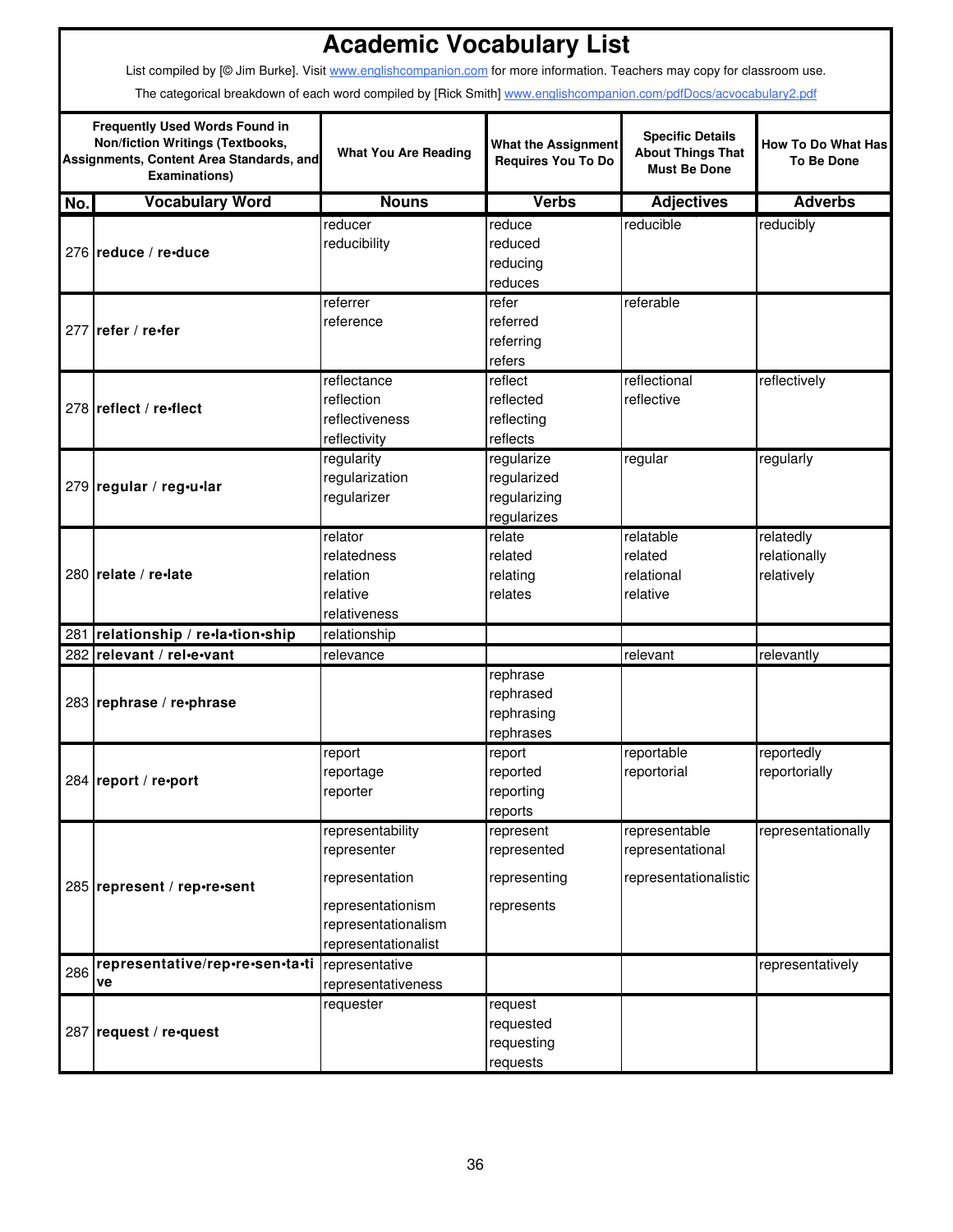|     | <b>Academic Vocabulary List</b><br>List compiled by [@ Jim Burke]. Visit www.englishcompanion.com for more information. Teachers may copy for classroom use. |                                                     |                                                         |                                                                            |                                                |  |  |  |  |
|-----|--------------------------------------------------------------------------------------------------------------------------------------------------------------|-----------------------------------------------------|---------------------------------------------------------|----------------------------------------------------------------------------|------------------------------------------------|--|--|--|--|
|     | The categorical breakdown of each word compiled by [Rick Smith] www.englishcompanion.com/pdfDocs/acvocabulary2.pdf                                           |                                                     |                                                         |                                                                            |                                                |  |  |  |  |
|     | <b>Frequently Used Words Found in</b><br><b>Non/fiction Writings (Textbooks,</b><br>Assignments, Content Area Standards, and<br><b>Examinations)</b>         | <b>What You Are Reading</b>                         | <b>What the Assignment</b><br><b>Requires You To Do</b> | <b>Specific Details</b><br><b>About Things That</b><br><b>Must Be Done</b> | <b>How To Do What Has</b><br><b>To Be Done</b> |  |  |  |  |
| No. | <b>Vocabulary Word</b>                                                                                                                                       | <b>Nouns</b>                                        | <b>Verbs</b>                                            | <b>Adjectives</b>                                                          | <b>Adverbs</b>                                 |  |  |  |  |
|     | 288 require / re-quire                                                                                                                                       | requirer<br>requirement                             | require<br>required<br>requiring<br>requires            | requirable<br>required                                                     |                                                |  |  |  |  |
|     | 289 requisite / req-ui-site                                                                                                                                  | requisiteness<br>requisition                        |                                                         | requisite<br>requisitionary                                                | requisitely                                    |  |  |  |  |
|     | 290 respond / re-spond                                                                                                                                       | respondence<br>respondent                           | respond<br>responded<br>responding<br>responds          |                                                                            |                                                |  |  |  |  |
|     | 291 responsible / re-spon-si-ble                                                                                                                             | responsibleness<br>responsibility                   |                                                         | responsible                                                                | responsibly                                    |  |  |  |  |
|     | 292 restate / re-state                                                                                                                                       |                                                     | restate<br>restated<br>restating<br>restates            |                                                                            |                                                |  |  |  |  |
|     | 293 results / re-sults                                                                                                                                       | results<br>result                                   | result<br>resulted<br>resulting<br>results              | resultant<br>resulting                                                     |                                                |  |  |  |  |
|     | 294 reveal / re-veal                                                                                                                                         | reveal<br>revealer                                  | reveal<br>revealed<br>revealing<br>reveals              | revealing                                                                  | revealingly                                    |  |  |  |  |
|     | 295 review / re-view                                                                                                                                         | review<br>reviewer                                  | review<br>reviewed<br>reviewing<br>reviews              | reviewable                                                                 |                                                |  |  |  |  |
|     | 296 revise / re-vise                                                                                                                                         | reviser<br>revision<br>revisionism                  | revise<br>revised<br>revising<br>revises                | revisable<br>revisionary<br>revisionist                                    |                                                |  |  |  |  |
|     | 297 root / root                                                                                                                                              | root<br>rooter<br>rootage<br>rootedness<br>roothold | root<br>rooted<br>rooting<br>roots                      | rooted                                                                     |                                                |  |  |  |  |
|     | 298 $rule / rule$                                                                                                                                            | rule<br>ruler<br>ruling                             | rule<br>ruled<br>ruling<br>rules                        | rulable<br>ruling                                                          |                                                |  |  |  |  |
|     | 299 $\succeq$ scan / scan                                                                                                                                    | scan<br>scanner                                     | scan<br>scanned<br>scanning<br>scans                    | scannable                                                                  |                                                |  |  |  |  |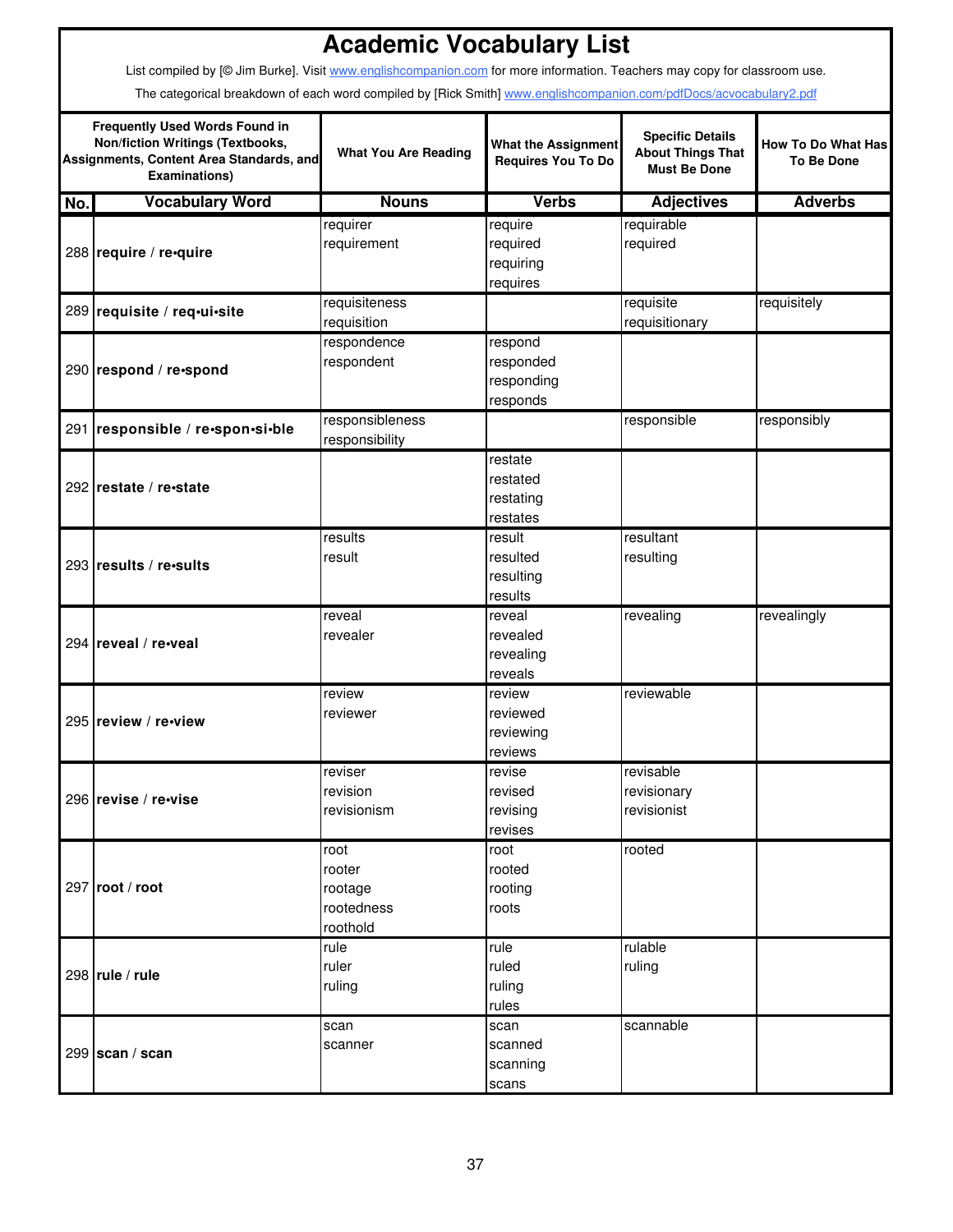|     | List compiled by [@ Jim Burke]. Visit www.englishcompanion.com for more information. Teachers may copy for classroom use.<br>The categorical breakdown of each word compiled by [Rick Smith] www.englishcompanion.com/pdfDocs/acvocabulary2.pdf | <b>Academic Vocabulary List</b>                    |                                                         |                                                                            |                                                |
|-----|-------------------------------------------------------------------------------------------------------------------------------------------------------------------------------------------------------------------------------------------------|----------------------------------------------------|---------------------------------------------------------|----------------------------------------------------------------------------|------------------------------------------------|
|     | <b>Frequently Used Words Found in</b><br><b>Non/fiction Writings (Textbooks,</b><br>Assignments, Content Area Standards, and<br><b>Examinations)</b>                                                                                            | <b>What You Are Reading</b>                        | <b>What the Assignment</b><br><b>Requires You To Do</b> | <b>Specific Details</b><br><b>About Things That</b><br><b>Must Be Done</b> | <b>How To Do What Has</b><br><b>To Be Done</b> |
| No. | <b>Vocabulary Word</b>                                                                                                                                                                                                                          | <b>Nouns</b>                                       | <b>Verbs</b>                                            | <b>Adjectives</b>                                                          | <b>Adverbs</b>                                 |
|     | 300 score / score                                                                                                                                                                                                                               | score<br>scorer                                    | score<br>scored<br>scoring<br>scores                    | scoreless                                                                  |                                                |
|     | 301 sequence / se-quence                                                                                                                                                                                                                        | sequence<br>sequencer                              | sequence<br>sequenced<br>sequencing<br>sequences        |                                                                            |                                                |
|     | 302 series / se-ries                                                                                                                                                                                                                            | series                                             |                                                         |                                                                            |                                                |
|     | $303$ set / set                                                                                                                                                                                                                                 | set                                                | set<br>sets                                             | setting                                                                    |                                                |
|     | 304 setting / set-ting                                                                                                                                                                                                                          | setting                                            | setting                                                 |                                                                            |                                                |
|     | $305$ show / show                                                                                                                                                                                                                               | show<br>showing<br>showiness                       | show<br>shown<br>showed<br>showing<br>shows             | showable<br>showy                                                          | showily                                        |
|     | 306 signal / sig-nal                                                                                                                                                                                                                            | signal<br>signals<br>signaler                      | signal<br>signaled<br>signaling<br>signals              |                                                                            | signally                                       |
|     | 307 significance / sig-nif-i-cance                                                                                                                                                                                                              | significance<br>significativeness<br>signification |                                                         | significant<br>significative                                               | significantly<br>significatively               |
|     | 308 simile / sim.i.le                                                                                                                                                                                                                           | simile                                             |                                                         |                                                                            |                                                |
|     | 309 skim / skim                                                                                                                                                                                                                                 | skims                                              | skim<br>skimmed<br>skimming<br>skims                    | skim<br>skimming                                                           |                                                |
|     | 310 solve / solve                                                                                                                                                                                                                               | solution                                           | solve<br>solved<br>solving<br>solved                    |                                                                            |                                                |
| 311 | source / source                                                                                                                                                                                                                                 | source                                             | source<br>sourced<br>sourcing<br>sources                |                                                                            |                                                |
|     | 312 spatial / spa-tial                                                                                                                                                                                                                          | spatiality                                         |                                                         | spatial                                                                    | spatially                                      |
|     | 313 specific / spe-cif-ic                                                                                                                                                                                                                       | specifics<br>specificity<br>specification          |                                                         | specific<br>specifiable                                                    | specifically                                   |
|     | 314 speculate / spec-u-late                                                                                                                                                                                                                     | speculation<br>speculativeness<br>speculator       | speculate<br>speculated<br>speculating<br>speculates    | speculative                                                                | speculatively                                  |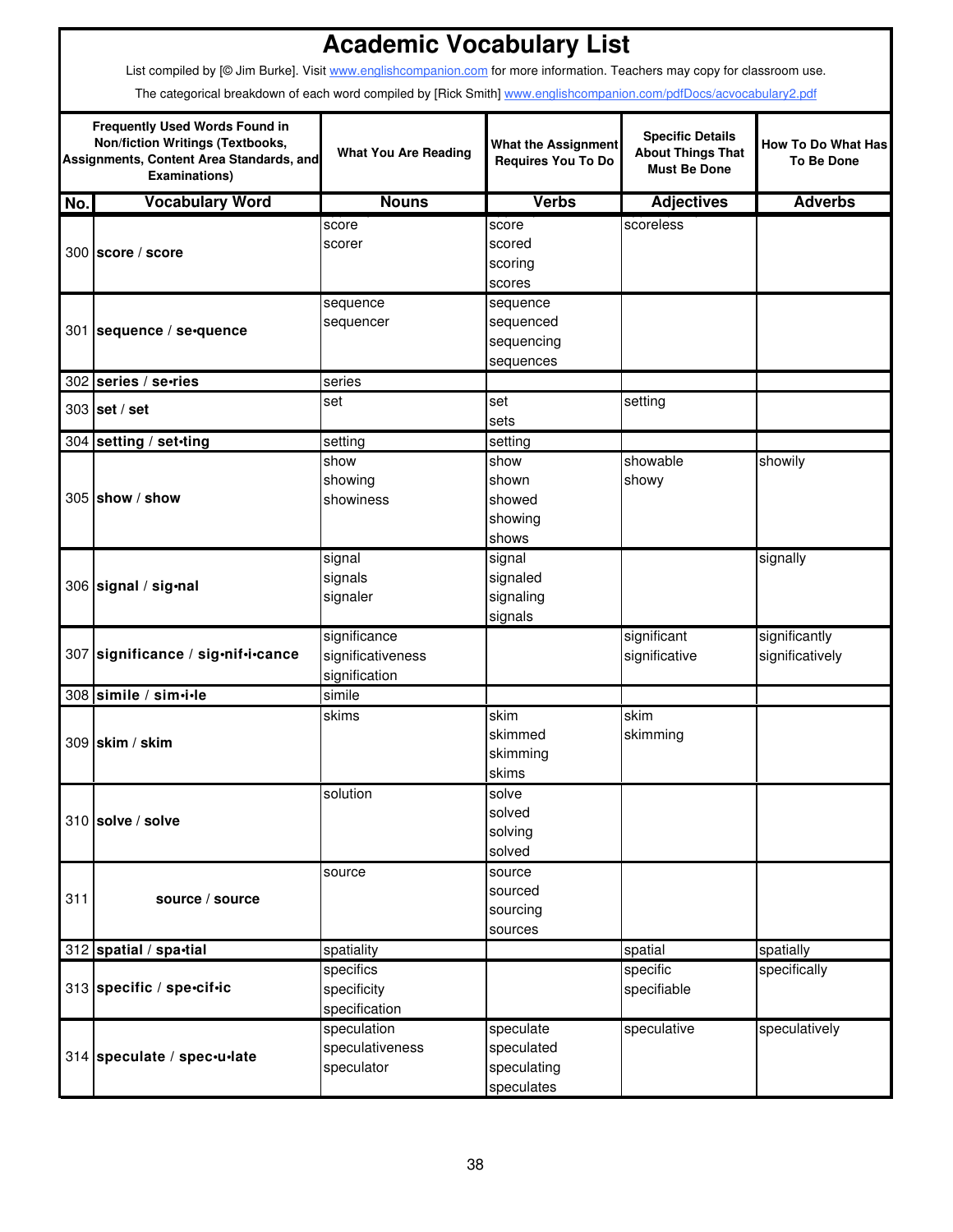|                                                                                                                                               | <b>Academic Vocabulary List</b>                                                                                           |                                                                |                                                                       |                                                                            |                                                |  |
|-----------------------------------------------------------------------------------------------------------------------------------------------|---------------------------------------------------------------------------------------------------------------------------|----------------------------------------------------------------|-----------------------------------------------------------------------|----------------------------------------------------------------------------|------------------------------------------------|--|
|                                                                                                                                               | List compiled by [© Jim Burke]. Visit www.englishcompanion.com for more information. Teachers may copy for classroom use. |                                                                |                                                                       |                                                                            |                                                |  |
|                                                                                                                                               | The categorical breakdown of each word compiled by [Rick Smith] www.englishcompanion.com/pdfDocs/acvocabulary2.pdf        |                                                                |                                                                       |                                                                            |                                                |  |
| <b>Frequently Used Words Found in</b><br>Non/fiction Writings (Textbooks,<br>Assignments, Content Area Standards, and<br><b>Examinations)</b> |                                                                                                                           | <b>What You Are Reading</b>                                    | <b>What the Assignment</b><br>Requires You To Do                      | <b>Specific Details</b><br><b>About Things That</b><br><b>Must Be Done</b> | <b>How To Do What Has</b><br><b>To Be Done</b> |  |
| No.                                                                                                                                           | <b>Vocabulary Word</b>                                                                                                    | <b>Nouns</b>                                                   | <b>Verbs</b>                                                          | <b>Adjectives</b>                                                          | <b>Adverbs</b>                                 |  |
|                                                                                                                                               | 315 stance / stance                                                                                                       | stance                                                         |                                                                       |                                                                            |                                                |  |
|                                                                                                                                               | 316 standard / stan-dard                                                                                                  | standard<br>standards<br>standardizer                          | standardize<br>standardized<br>standardizing<br>standardizes          | standard                                                                   |                                                |  |
|                                                                                                                                               | 317 state / state                                                                                                         | state<br>stateliness                                           | state<br>stated<br>stating<br>states                                  | stated<br>stateless                                                        | stately                                        |  |
|                                                                                                                                               | 318 statement / state-ment                                                                                                | statement                                                      |                                                                       |                                                                            |                                                |  |
|                                                                                                                                               | 319 strategy / strat-e-gy                                                                                                 | strategy<br>strategics<br>strategist                           | strategize<br>strategized<br>strategizing<br>strategizes              | strategic                                                                  | strategically                                  |  |
|                                                                                                                                               | 320 structure / struc-ture                                                                                                | structure<br>structuralism<br>structuralist                    | structure<br>structured<br>structuring<br>structures<br>structuralize | structured                                                                 | structurally                                   |  |
|                                                                                                                                               | 321 study / stud.y                                                                                                        | study<br>studiousness                                          | study<br>studied<br>studying<br>studies                               | studious                                                                   | studiously                                     |  |
|                                                                                                                                               | 322 style / style                                                                                                         | style<br>styler<br>stylishness<br>stylist<br>stylistics        | style<br>styled<br>styling<br>styles                                  | stylish<br>stylistic                                                       | stylishly<br>stylistically                     |  |
|                                                                                                                                               | 323 subject / sub-ject                                                                                                    | subject<br>subjection                                          | subject<br>subjected<br>subjecting<br>subjects                        |                                                                            |                                                |  |
|                                                                                                                                               | 324 subjective / sub-jec-tive                                                                                             | subjectiveness<br>subjectivism<br>subjectivist<br>subjectivity |                                                                       | subjective<br>subjectivistic                                               | subjectively<br>subjectivistically             |  |
|                                                                                                                                               | 325 subsequent / sub-se-quent                                                                                             | subsequence                                                    |                                                                       | subsequent                                                                 | subsequently                                   |  |
|                                                                                                                                               | 326 substitute / sub-sti-tute                                                                                             | substitute<br>substituter<br>substitution<br>substitutiveness  | substitute<br>substituted<br>substituting<br>substitutes              | substitutional<br>substitutive                                             | substitutionally<br>substitutively             |  |
| 327                                                                                                                                           | succinct / suc-cinct                                                                                                      | succinctness                                                   |                                                                       | succinct                                                                   | succinctly                                     |  |

П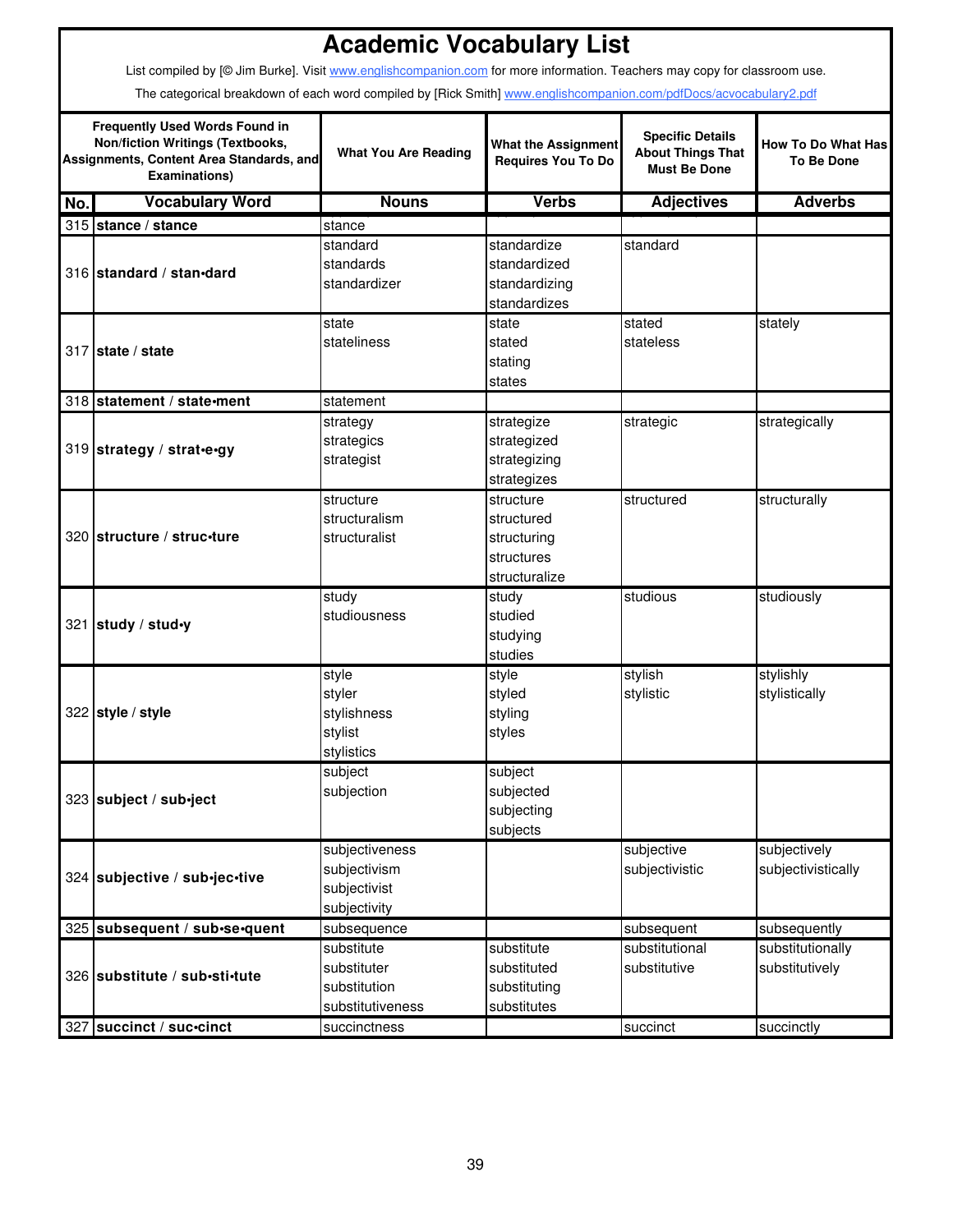|                                                                                                                                                      | <b>Academic Vocabulary List</b><br>List compiled by [@ Jim Burke]. Visit www.englishcompanion.com for more information. Teachers may copy for classroom use.<br>The categorical breakdown of each word compiled by [Rick Smith] www.englishcompanion.com/pdfDocs/acvocabulary2.pdf |                                                                                 |                                                          |                                                                            |                                                |  |
|------------------------------------------------------------------------------------------------------------------------------------------------------|------------------------------------------------------------------------------------------------------------------------------------------------------------------------------------------------------------------------------------------------------------------------------------|---------------------------------------------------------------------------------|----------------------------------------------------------|----------------------------------------------------------------------------|------------------------------------------------|--|
| <b>Frequently Used Words Found in</b><br><b>Non/fiction Writings (Textbooks,</b><br>Assignments, Content Area Standards, and<br><b>Examinations)</b> |                                                                                                                                                                                                                                                                                    | <b>What You Are Reading</b>                                                     | <b>What the Assignment</b><br><b>Requires You To Do</b>  | <b>Specific Details</b><br><b>About Things That</b><br><b>Must Be Done</b> | <b>How To Do What Has</b><br><b>To Be Done</b> |  |
| No.                                                                                                                                                  | <b>Vocabulary Word</b>                                                                                                                                                                                                                                                             | <b>Nouns</b>                                                                    | <b>Verbs</b>                                             | <b>Adjectives</b>                                                          | <b>Adverbs</b>                                 |  |
|                                                                                                                                                      | 328 suggest / sug-gest                                                                                                                                                                                                                                                             | suggester<br>suggestiblity<br>suggestibleness<br>suggestion<br>suggestiveness   | suggest<br>suggested<br>suggesting<br>suggests           | suggestive<br>suggestible<br>suggestive                                    | suggestibly<br>suggestively                    |  |
|                                                                                                                                                      | 329 sum / sum                                                                                                                                                                                                                                                                      | sum                                                                             | sum<br>summed<br>summing<br>sums                         |                                                                            |                                                |  |
|                                                                                                                                                      | 330 summarize / sum·ma·rize                                                                                                                                                                                                                                                        | summarist<br>summarization<br>summarizer                                        | summarize<br>summarized<br>summarizing<br>summarizes     | summarizable                                                               |                                                |  |
|                                                                                                                                                      | 331 summary / sum-ma-ry                                                                                                                                                                                                                                                            | summary<br>summariness                                                          |                                                          |                                                                            |                                                |  |
|                                                                                                                                                      | 332 support / sup-port                                                                                                                                                                                                                                                             | supports<br>supportability<br>supporter<br>supportiveness                       | support<br>supported<br>supporting<br>supports           | supportable<br>supporting<br>supportive                                    | supportably<br>supportively                    |  |
|                                                                                                                                                      | 333 survey / sur-vey                                                                                                                                                                                                                                                               | surveys<br>surveyor                                                             | survey<br>surveyed<br>surveying<br>surveys               | surveyable                                                                 |                                                |  |
|                                                                                                                                                      | 334 symbolize / sym•bol•ize                                                                                                                                                                                                                                                        | symbolization<br>symbolism<br>symbolist<br>symbolic<br>symbology<br>symbologist | symbolize<br>symbolized<br>symbolizing<br>symbolizes     | symbolic<br>symbolistic<br>symbological                                    | symbolically<br>symbolistically                |  |
|                                                                                                                                                      | 335 synonym / syn•o•nym                                                                                                                                                                                                                                                            | synonym<br>synonymity<br>synonymousness<br>synonymy                             | synomize<br>synomized<br>synomizing<br>synomizes         | synonymic<br>synonymous                                                    | synonymously                                   |  |
|                                                                                                                                                      | 336 synthesize / syn-the-size                                                                                                                                                                                                                                                      | synthesization<br>synthesizer                                                   | synthesize<br>synthesized<br>synthesizing<br>synthesizes |                                                                            |                                                |  |
|                                                                                                                                                      | 337 table / ta•ble                                                                                                                                                                                                                                                                 | table<br>tableful                                                               | table<br>tabled<br>tabling<br>tables                     |                                                                            |                                                |  |
|                                                                                                                                                      | 338 technique / tech-nique                                                                                                                                                                                                                                                         | technique                                                                       |                                                          |                                                                            |                                                |  |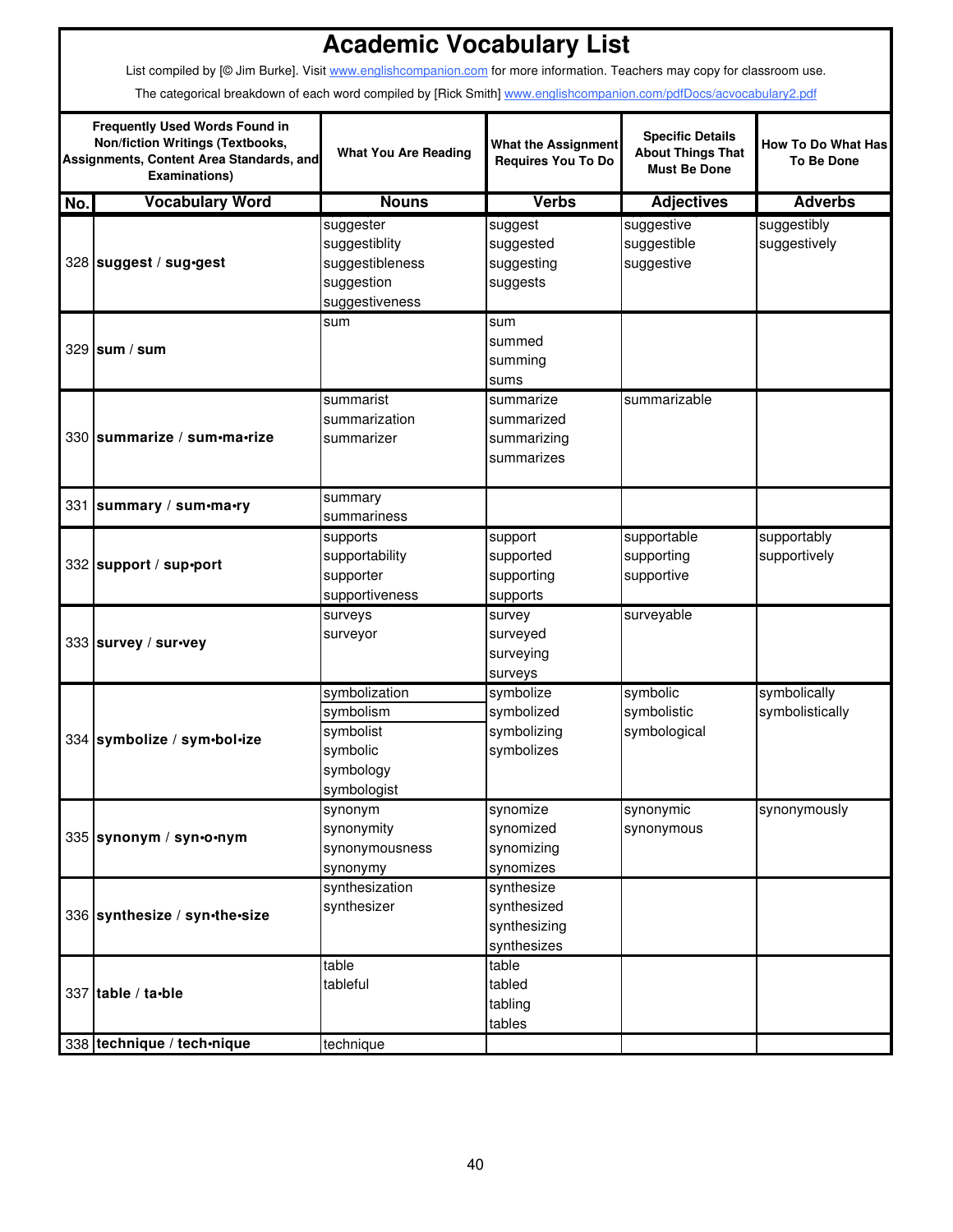|                                                                                                                                                      | <b>Academic Vocabulary List</b>                                                                                           |                                                            |                                                            |                                                                            |                                                |  |
|------------------------------------------------------------------------------------------------------------------------------------------------------|---------------------------------------------------------------------------------------------------------------------------|------------------------------------------------------------|------------------------------------------------------------|----------------------------------------------------------------------------|------------------------------------------------|--|
|                                                                                                                                                      | List compiled by [@ Jim Burke]. Visit www.englishcompanion.com for more information. Teachers may copy for classroom use. |                                                            |                                                            |                                                                            |                                                |  |
|                                                                                                                                                      | The categorical breakdown of each word compiled by [Rick Smith] www.englishcompanion.com/pdfDocs/acvocabulary2.pdf        |                                                            |                                                            |                                                                            |                                                |  |
| <b>Frequently Used Words Found in</b><br><b>Non/fiction Writings (Textbooks,</b><br>Assignments, Content Area Standards, and<br><b>Examinations)</b> |                                                                                                                           | <b>What You Are Reading</b>                                | <b>What the Assignment</b><br><b>Requires You To Do</b>    | <b>Specific Details</b><br><b>About Things That</b><br><b>Must Be Done</b> | <b>How To Do What Has</b><br><b>To Be Done</b> |  |
| No.                                                                                                                                                  | <b>Vocabulary Word</b>                                                                                                    | <b>Nouns</b>                                               | <b>Verbs</b>                                               | <b>Adjectives</b>                                                          | <b>Adverbs</b>                                 |  |
|                                                                                                                                                      | 339 term / term                                                                                                           | term                                                       | term<br>termed<br>terming<br>terms                         | termless                                                                   | termly                                         |  |
|                                                                                                                                                      | $340$ test / test                                                                                                         | test<br>testability<br>tester                              | test<br>tested<br>testing<br>tests                         | testable                                                                   |                                                |  |
|                                                                                                                                                      | 341 theme / theme                                                                                                         | theme                                                      | theme<br>themed<br>theming<br>themes                       | thematic                                                                   | thematically                                   |  |
|                                                                                                                                                      | 342 thesis / the sis                                                                                                      | thesis                                                     |                                                            |                                                                            |                                                |  |
|                                                                                                                                                      | 343 timeline / time-line                                                                                                  | timeline                                                   |                                                            |                                                                            |                                                |  |
|                                                                                                                                                      | 344 tone / tone                                                                                                           | tone                                                       |                                                            |                                                                            |                                                |  |
|                                                                                                                                                      | 345 topic / top.ic                                                                                                        | topic<br>topicality                                        |                                                            | topical                                                                    | topically                                      |  |
|                                                                                                                                                      | 346 trace / trace                                                                                                         | trace<br>traces<br>traceability<br>traceableness<br>tracer | trace<br>traced<br>tracing<br>traces                       | traceable<br>traceless                                                     | traceably<br>tracelessly                       |  |
|                                                                                                                                                      | 347 trait / trait                                                                                                         | trait                                                      |                                                            |                                                                            |                                                |  |
|                                                                                                                                                      | 348 transition / tran-si-tion                                                                                             | transition                                                 | transition<br>transitioned<br>transitioning<br>transitions | transitional<br>transitionary                                              | transitionally                                 |  |
|                                                                                                                                                      | 349 translate / trans-late                                                                                                | translatability<br>translation<br>translator               | translate<br>translated<br>translating<br>translates       | translatable<br>translational<br>translatorial                             |                                                |  |
|                                                                                                                                                      | 350 typically / typ.i.cal.ly                                                                                              | typicality<br>typicalness                                  |                                                            | typical                                                                    | typically                                      |  |
|                                                                                                                                                      | 351 unique / u-nique                                                                                                      | uniqueness                                                 |                                                            | unique                                                                     | uniquely                                       |  |
|                                                                                                                                                      | 352 utilize / u-til-ize                                                                                                   | utilization<br>utilizer                                    | utilize<br>utilized<br>utilizing<br>utilizes               | utilizable                                                                 |                                                |  |
|                                                                                                                                                      | 353 valid / val-id                                                                                                        | validity<br>validness                                      |                                                            | valid                                                                      | validly                                        |  |
|                                                                                                                                                      | 354 variation / var-i-a-tion                                                                                              | variation<br>variate                                       |                                                            | variational                                                                | variationally                                  |  |